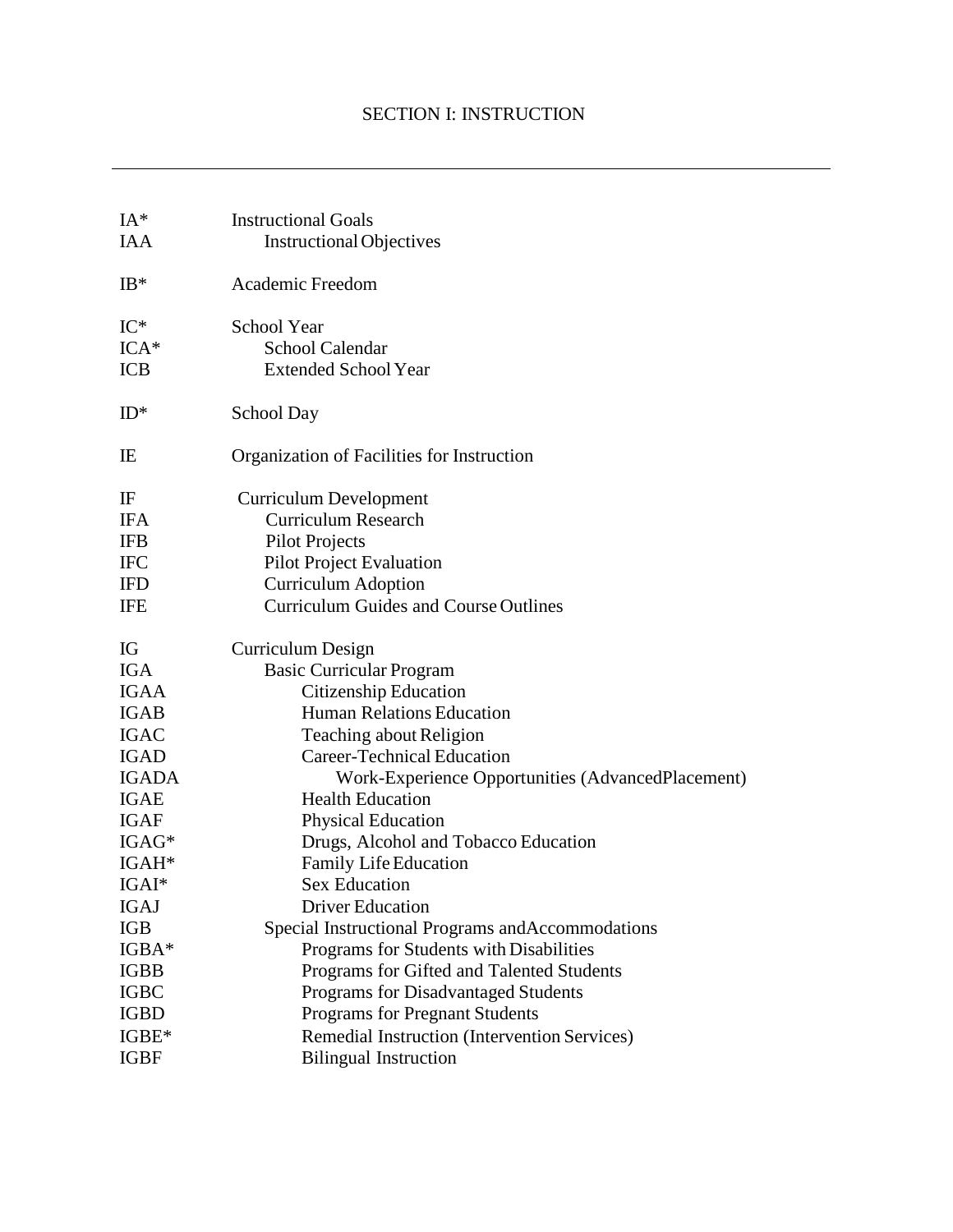#### SECTION I: INSTRUCTION (Continued)

IGBG Home-Bound Instruction IGBH Alternative School Programs IGBI\* Limited English Proficiency IGBJ Title IPrograms IGBK LatchkeyPrograms IGBL\* Parental Involvement in Education IGBM\* Credit Flexibility IGC Extended InstructionalPrograms IGCA Summer Schools IGCB Experimental Programs IGCC Honors Program IGCD Educational Options (Also LEB) IGCE School Camps IGCF Home Education IGCG\* Preschool Program IGCH\* College Credit Plus (AlsoLEC) IGCI Community ServiceLearning IGCJ\* Satellite Programs IGD\* Cocurricular and ExtracurricularActivities IGDA Student Organizations IGDB Student Publications IGDC Student SocialEvents IGDD Student Performances IGDE Student Activities Fees IGDF\* Student Fundraising Activities/Funds Management IGDG\* Student Activities/Funds Management IGDH\* Contests for Students IGDI Intramural Programs IGDJ Interscholastic Athletics IGDJA Drug Testing of Students in InterscholasticAthletics IGDK Interscholastic ExtracurricularEligibility IGE\* Adult Education Programs (TuitionWaivers) IGEA\* Adult Education Waiver of Fees for Public SafetyServices IGEB Adult High School Programs IGEC Adult Occupational Education IGED Diploma of Adult Education IGEE Awarding of High School Diplomas to Veterans ofWar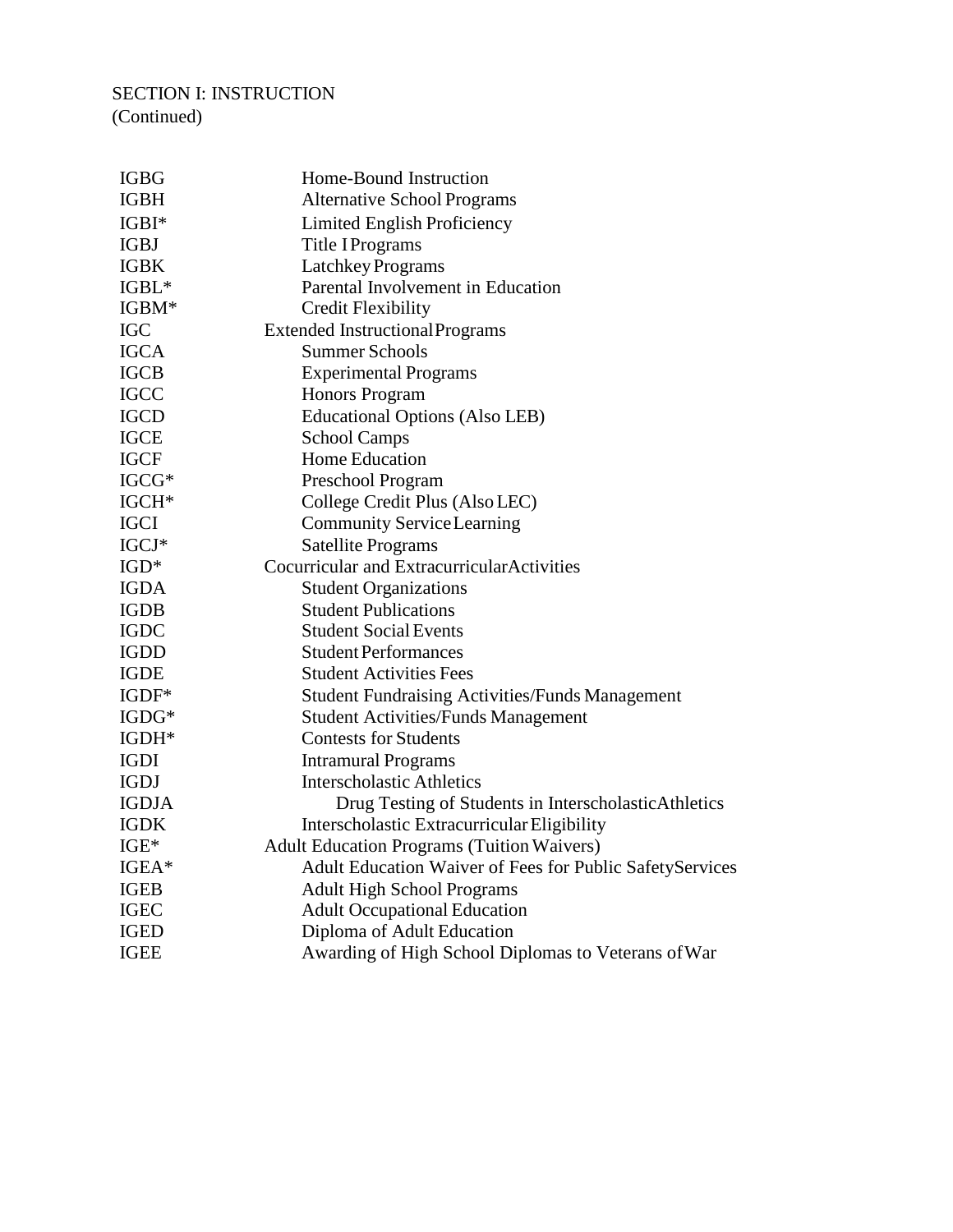## SECTION I: INSTRUCTION

(Continued)

| $H$                             | <b>Instructional Arrangements</b>                               |
|---------------------------------|-----------------------------------------------------------------|
| <b>IHA</b>                      | Grouping for Instruction                                        |
| <b>IHB</b>                      | <b>Class Size</b>                                               |
| <b>IHBA</b>                     | Reduction of Vocational Units Due to Declining Enrollment       |
| <b>IHC</b>                      | Scheduling for Instruction                                      |
| <b>IHD</b>                      | <b>Student Schedules and Course Loads</b>                       |
| <b>IHE</b>                      | <b>Team Teaching</b>                                            |
| <b>IHF</b>                      | <b>Differentiated Staffing</b>                                  |
| <b>IHG</b>                      | <b>Independent Study</b>                                        |
| <b>IHH</b>                      | Individualized Instruction                                      |
| <b>IHHA</b>                     | <b>Individual Help</b>                                          |
| <b>IHI</b>                      | Contracting for Instruction IHIA                                |
|                                 | Performance Contracting                                         |
| <b>IHJ</b>                      | Minicourses                                                     |
| <b>IHK</b>                      | <b>Open Classrooms</b>                                          |
| <b>IHL</b>                      | Nongraded Classrooms                                            |
|                                 |                                                                 |
| $\mathop{\mathrm{II}}\nolimits$ | <b>Instructional Resources</b>                                  |
| $IIA*$                          | <b>Instructional Materials</b>                                  |
| $IIAA*$                         | <b>Textbook Selection and Adoption</b>                          |
| <b>IIAB</b>                     | Supplementary Materials Selection and Adoption                  |
| <b>IIAC</b>                     | Library Materials Selection and Adoption                        |
| <b>IIAD</b>                     | Special Interest Materials (AlsoKFA)                            |
| $_{\text{IIB}}$                 | <b>Instructional Services</b>                                   |
| <b>IIBA</b>                     | <b>Teacher Aids</b>                                             |
| <b>IIBB</b>                     | <b>Resource Teachers</b>                                        |
| <b>IIBC</b>                     | <b>Instructional Materials Centers</b>                          |
| <b>IIBD</b>                     | <b>School Libraries</b>                                         |
| <b>IIBDA</b>                    | <b>Professional Libraries</b>                                   |
| <b>IIBE</b>                     | <b>Instructional Television IIBF</b>                            |
|                                 | <b>Instructional Radio</b>                                      |
| <b>IIBG</b>                     | Computer-Assisted Instruction                                   |
| <b>IIBH</b>                     | District Web Site Publishing                                    |
| $\rm{HC^*}$                     | Community Instructional Resources (Customer Services) (Also KF) |
| $IICA*$                         |                                                                 |
|                                 | <b>Field Trips</b>                                              |
| <b>IICB</b>                     | <b>Community ResourcePersons</b>                                |
| <b>IICC</b>                     | School Volunteers/AdvisoryCommittees                            |
| $II^*$                          | Guidance Program                                                |
| $\rm IJA^*$                     | <b>Career Advising</b>                                          |
|                                 |                                                                 |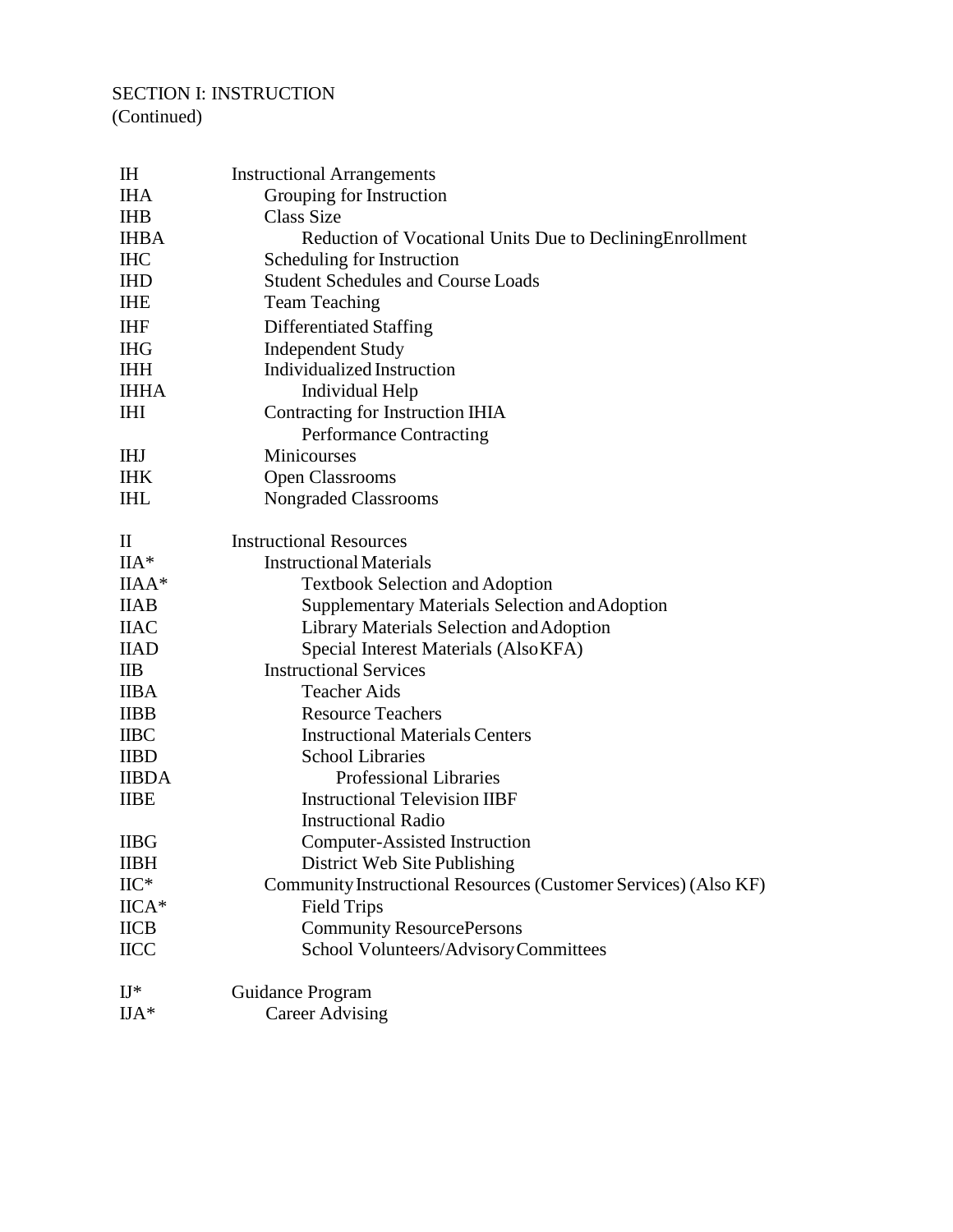# SECTION I: INSTRUCTION

(Continued)

| IK*         | Academic Achievement                           |
|-------------|------------------------------------------------|
| IKA*        | <b>Grading Systems</b>                         |
| <b>IKAA</b> | <b>Final Examinations</b>                      |
| IKAB*       | <b>Student Progress Reports to Parents</b>     |
| <b>IKAC</b> | <b>Student Conferences</b>                     |
| <b>IKAD</b> | <b>Parent Conferences</b>                      |
| <b>IKB</b>  | Homework                                       |
| <b>IKC</b>  | <b>Class Rankings</b>                          |
| IKD*        | <b>Honor Rolls</b>                             |
| IKE*        | Promotion and Retention of Students            |
| <b>IKEA</b> | Make-Up Opportunities                          |
| <b>IKEB</b> | Acceleration                                   |
| IKF*        | <b>Graduation Requirements</b>                 |
| <b>IKFA</b> | Early Graduation                               |
| <b>IKFB</b> | <b>Graduation Exercises</b>                    |
| <b>IKFC</b> | <b>Graduate Competency</b>                     |
| $IL^*$      | <b>Testing Programs</b>                        |
| <b>ILA</b>  | Competency-Based Education                     |
| <b>ILB</b>  | <b>Test Administration</b>                     |
| <b>ILC</b>  | Use and Dissemination of Test Results          |
| $IM*$       | Evaluation of Instructional Programs (AlsoAFE) |
| IN          | <b>Miscellaneous Instructional Policies</b>    |
| <b>INA</b>  | <b>Teaching Methods (Lesson Plans)</b>         |
| <b>INB</b>  | <b>Teaching About Controversial Issues</b>     |
| <b>INC</b>  | <b>Controversial Speakers</b>                  |
| $IND^*$     | <b>School Ceremonies and Observances</b>       |
| INDA*       | <b>Patriotic Exercises</b>                     |
| <b>INDB</b> | Flag and Motto Displays                        |
| <b>INE</b>  | Assemblies                                     |
| <b>INF</b>  | <b>School Fairs</b>                            |
| $ING*$      | Animals in the Schools                         |
| <b>INH</b>  | <b>Class Interruptions</b>                     |

\* denotes areas covered by Board policy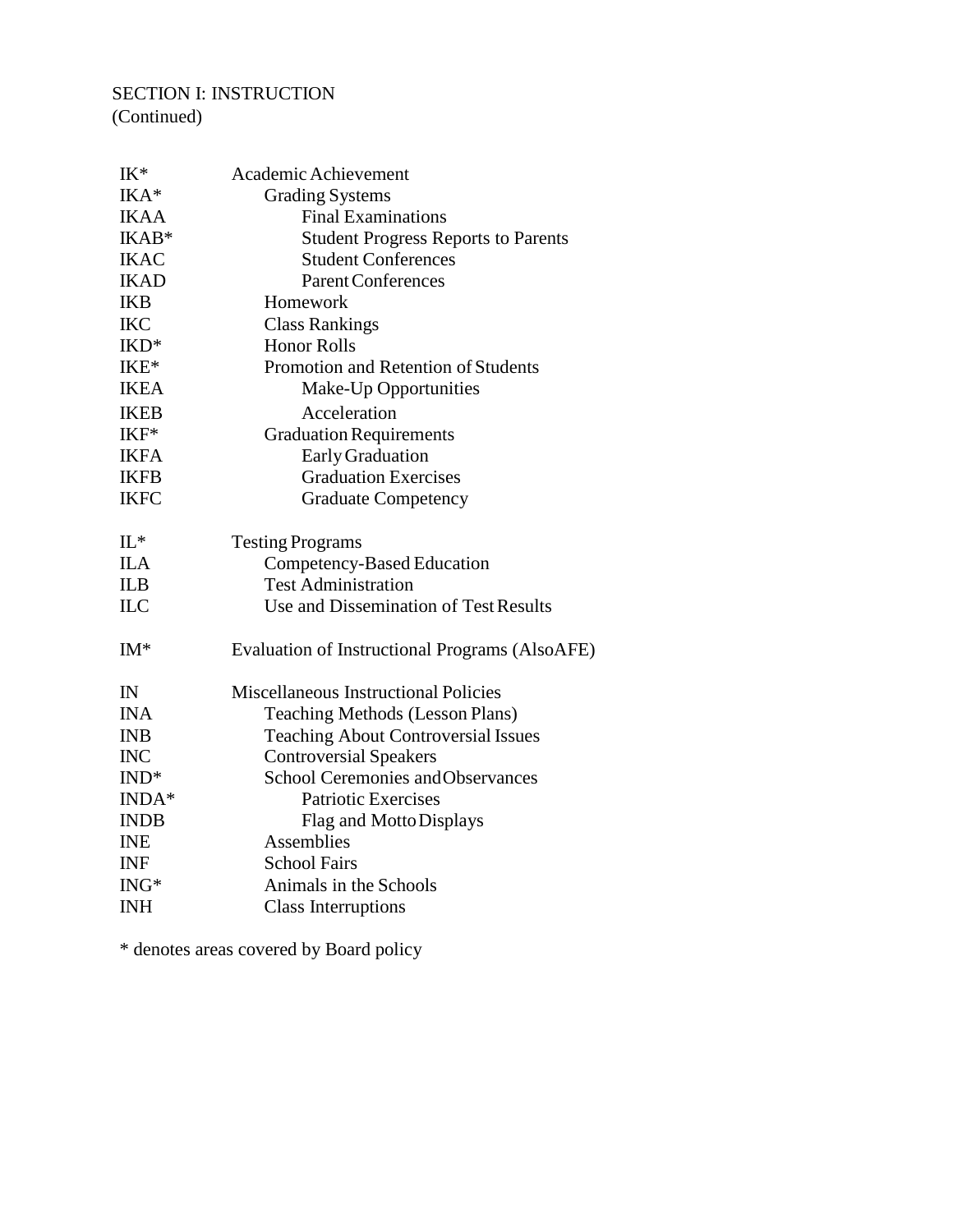## INSTRUCTIONAL GOALS

The Board believes that the following objectives are necessary if the District is to reach their goal of providing a salable attitude and a salable skill for every graduate to:

- 1. develop and implement a competency-based education in the vocational, applied academic and academic subjects to facilitate entry into an ever-changing workplace;
- 2. introduce each student to constructive use of time, which will enhance personal goals and help to establish good moral character;
- 3. teach each student, on his/her level, those skills necessary for entry into the student's chosen vocation and preparation for further education or lifelong learning in vocational and technical education, college and university, or adult education programs;
- 4. promote in each student a feeling of confidence and security by:
	- A. providing the student with the basic tools for mental growth and
	- B. recognizing the worth of the individual by promoting self-esteem;
- 5. encourage each student to develop to the fullest of his/her abilities and capabilities, to enable them to function successfullyin society and
- 6. stimulate and maintain in the student a curiosity, desire and enthusiasm for learning, which in turn promotes the purpose of school.

[Adoption date: August 20, 1992] [Re-adoption date: May 16, 2002] [Re-adoption date: September 16, 2010] [Re-adoption date: September 17, 2015]

LEGAL REFS.: Ohio Const. Art. VI, Section 2 OAC 3301-35-06

CROSS REFS.: ADA, Educational Philosophy AE, School District Goals and Objectives AFE, Evaluation of Instructional Programs (Also IM) AFI, Evaluation of Educational Resources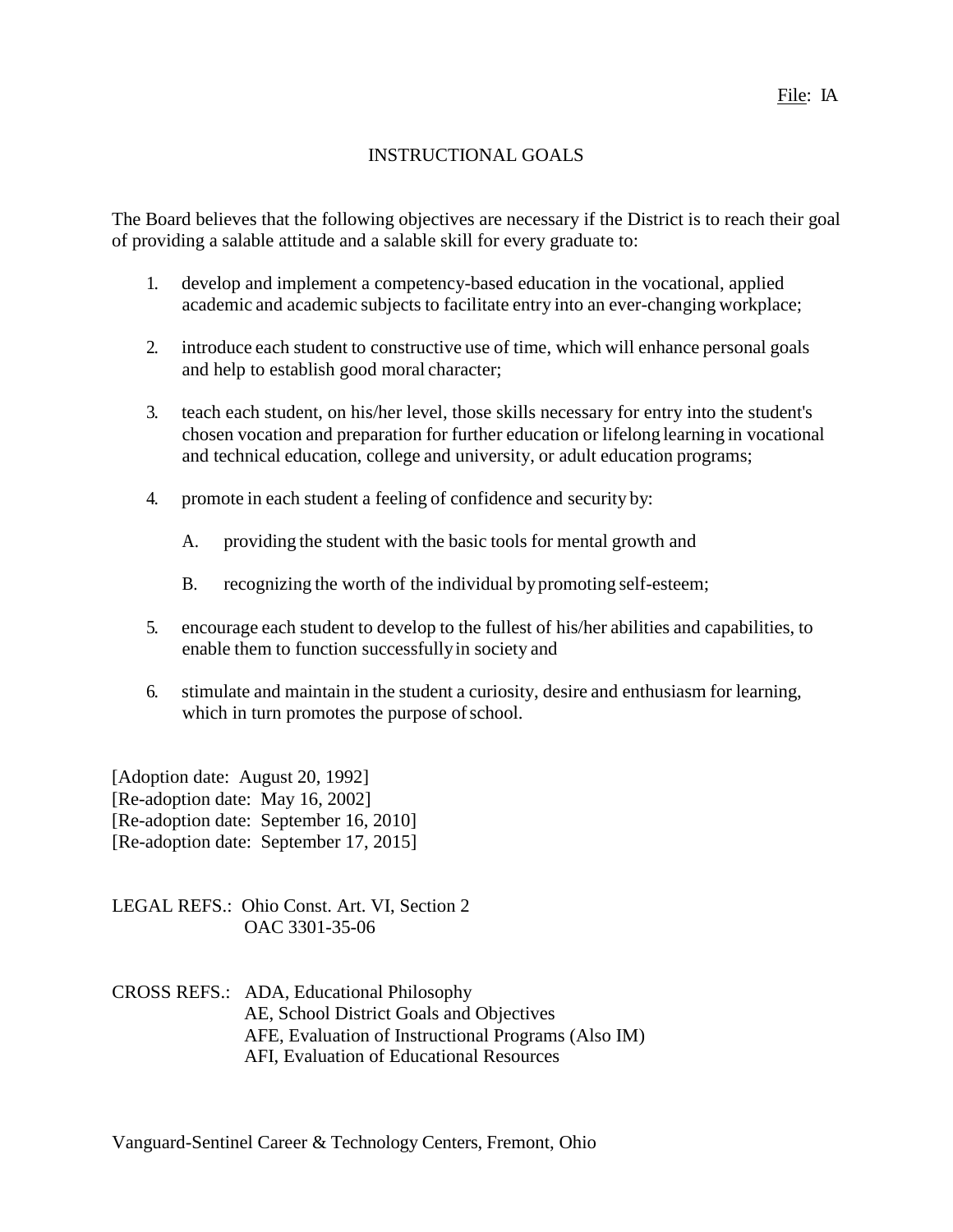#### ACADEMIC FREEDOM

A major goal of education in a free society is to develop persons who can think critically, understand their culture, live compassionately with others, make sound decisions and live with the consequences of their judgment. Public education in a pluralistic society must strive to present as objectively as possible varied events, activities and perceptions reflected in history, literature and every other source of mankind's thought and expression. Because points of view differ and biases exist, students must have access to materials that express this diversity of perspective.

It is the responsibility of the teacher to make certain that such access to materials presenting all sides of a situation is available and discussed; however, teachers must take into account the relative maturity of their students and the need for guidance and help in studying issues and arriving at balanced views.

The right of teachers to teach certain subjects or to employ certain teaching methods may be restricted by the Board where such subjects or methods are deemed by the Board and/or District administrators to be educationally unsound, inappropriate for the age or maturity level of the students, or irrelevant to any valid educational objective. All instruction must conform to state academic content standards and the District's adopted courses of study. The right to free speech protected by the First Amendment does not extend to the in-class curricular speech of teachers made pursuant to their official duties. Accordingly, teacher speech in the classroom may be subject to reasonable controls as to appropriateness.

[Adoption date: August 20, 1992] [Re-adoption date: May 16, 2002] [Re-adoption date: September 16, 2010] [Re-adoption date: September 17, 2015]

CROSS REFS.: AC, Nondiscrimination EDE, Computer/On-Line Services (Acceptable Use and Internet Safety) JB, Equal Educational Opportunities Teacher Handbooks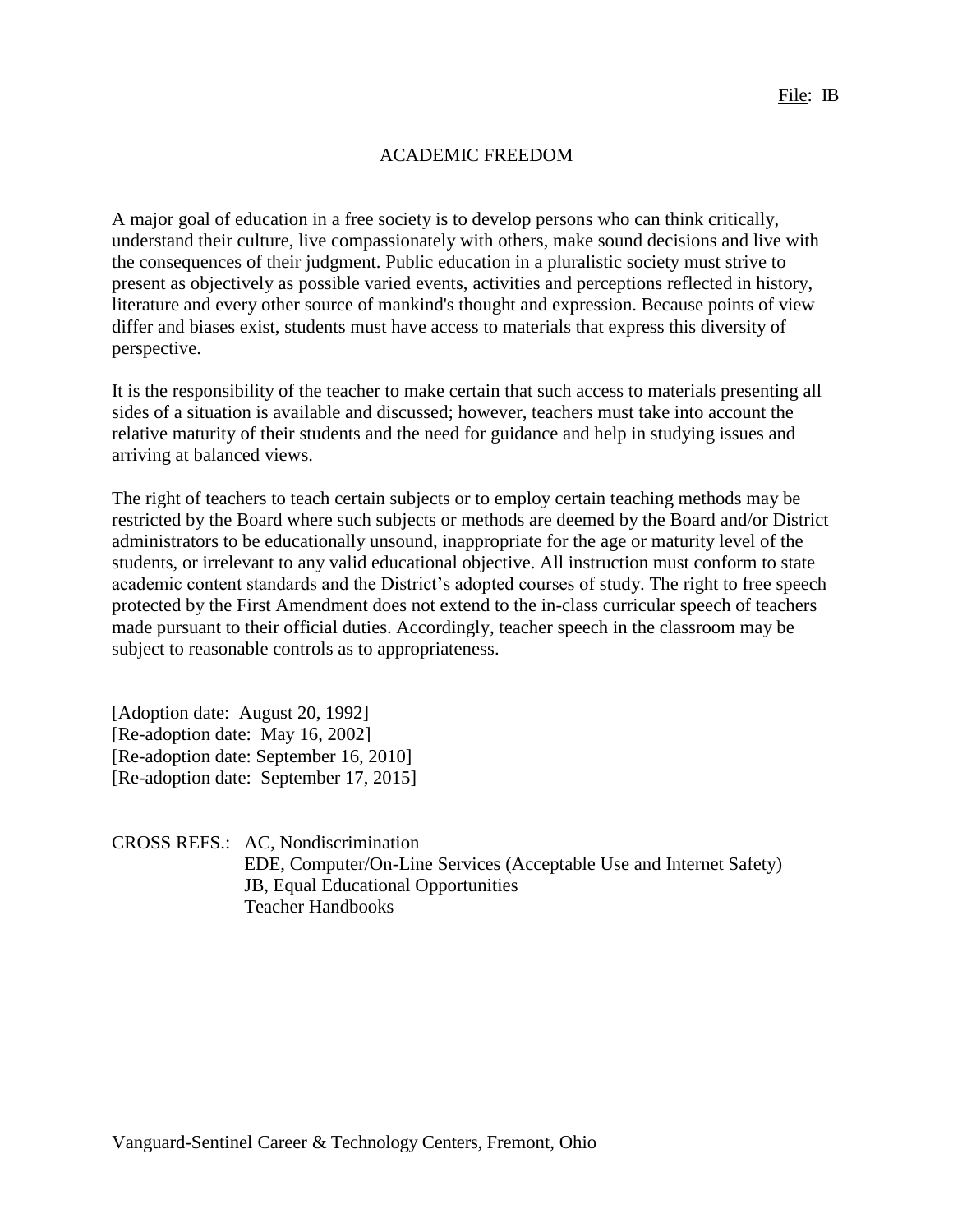#### SCHOOL YEAR/SCHOOL CALENDAR

The school calendar for the following school year is prepared by the Superintendent and presented to the Board for approval. The number of days scheduled for students meets or exceeds the requirements of State law.

The calendar sets forth the days schools are in session, holidays, vacation periods, in-service training days, teacher orientation days and days of reports to parents.

In preparing the calendar, the Superintendent may provide opportunities for members of the staff to offer suggestions before recommending a calendar to the Board for final consideration and adoption.

The number of hours in each school year that school is scheduled to be open for instruction will not be reduced from the number of hours per year school was open for instruction during the previous school year, unless the reduction is approved by a Board-adopted resolution.

Activities listed on the official activities calendar are the only officially approved activities sanctioned by directors, the Superintendent and the Board. Activities that are not on this calendar and are omitted through oversight, lack of advanced planning by staff or other outside groups, or for some other acceptable reason, may be added. Such requests must be approved by the Superintendent.

[Adoption date: August 16, 2007] [Re-adoption date: September 16, 2010] [Re-adoption date: September 17, 2015]

LEGAL REFS.: ORC 3313.48; 3313.62; 3313.63

CROSS REF.: EBCD, Emergency Closings

CONTRACT REF.: Teachers' Negotiated Agreement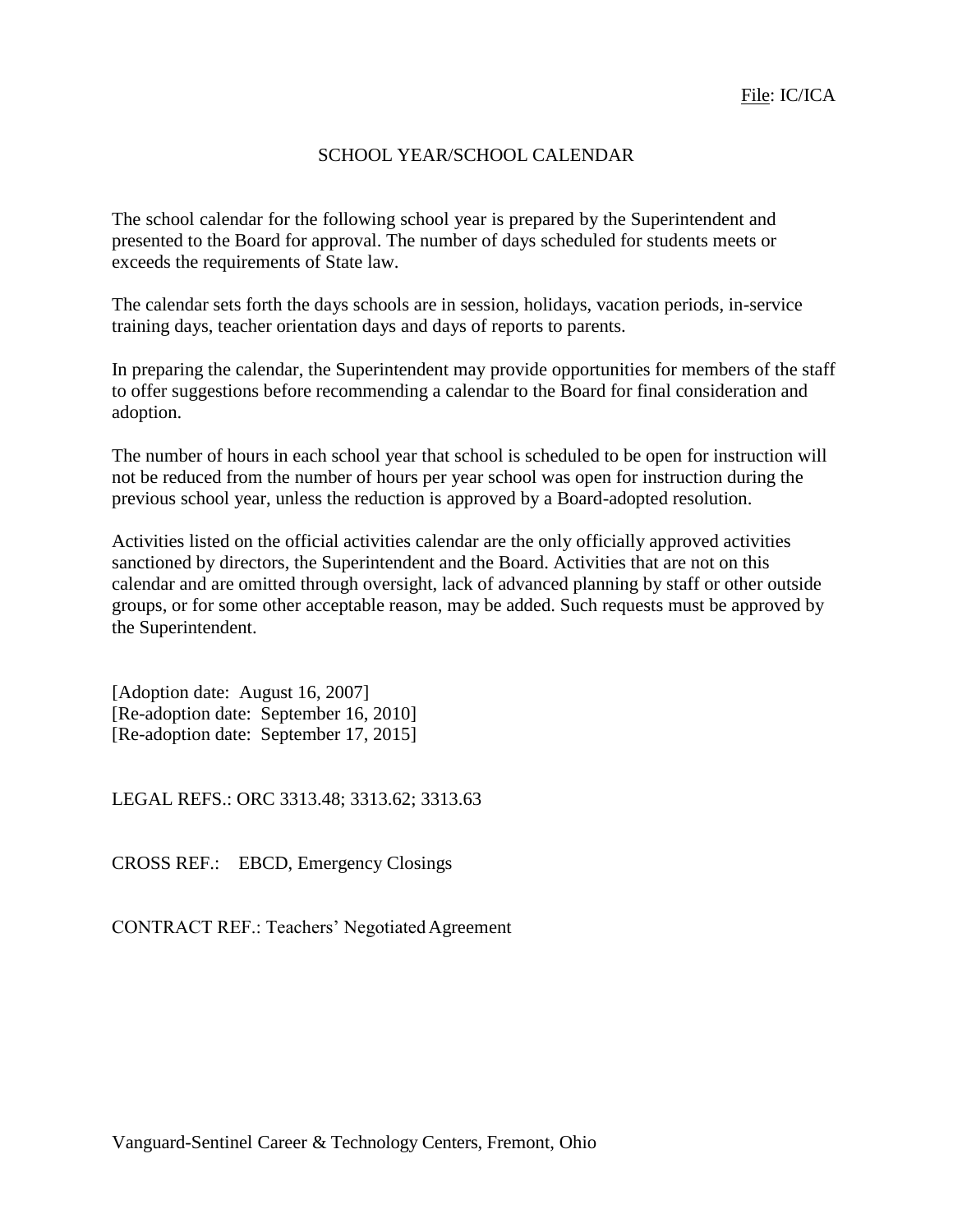## SCHOOL DAY

"School day" is defined as the time during a calendar day that a school is open for instruction pursuant to the Board-adopted schedule.

[Adoption date: September 17, 2015]

LEGAL REFS.: ORC 3313.48; 3313.481

CROSS REF.: EBCD, Emergency Closings

CONTRACT REF.: Teachers' Negotiated Agreement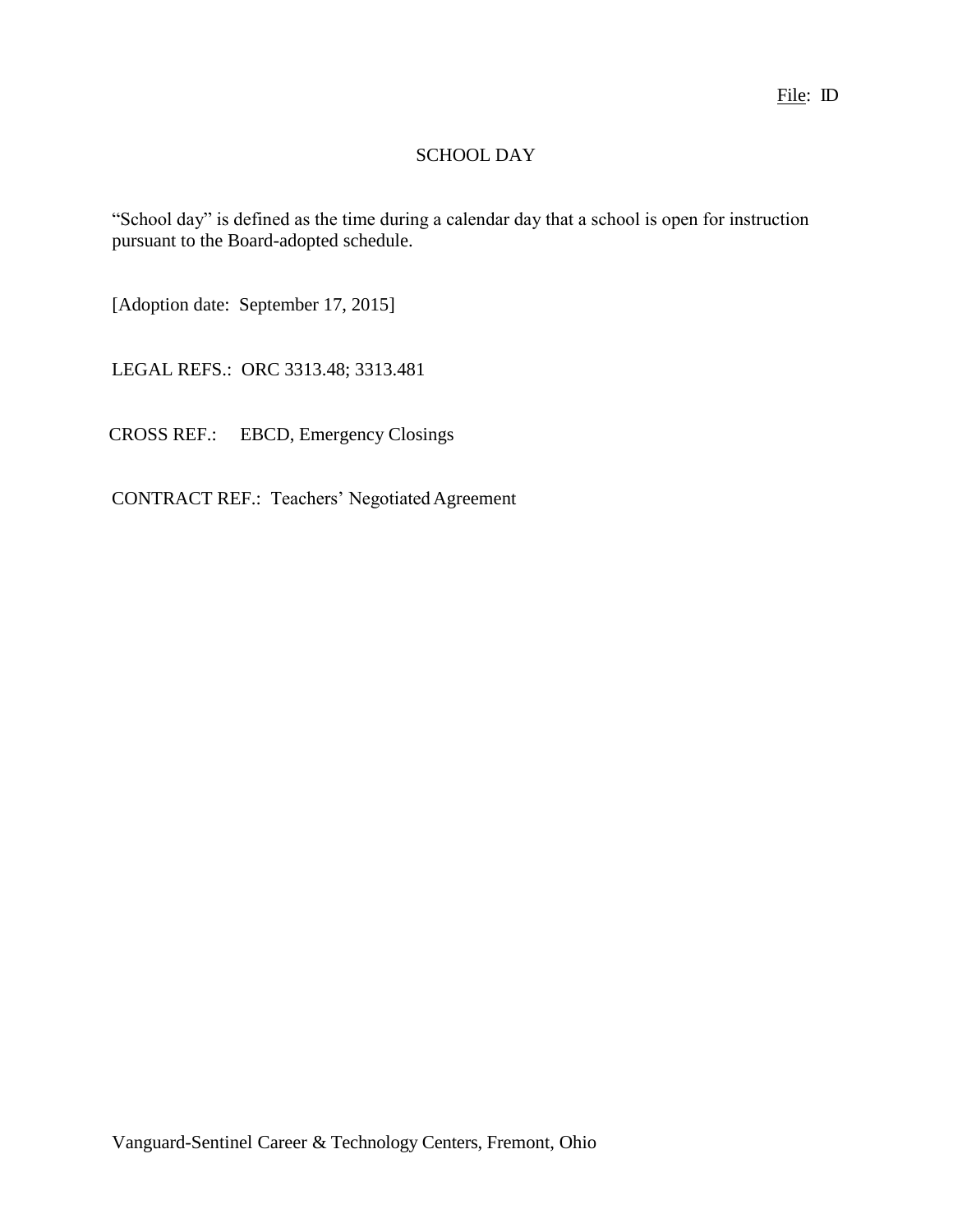#### DRUGS, ALCOHOL AND TOBACCO EDUCATION

The Board views with grave concern the serious implications of drug, alcohol and tobacco use by students. In keeping with its primary responsibility – the education of youth – the Board charges the staff to continue to investigate the causes of student and school staff involvement with drugs and alcohol and to develop suitable preventive measures when feasible.

The Board and the staff will continue to seek ways to educate students and school staff about the dangers of the misuse and abuse of drugs, alcohol and tobacco and they will support our students and staff who are resisting such use.

[Adoption date: August 20, 1992] [Re-adoption date: May 16, 2002] [Re-adoption date: September 16, 2010] [Re-adoption date: September 17, 2015]

LEGAL REFS.: ORC Chapter 2925 3313.60; 3313.95 OAC 3301-35-04; 3301-35-06

CROSS REFS.: JFCG, Tobacco Use by Students JFCH, Student Alcohol Use JFCI, Student Drug Abuse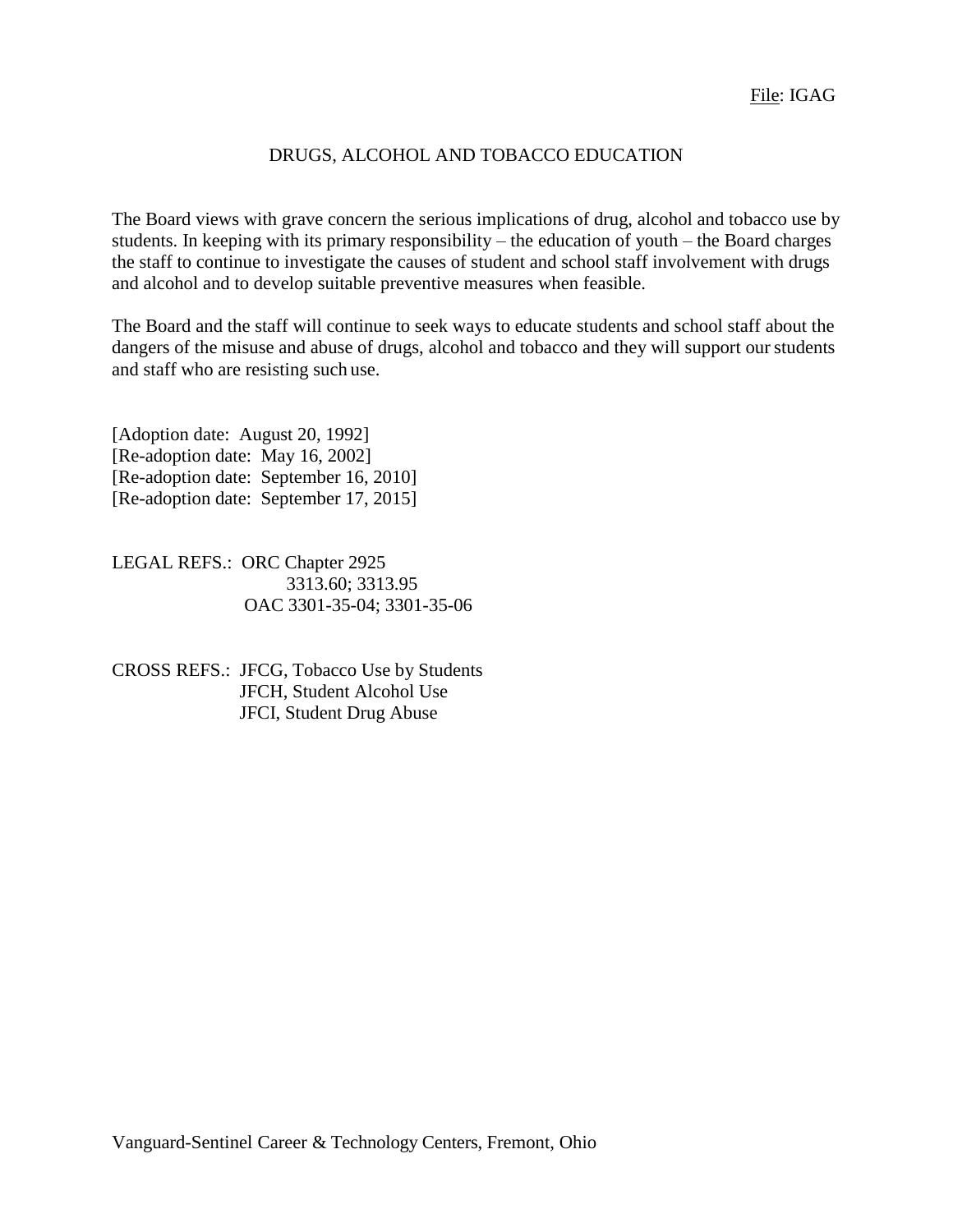#### FAMILY LIFE EDUCATION/SEX EDUCATION

The Board believes that the purpose of family life and sex education is to help students acquire factual knowledge, attitudes and values that result in behavior that contributes to the well- being of the individual, the family and society.

Helping students attain a mature and responsible attitude toward human sexuality is a continuous task of every generation. Parents have the primary responsibility to assist their children in developing moral values. The schools should support and supplement parents' efforts in these areas by offering students factual information and opportunities to discuss concerns, issues and attitudes.

In addition to the requirements listed below, the policies and regulations concerning the approval of new curriculum content, units and materials apply to any course(s) dealing with family life and sex education.

- 1. Instructional materials to be used in familylife/sex education are available for review by the parents during schoolhours.
- 2. If, after review of materials used and a conference with the instructor and director, a parent requests that his/her child not participate in a given aspect of the course, an alternate educational assignment is arranged for that student with the approval of the director.
- 3. Teachers who provide instruction in familylife/sex education have professional preparation in the subject area.
- 4. Instruction in sex education emphasizes the health benefits of abstinence.

[Adoption date: May 16, 2002] [Re-adoption date: June 16, 2005] [Re-adoption date: September 16, 2010] [Re-adoption date: September 17, 2015]

LEGAL REFS.: The Elementary and Secondary Education Act; 20 USC 1221 et seq. ORC 3313.60 OAC 3301-35-04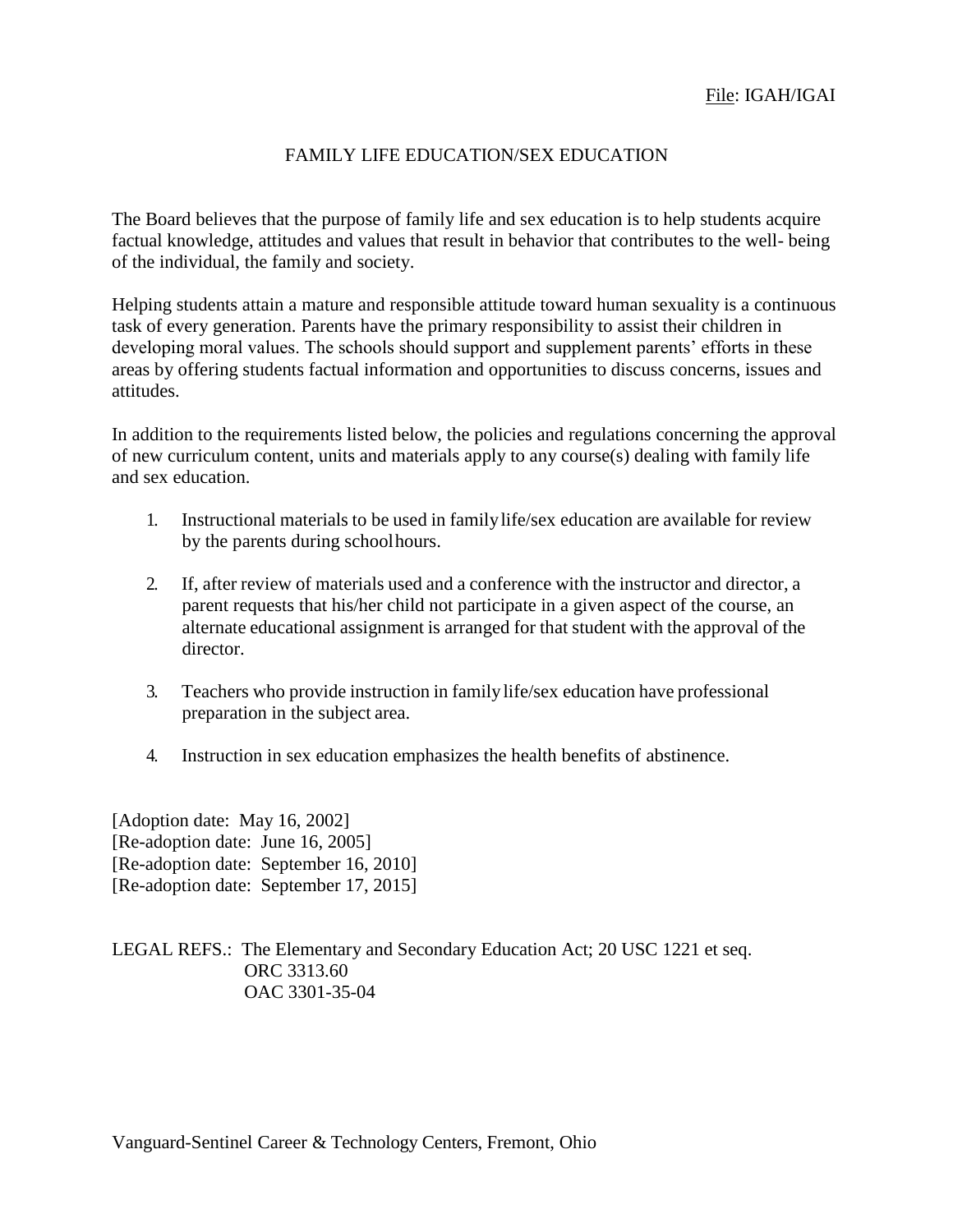#### PROGRAMS FOR STUDENTS WITH DISABILITIES

All students with disabilities living within the District are identified, evaluated and placed in appropriate educational programs. Additionally, all parentally placed private school children with disabilities who reside in a state other than Ohio and attend a private school within the District are located, identified and evaluated. Due process requirements, procedural safeguards and confidential treatment of information are adhered to as required by State and Federal law.

The Superintendent is expected to supervise all special education programs and to assign a member of the staff to coordinate efforts. The person designated is responsible for the identification of students with disabilities, the evaluation of disabilities and evaluation procedures, the design of Individualized Education Programs (IEP), plans and placement. All procedures are in accordance with State and Federal law.

The IEP determined for each identified student is developed in accordance with the student's individual needs. The plan provides for re-evaluation of the student's needs, progress and effectiveness of the program being offered.

Although the District requires all students with disabilities to be tested, each student with a disability is considered individually relative to his/her participation in the District's educational and testing programs. Alternative assessments may be required. Students must make yearly gains toward closing the achievement gap as defined by the State Board of Education performance targets.

The Board, by resolution, directs the administration to comply with and follow the Ohio Department of Education, Office of Exceptional Children's model special education policies and procedures.

[Adoption date: August 20, 1992] [Re-adoption date: May 16, 2002] [Re-adoption date: September 16, 2010] [Re-adoption date: September 17, 2015]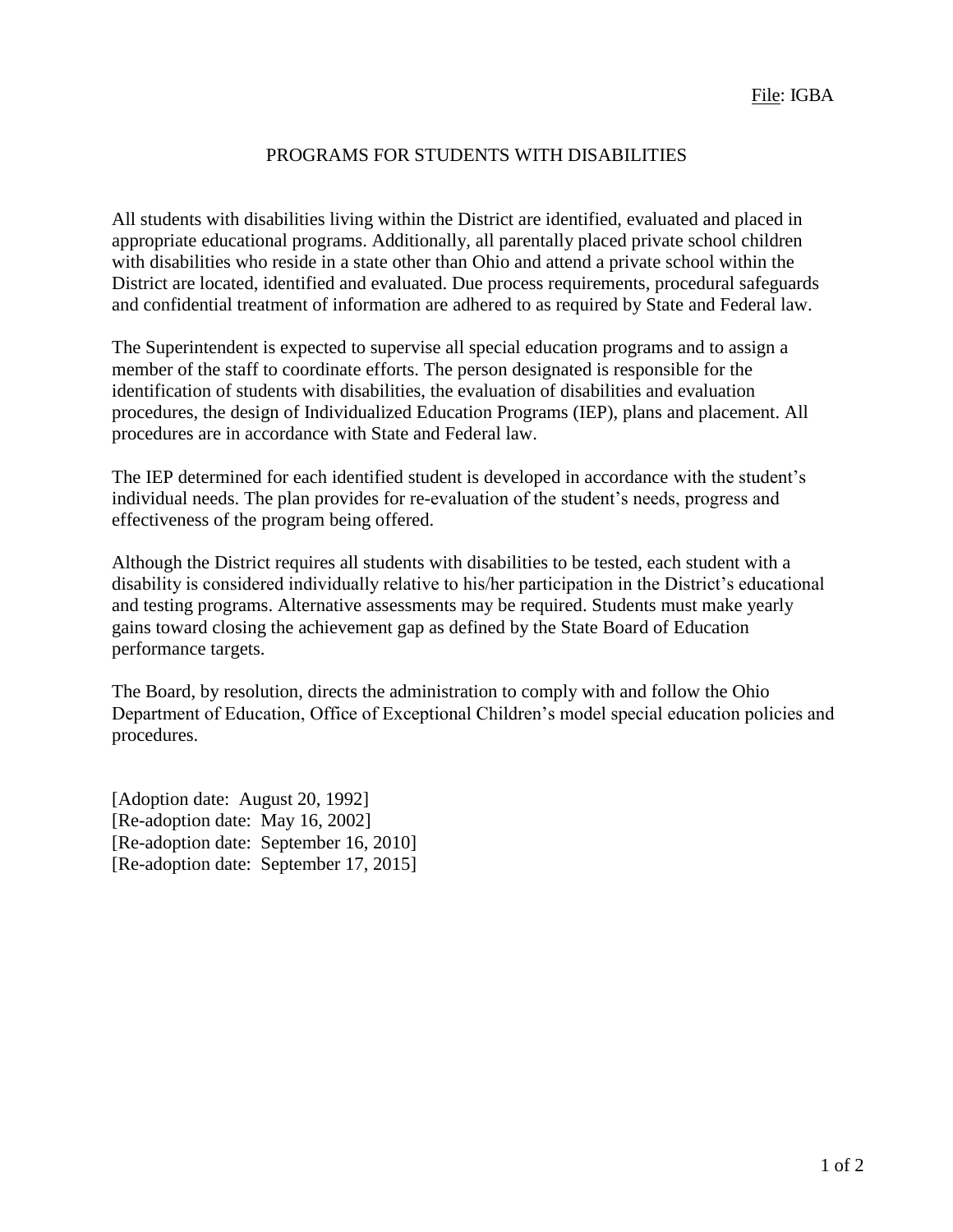LEGAL REFS.: The Elementary and Secondary Education Act; 20 USC 1221 et seq. Individuals with Disabilities Education Improvement Act; 20 USC 1400 et seq. Rehabilitation Act; 29 USC 706(8), 794, 794a 504 Regulations 34 C.F.R. Part 104 504 Regulations 34 C.F.R.300.131 Americans with Disabilities Act Amendments Act of 2008; 42 USC 12101 et seq. State Department of Education, Special Education Policies and Procedures, Free Appropriate Public Education-101 ORC 3313.50 3323.01 et seq. 3325.01 et seq. OAC Chapter 3301-51 3301-55-01

CROSS REFS.: ACB, Nondiscrimination on the Basis of Disability IL, Testing Programs JB, Equal Educational Opportunities KBA, Public's Right to Know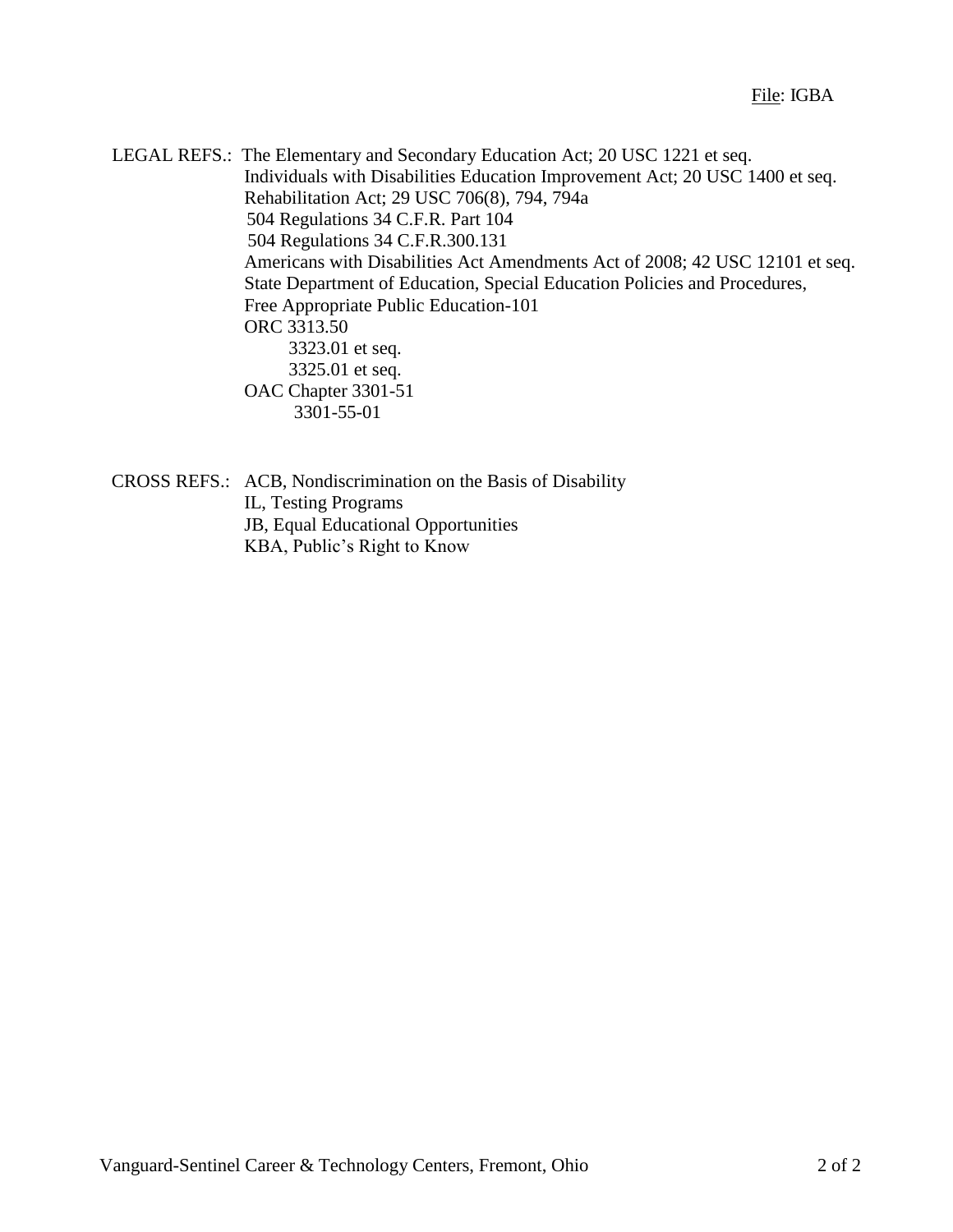## PROGRAMS FOR STUDENTS WITH DISABILITIES

As an expression of its commitment to provide a Free Appropriate Public Education (FAPE) for students with disabilities in accordance with Federal and State laws, rules and regulations, the Board does hereby resolve to implement the following.

#### 1. Child Identification

Ongoing efforts are made to identify, locate and evaluate children below 22 years of age who reside within the District and have a confirmed or suspected disability in accordance with all federal regulations and state standards. Additional efforts are made to identify, locate and evaluate all parentally-placed school children who reside outside of the state, attend a private school within the District and have a confirmed or suspected disability.

#### 2. Procedural Safeguards

The child with a disability and his/her parent(s) are provided with safeguards, as required by law, throughout the identification, evaluation and placement process and the provision of a FAPE to the child.

#### 3. Multi-Factored Evaluation

The District provides a multi-factored evaluation for children with disabilities by ensuring that children are assessed in their native language or other mode of communication. Tests are used for their validated purposes. Children are evaluated in all areas related to their suspected disability. Testing is conducted by a multidisciplinary team. Testing materials and procedures are not racially or culturally biased. Tests are administered by trained personnel qualified in accordance with all federal regulations and state standards and in conformance with the instructions provided by the producer. Medical evaluation, when required as part of the multifactored evaluation, is provided at no cost to the parent(s) by a licensed physician designated by the Superintendent/designee when other no-cost resources are not available.

#### 4. Individualized Education Program

An Individualized Education Program (IEP) is developed for each child with a disability who needs special education. The IEP is designed to meet the unique educational needs of the child and developed in a planning conference. The parent(s) of the child are strongly encouraged to participate in the planning conference. The IEP is reviewed and revised as often as necessary, but at least annually.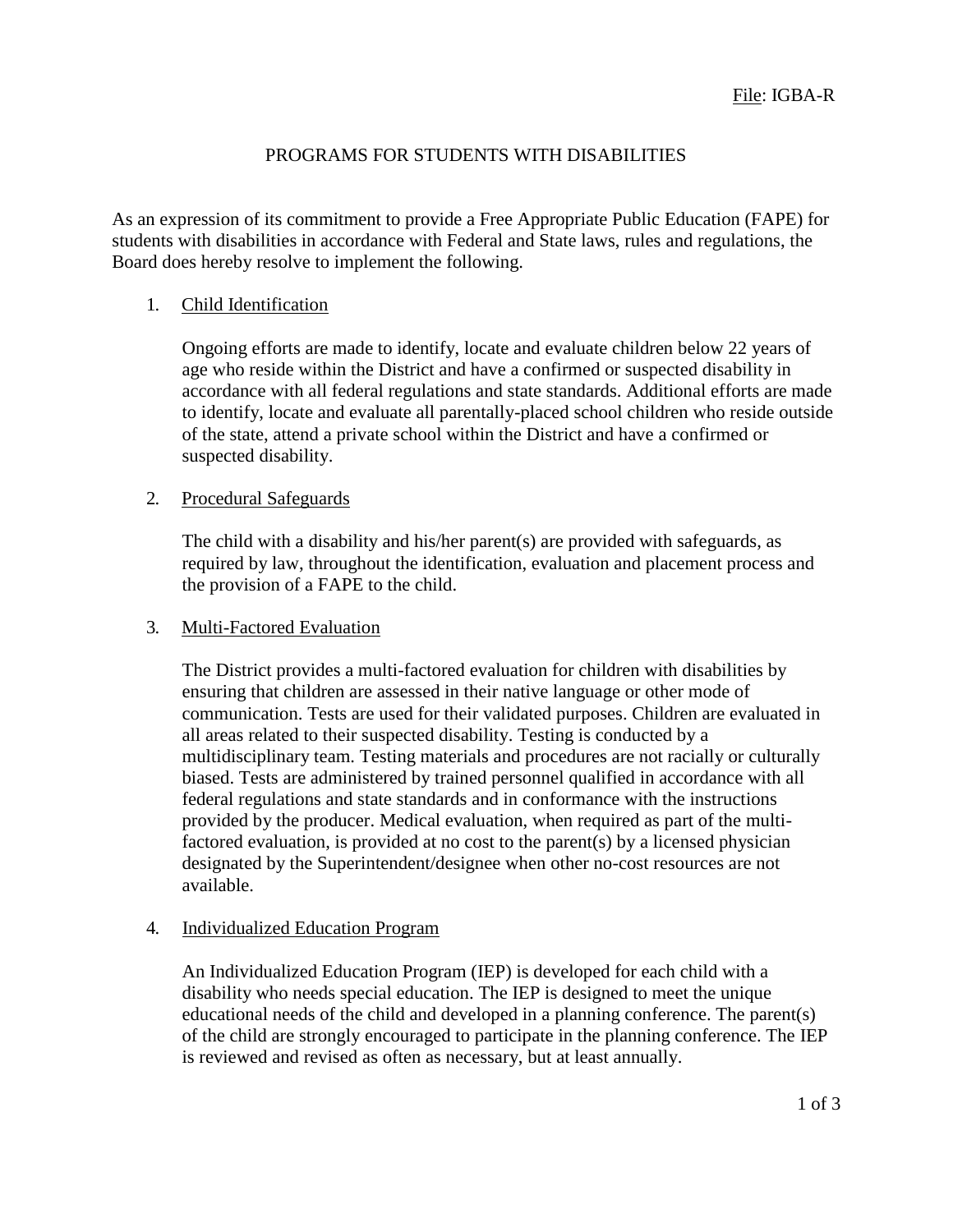#### 5. Least Restrictive Environment

The education of children with disabilities occurs in the least restrictive environment. Special education programs and services are appropriate and designed to meet the unique needs of each child with a disability. To the maximum extent appropriate, children with disabilities, including children in public or private institutions or other care facilities, are educated with children who do not have disabilities. Special classes, separate schooling or other removal of children with disabilities from the regular educational environment occur only when the nature or severity of the disability is such that education in regular classes with the use of supplementary aids and services cannot be achieved satisfactorily.

#### 6. Confidentiality of Data

The confidentiality of personally identifiable data relating to children with disabilities and their parents and families is protected at collection, storage, disclosure and destruction. One official of the District is assigned the responsibility for protecting the confidentiality of personally identifiable data. The District follows all federal regulations and state standards related to the confidentiality of data.

#### 7. Due Process

The District utilizes procedures that allow differences of opinion to be aired and resolved between parent(s) or agencies and the District. The procedures provide for utilization of case conferences, administrative reviews, impartial due process hearings, state-level appeals and appeals to the courts that involve the District's proposal or refusal to initiate or change the identification, evaluation or educational placement of the child or the provision of a FAPE to the child. Furthermore, the rights of children with disabilities are protected when the parents cannot be identified or located, when the child is a ward of the state or when the child is without a formally declared legal representative.

#### 8. Surrogate Parent

Whenever the parent(s) of a child with a disability are not known or cannot be located, when the child is a ward of the state or when parents have otherwise lost legal decisionmaking abilities, the child's rights are protected through the assignment of an individual (who is not an employee of the state education agency, local education agency or other organization involved in the education or care of the child) who serves as the child's surrogate parent.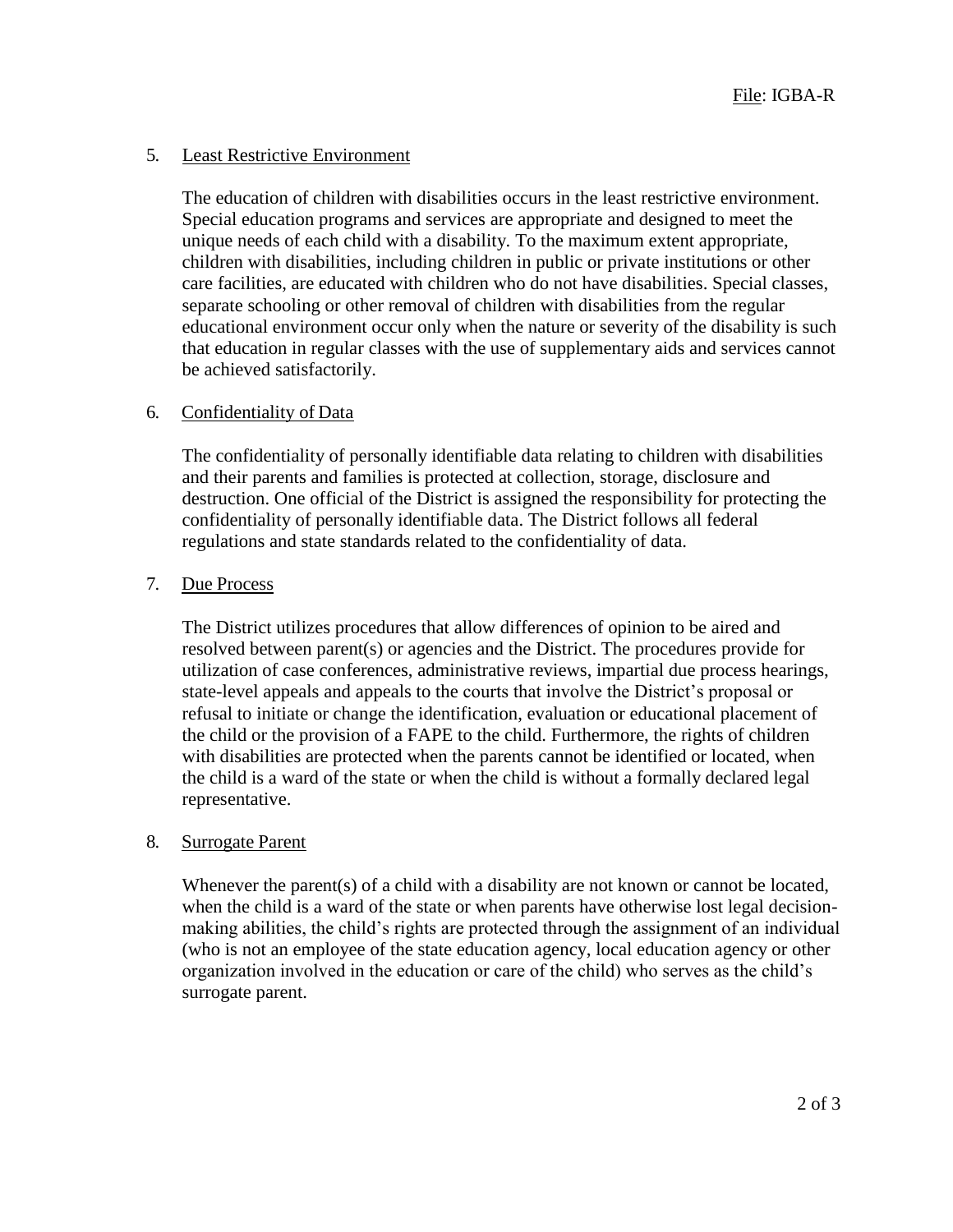## 9. Testing Programs

Students with disabilities must participate in local and statewide testing programs. Individual exemptions, accommodations and participation in an alternate assessment are determined only during an IEP conference.

[Approval date: September 16, 1999] [Re-approval date: May 16, 2002] [Re-approval date: September 16, 2010] [Re-approval date: September 17, 2015]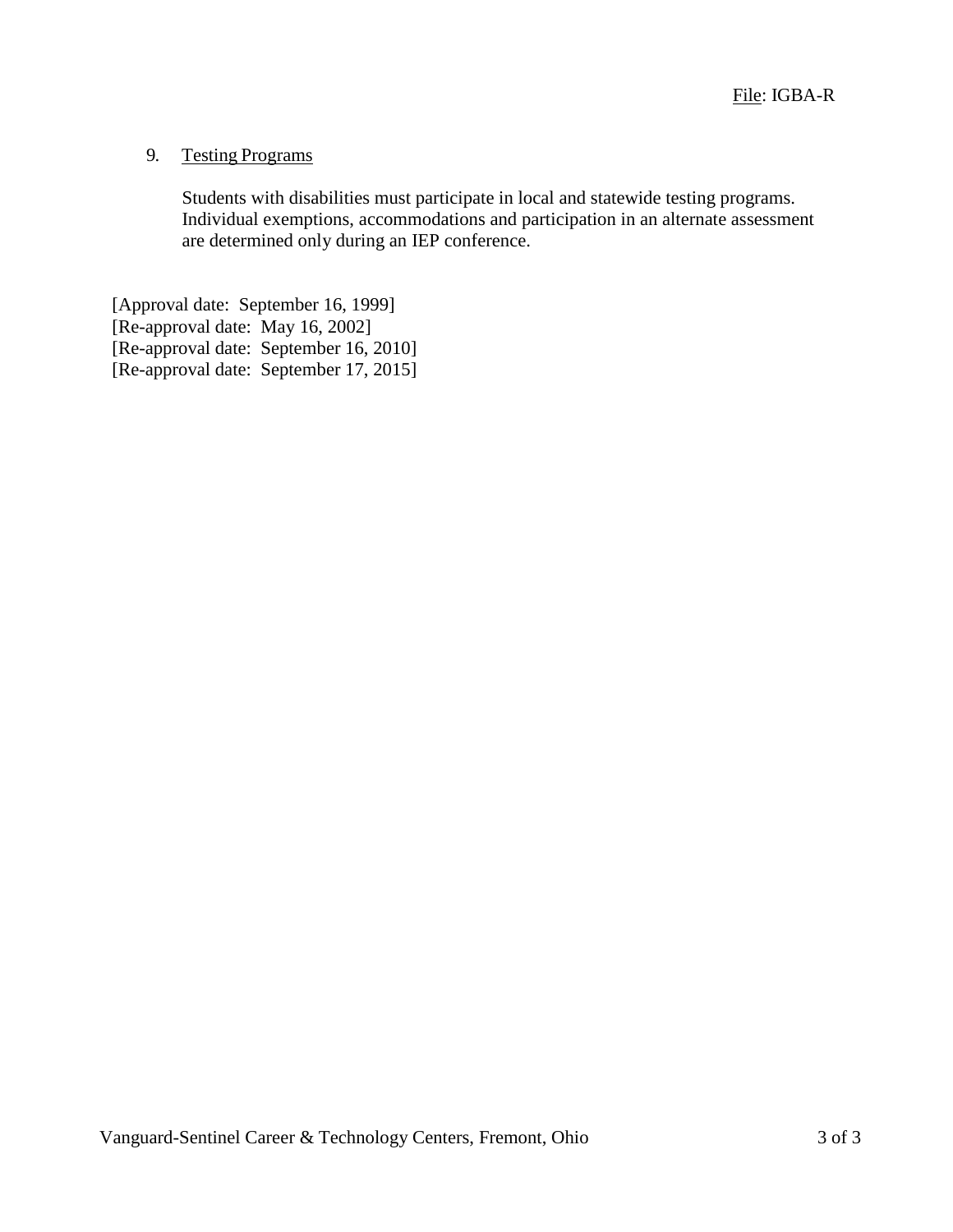#### REMEDIAL INSTRUCTION (Intervention Services)

The educational program is designed and operated to be developmentally appropriate and avoid the necessity for intervention services. In those cases, in which students have clearly not demonstrated satisfactory progress toward attaining the academic standards for their grade level, efforts are made to remedy the condition and attain the learning results sought.

Any student who scores at or below the limited proficient level on an Ohio Graduation Test must receive intervention services.

The District involves the student's parent(s) and classroom teacher in developing the intervention strategy and offers to the parent(s) the opportunity to be involved in the intervention.

Certain specified students who are offered intervention services either after-hours or in summer classes are truant if they do not attend the intervention programs.

The Superintendent/designee is directed to maintain remedial instructional programs or intervention services that assist all students in meeting and maintaining minimum levels of student proficiency in communication and computation skills. These programs include procedures to evaluate student achievement related to the remedial program objectives and standards. Ongoing communication between teaching staff members and parents of students participating in remedial educational programs is coordinated by the Superintendent and the administrative staff.

The Superintendent is directed to evaluate the remedial education programs and report to the Board each school year as to their effectiveness in maintaining minimum levels of student proficiency.

[Adoption date: August 16, 2007] [Re-adoption date: September 16, 2010] [Re-adoption date: September 17, 2015]

LEGAL REFS.: ORC 3301.07; 3301.0710; 3301.0711(D); 3301.0712; 3301.0715 3313.608; 3313.609; 3313.6010; 3313.6012 OAC 3301-35-04; 3301-35-06

CROSS REF.: IKE, Promotion and Retention of Students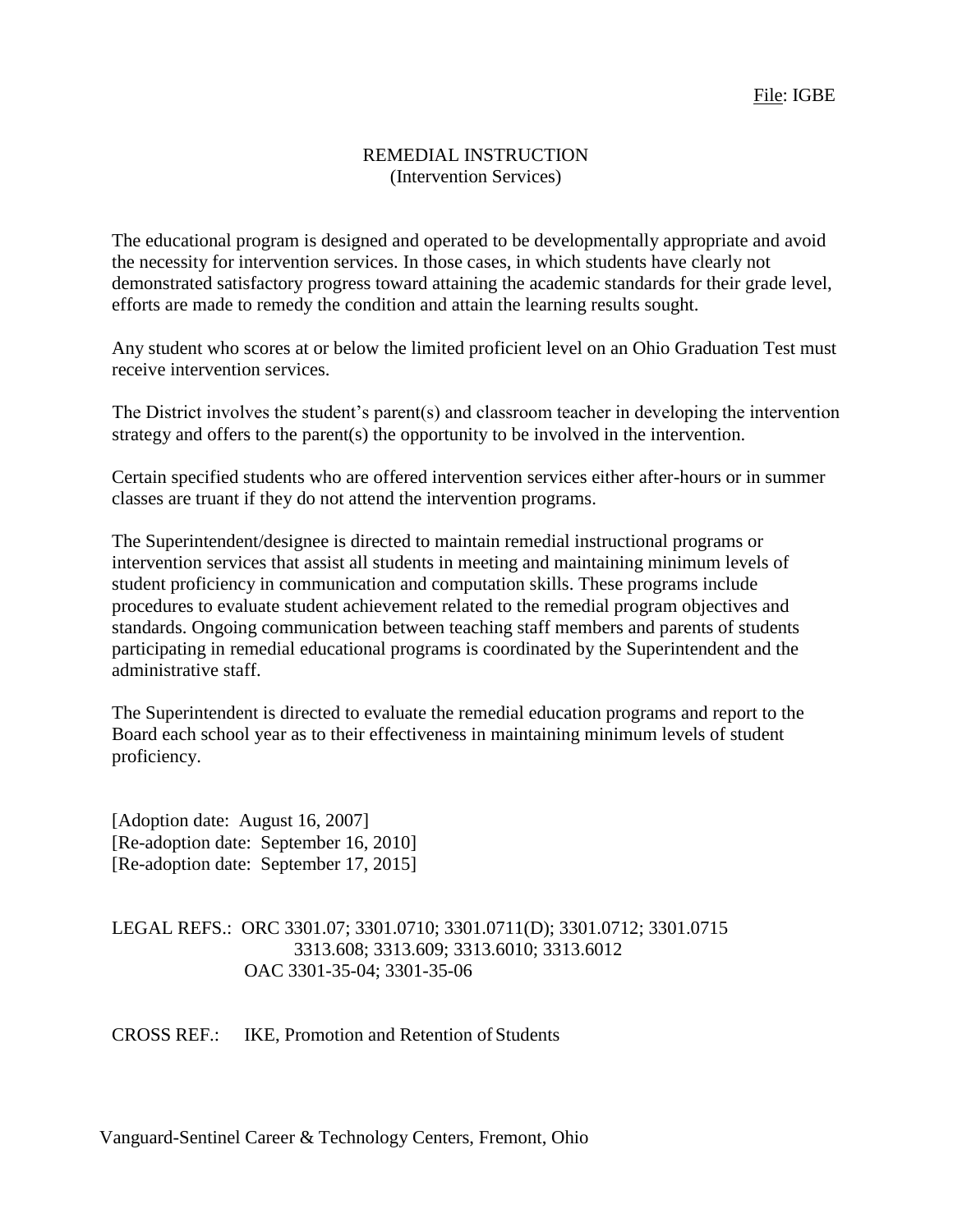## LIMITED ENGLISH PROFICIENCY

The Board recognizes the need to provide equal educational opportunities for all students in the District. Therefore, if the inability to speak and understand the English language excludes a student from effective participation in the educational programs offered by the District, the District shall take appropriate action to rectify the English language deficiency in order to provide the student equal access to its programs. Students in a language minority or who have limited English proficiency are identified, assessed and provided appropriate services.

The Board directs the administration to develop and implement instruction programs that:

- 1. appropriatelyidentifylanguage minoritystudents;
- 2. provide the appropriate instruction to limited English proficient students to assist them in gaining English language proficiency, as well as content knowledge, in reading/language arts and mathematics and
- 3. annually assess the English proficiencyof students and monitor their progress in order to determine their readiness for the mainstream classroom environment.

The District requires all students with limited English proficiency to be tested. Alternative assessments may be required. Students must make yearly gains toward closing the achievement gap as defined by the State Board of Education performance targets.

Limited English proficient students who have been enrolled in U.S. schools for less than one full year are exempt from one administration of the reading/language arts assessment administered to their grade levels. However, students who choose to take these tests are permitted to do so. (Assessments in math, science and social studies are not exempt.)

The District provides parents with notice of and information regarding the instructional program as required by law. Parental involvement is encouraged and parents are regularly apprised of their child's progress.

[Adoption date: September 16, 2010] [Re-adoption date: September 17, 2015]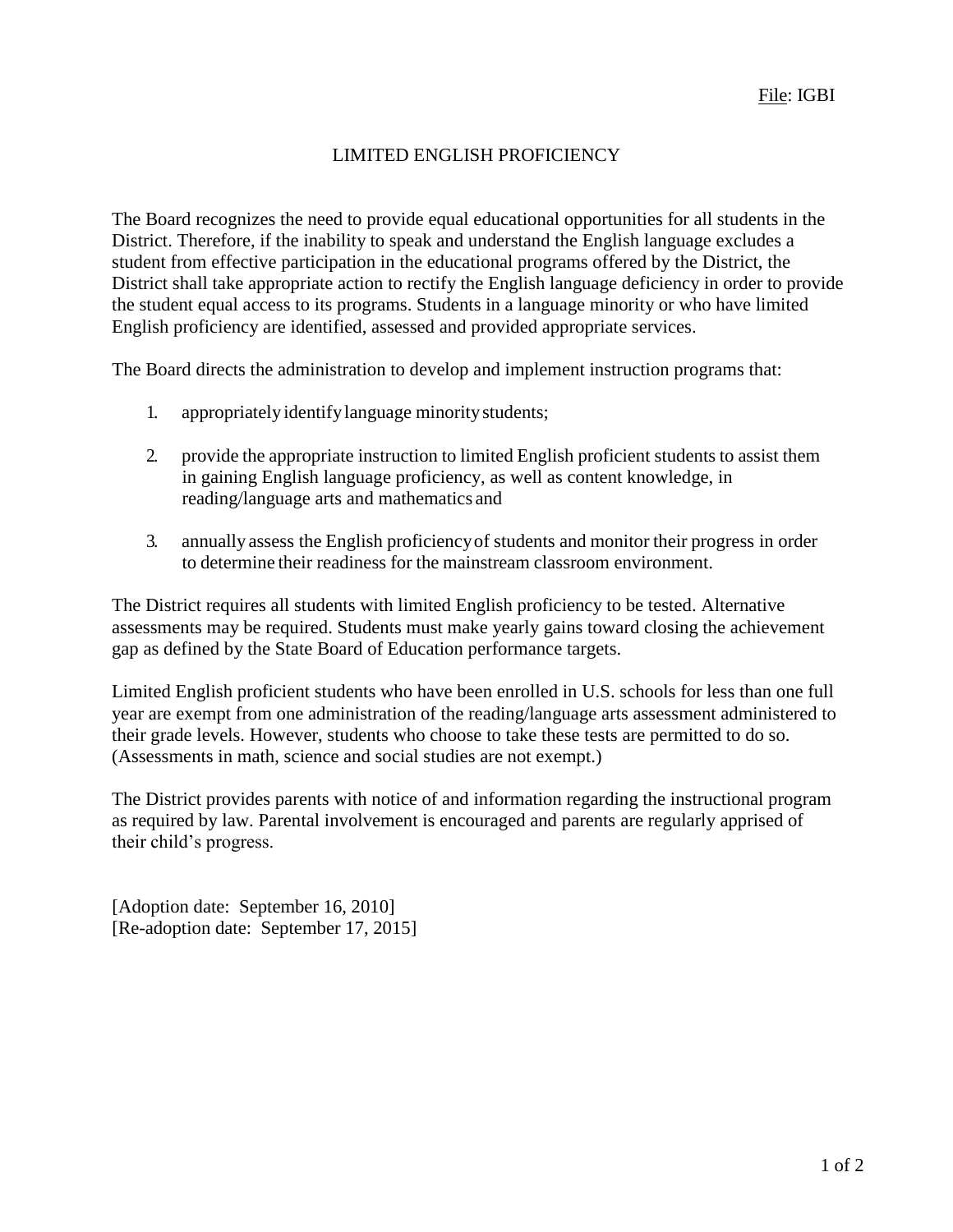LEGAL REFS.: 42 USC 2000d The Elementary and Secondary Education Act; 20 USC 1221 et seq. 34 CFR 200 ORC 3301.0711 3302.01; 3302.03 3313.61; 3313.611; 3313.612 3317.03 3331.04 OAC 3301-35-04; 3301-35-06; 3301-35-07

CROSS REFS.: AC, Nondiscrimination

IGBL, Parental Involvement in Education JB, Equal Educational Opportunities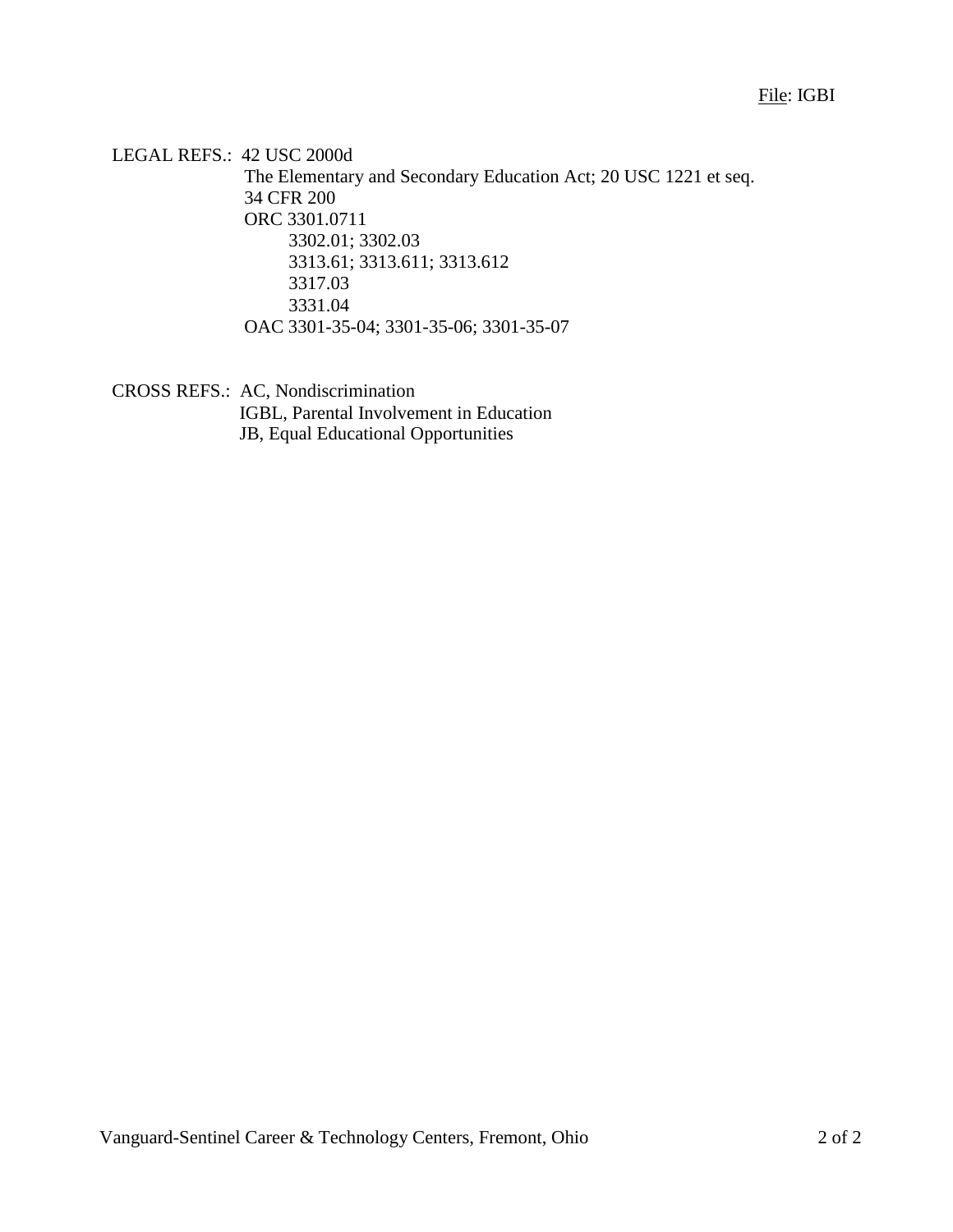## PARENTAL INVOLVEMENT IN EDUCATION

The Board believes that parental involvement is an important part of the educational program. Current research indicates that a home-school partnership and greater involvement on the part of parents in the education of their children generally results in higher achievement scores, improved student behavior and reduced absenteeism. All parents are encouraged to take an active role in the education of their children.

The Board directs the administration to develop the necessary regulations to ensure that this policy is followed and that parental involvement is encouraged. The regulations:

- 1. encourage strong home-schoolpartnerships;
- 2. provide for consistent and effective communication between the parents and school officials;
- 3. offer parents ways to assist and encourage their children to do their best;
- 4. offer ways parents can support classroom learning activities and
- 5. provide opportunities for parents in the parental involvement program.

[Adoption date: May 16, 2002] [Re-adoption date: September 16, 2010] [Re-adoption date: September 17, 2015]

LEGAL REFS.: The Elementary and Secondary Education Act; 20 USC 1221 et seq. ORC 3313.472; 3313.48 OAC 3301-35-02; 3301-35-04; 3301-35-06

CROSS REF.: IGBI, Limited English Proficiency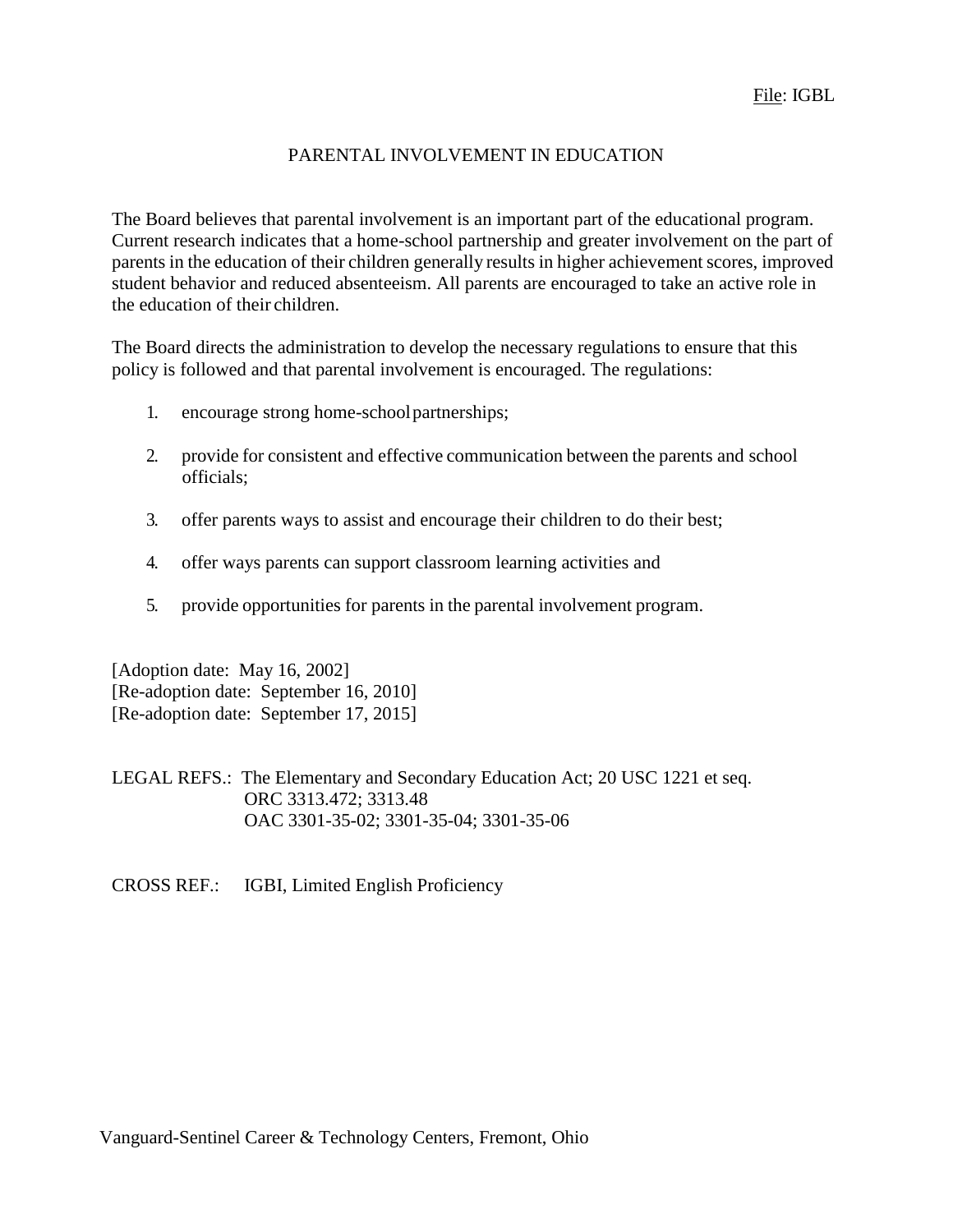## CREDIT FLEXIBILITY

The Board recognizes that an effective educational program is one that provides opportunities for students to customize aspects of their learning around their respective needs and interests. Credit flexibility is one method to motivate and increase student learning by allowing access to more resources, customization around individual student needs and the use of multiple measures of learning.

Credit flexibility shifts the focus from "seat time" to performance. Students can earn units of high school credit based on an individually approved credit flexibility plan. The intent of credit flexibility is to meet increased expectations for high school graduation in response to globalization, technology and demographics, and to meet the demand for 21st century skills.

In accordance with State law, the District must develop and implement a credit flexibility plan that enables students to earn high school credit by:

- 1. completing course work;
- 2. testing out or showing mastery of course content;
- 3. pursuing an educational option and/or an individuallyapproved option and/or
- 4. any combination of the above.

The Superintendent/designee develops the District's credit flexibility plan consistent with the provisions of the following regulation.

[Adoption date: September 16, 2010] [Re-adoption date: September 17, 2015]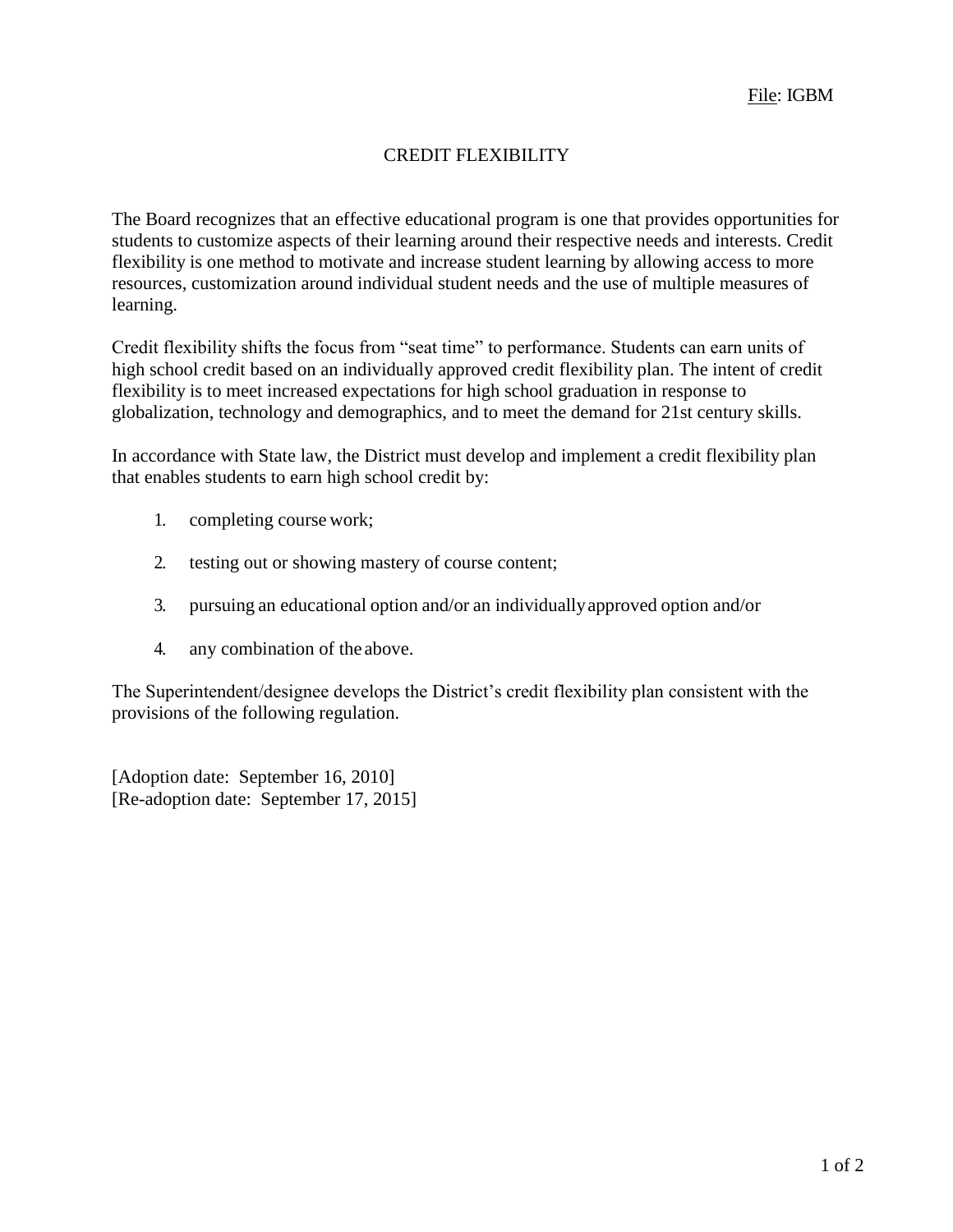LEGAL REFS.: Carnegie Design Team Report to the State Board of Education, *New Emphasis on Learning: Ohio's plan for credit flexibility shifts the focus from "seat time" to performance* (March 2009) ORC 3313.60; 3313.603; 3313.609; 3313.6013; 3313.611; 3313.613; 3313.614; 3313.90 3321.04 Chapter 3324 Chapter 3365 OAC Chapter 3301-34 3301-35-06 Chapter 3301-46 Chapter 3301-51 Chapter 3301-61

CROSS REFS.: IGE, Adult Education Programs (Tuition Waivers) IKA, Grading Systems IKE, Promotion and Retention of Students IKF, Graduation Requirements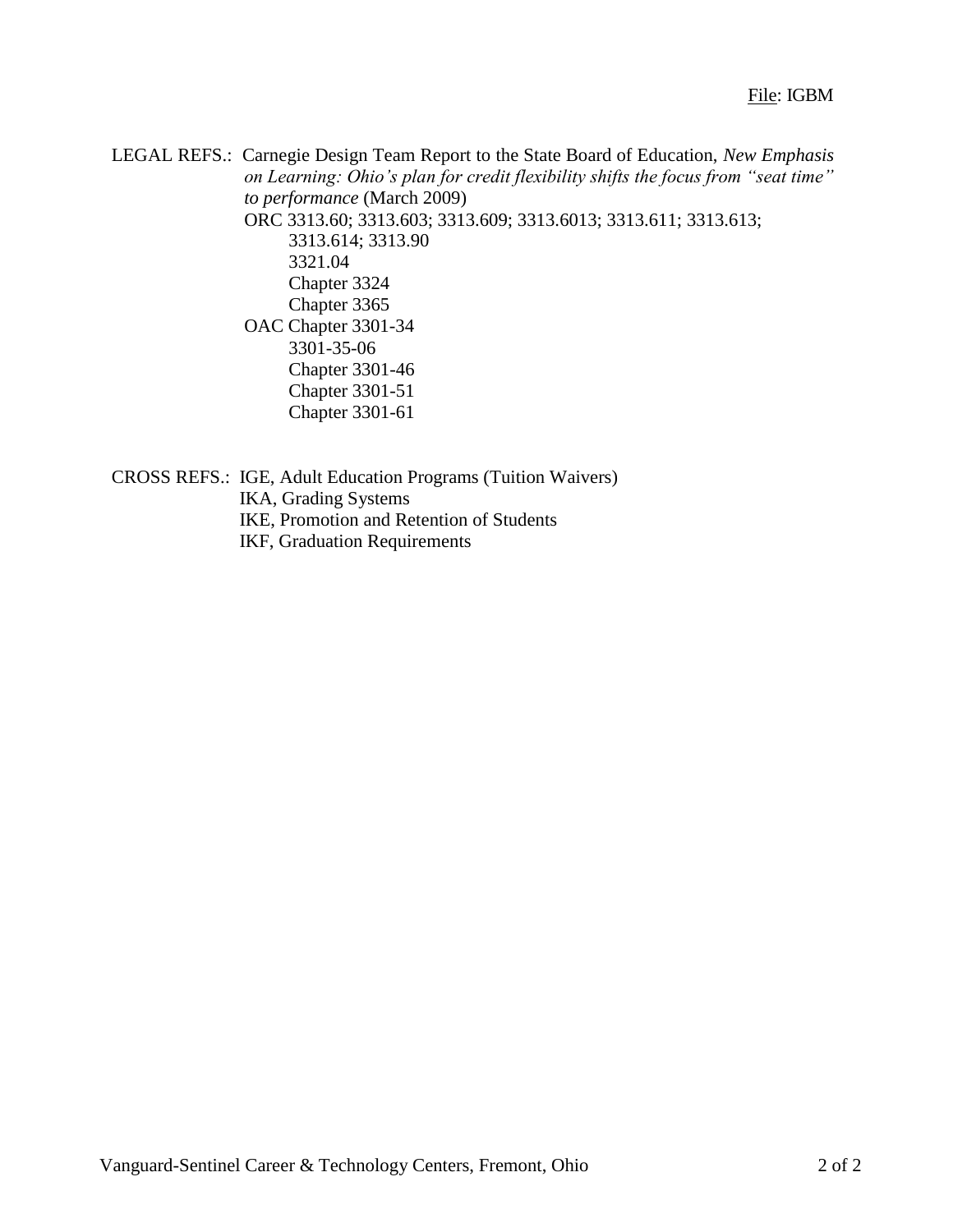## CREDIT FLEXIBILITY

In accordance with State law, the District's plan for credit flexibility must:

- 1. identify the multiple methods of communication and frequency of each method the District will use to communicate the aspects of the credit flexibilitypolicy and plan to students and parents on an on-goingbasis;
- 2. allow for demonstrated proficiency options on an on-going basis;
- 3. allow for graded options for demonstrated proficiency;
- 4. allow demonstration of proficiencyto count toward course requirements for graduation;
- 5. determine credit equivalency for a Carnegie unit;
- 6. prohibit capping or limiting the number of courses or credits earned through credit flexibility;
- 7. allow for both simultaneous credit and/or partial credit to be earned;
- 8. not prohibit access to online education, postsecondaryoptions or services from another district, as approved by the Board;
- 9. allow, if so desired, for the acceptance of credit from other districts and educational providers;
- 10. establish provisions for instances when students do not or cannot complete requirements and
- 11. establish a review process and submit data to the Ohio Department of Education (ODE) about the methods and frequency of communication with students and parents.

In addition, the Superintendent/designee collects performance data including, but not limited to, the number of participating students, total credits earned and extent to which student participation reflects diversity of the student body.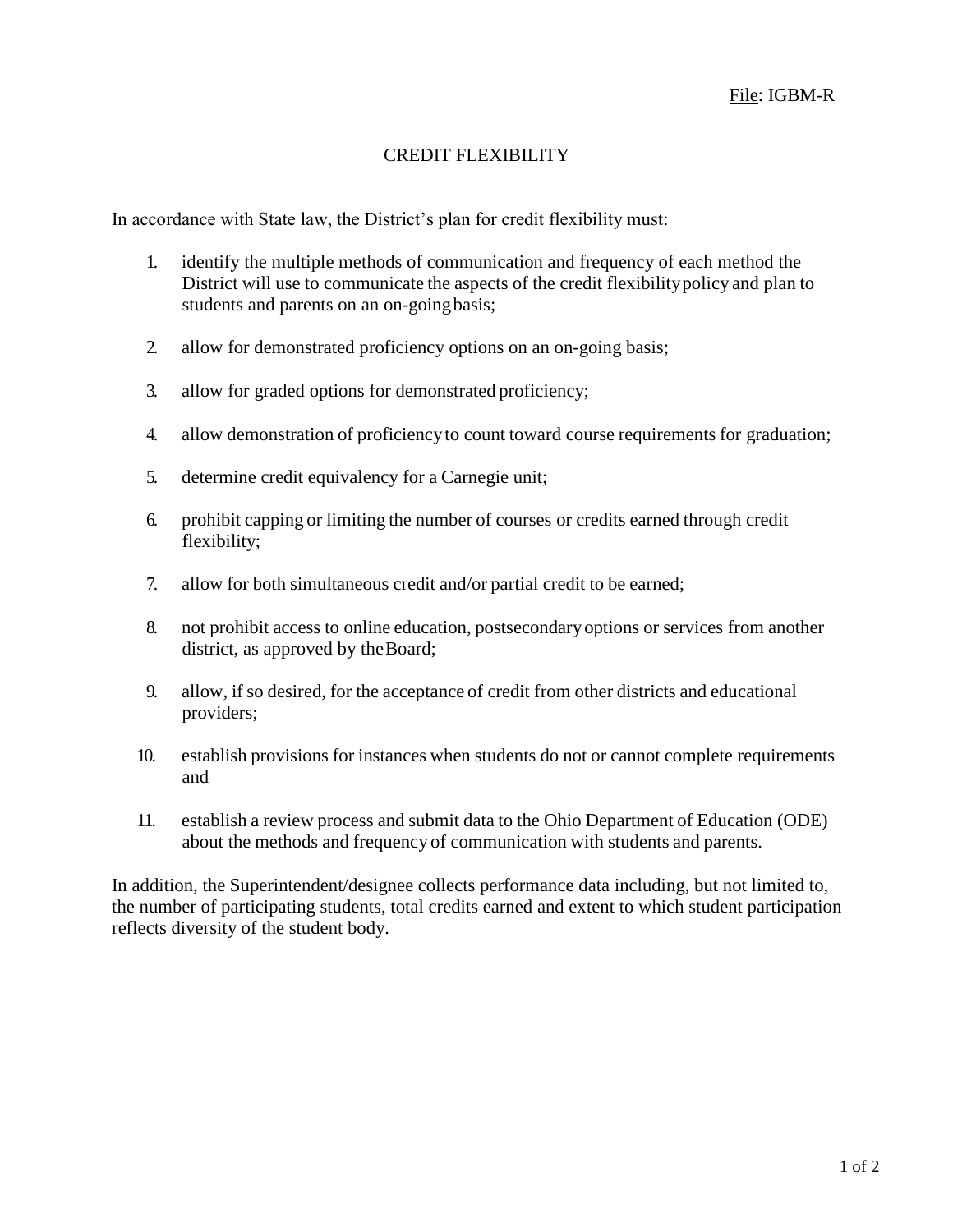The ODE recommends that the Superintendent maintain a "library" of courses that were previously accepted to assist students, parents and teachers with understanding available options (or those unique to local contexts and regional economic development interests).

[Approval date: September 16, 2010] [Re-approval date: September 17, 2015]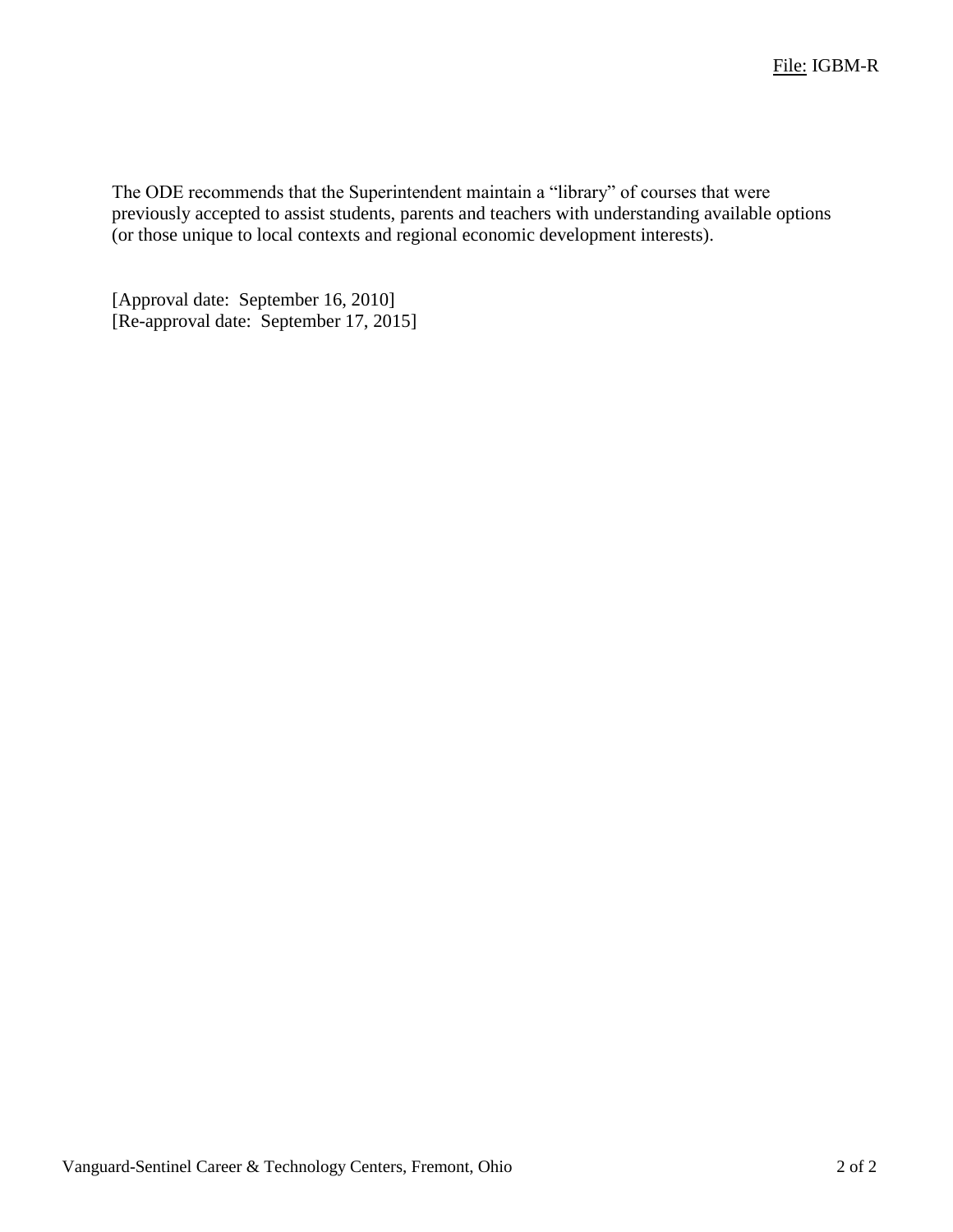#### PRESCHOOL PROGRAM

The preschool program is guided by curriculum, written policies and regulations of the District, which are consistent with applicable statutory requirements contained in State law. Resources of the preschool program include, but are not limited to:

- 1. staff;
- 2. cumulative records;
- 3. health and safety;
- 4. admission;
- 5. attendance and discipline;
- 6. selection and use of developmentally appropriate materials, equipment and resources that meet the intellectual, physical, social and emotional needs of the preschool student;
- 7. management of communicable diseases and
- 8. transportation and field trips.

[Adoption date: May 16, 2002] [Re-adoption date: September 16, 2010] [Re-adoption date: September 17, 2015]

LEGAL REFS.: ORC 3301.53 3313.646 3323.02 OAC Chapter 3301-37; 3301-69-09

CROSS REFS.: EB, Safety Program EBC, Emergency Management and Safety Plans IIA, Instructional Materials IICA, Field Trips JHCC, Communicable Diseases JHF, Student Safety JO, Student Records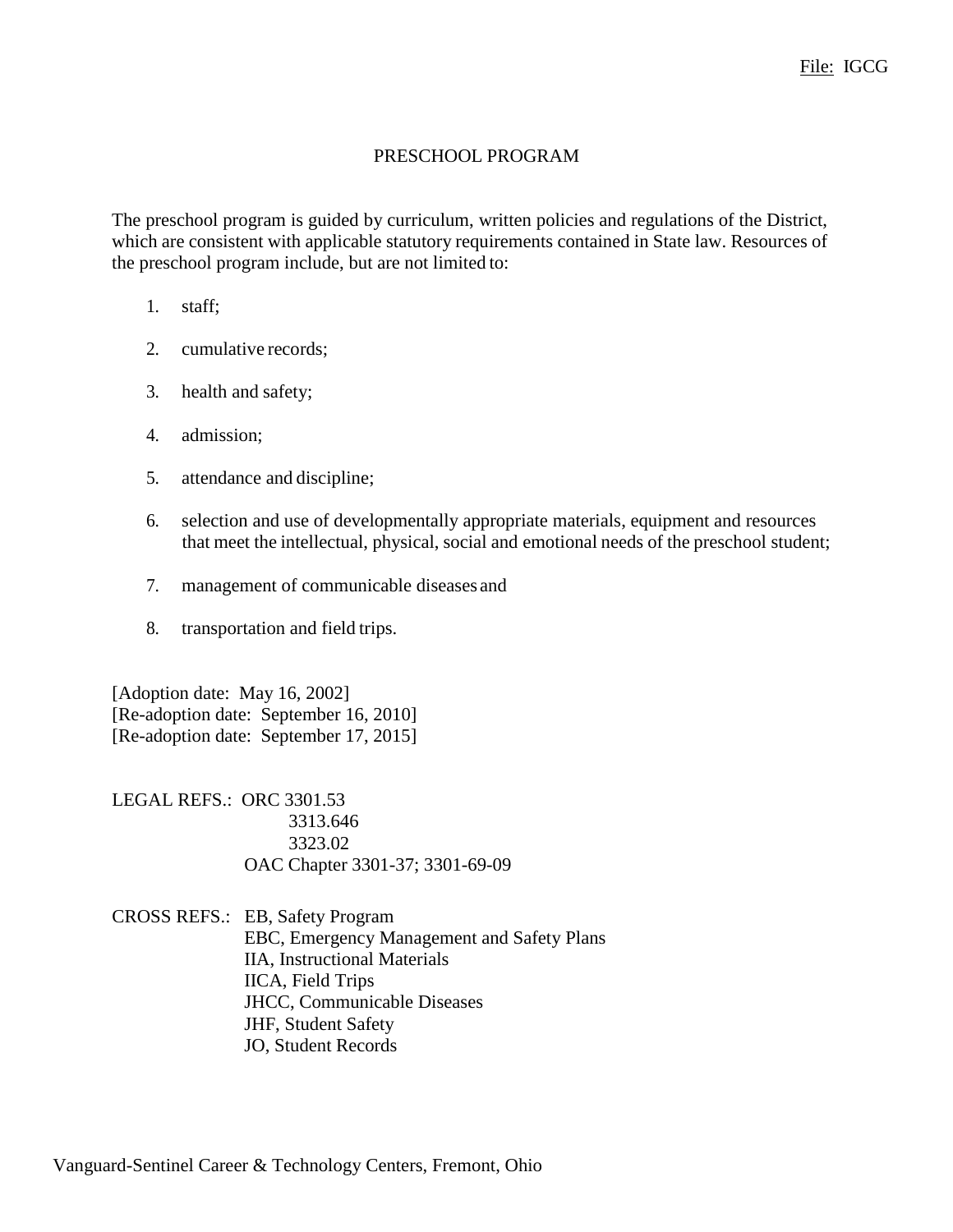## COLLEGE CREDIT PLUS

State law provides for student participation in the College Credit Plus (CCP) program for the purposes of promoting rigorous academic pursuits and exposing students to options beyond the high school classroom. Therefore, eligible 7th through 12th grade students may enroll at any public college/university and any participating nonpublic college/university on a full- or part- time basis and complete nonsectarian, no remedial courses for transcripted high school and/or college credit.

The Board directs the Superintendent**/**designee to develop and establish the necessary administrative guidelines to ensure that the CCP program is operating in accordance with state requirements.

[Adoption date: July 1, 2017] [Re-adoption date: January 17, 2019]

LEGAL REFS.: ORC Chapter 3365 OAC 3333-1-65 through 3333-1-65- 11 3301-83-01(C)

CROSS REFS.: IGBM, Credit Flexibility IGCD, Educational Options (Also LEB)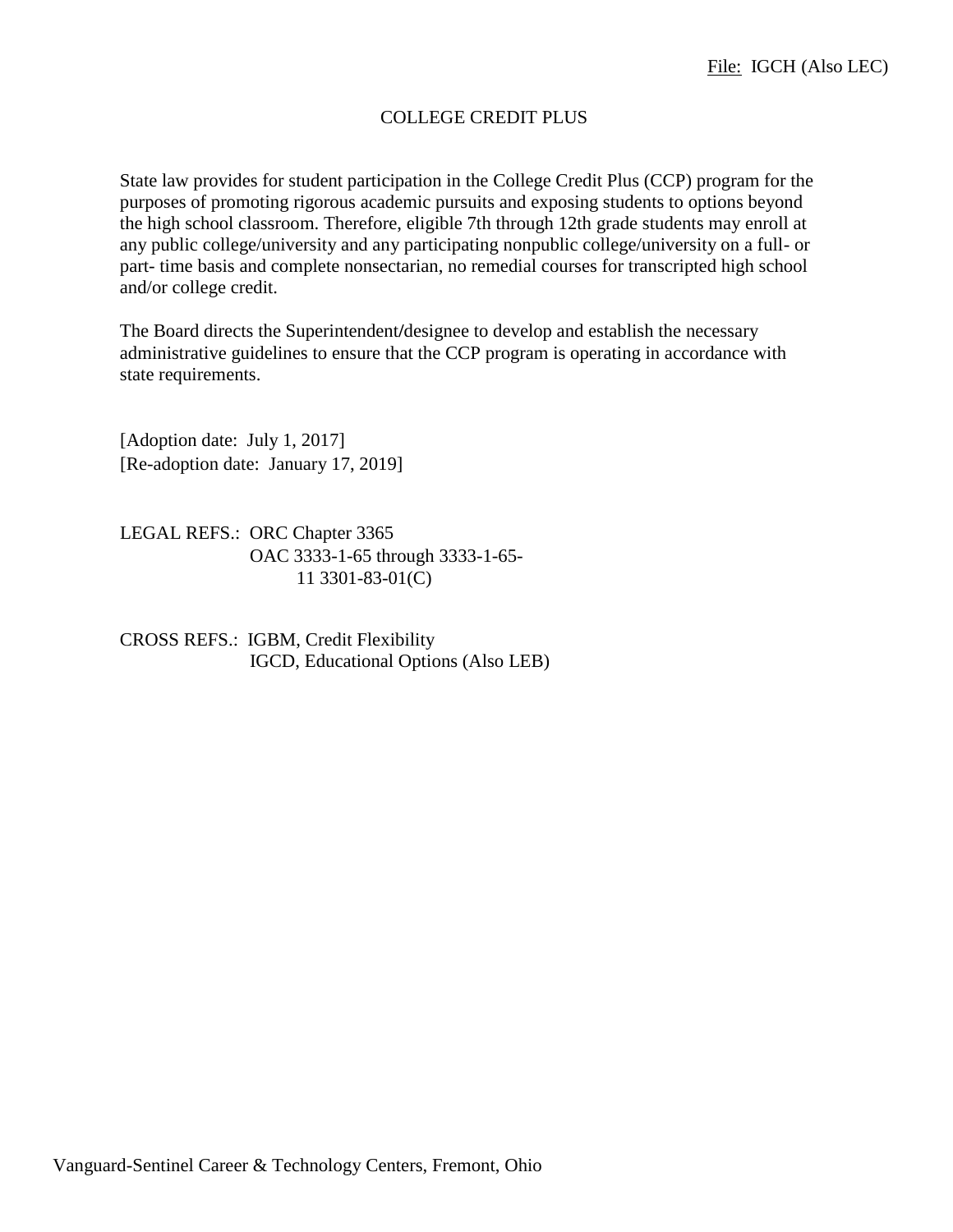#### SATELLITE PROGRAMS

The Board believes that all students at our member schools, even those who do not wish to attend the career centers, should have the opportunity to enroll in career and technical education classes through participation in Vanguard-Sentinel satellite programs. Satellite programs, such as Vocational Agriculture, Family and Consumer Science, Marketing and others are career and technical programs housed at a member school but administered by the Vanguard-Sentinel Career and Technology Centers.

Member schools request that Vanguard-Sentinel Career and Technology Centers be the administrators of the program and the decision to accept or reject that request is made by the Superintendent of the Vanguard-Sentinel Career and Technology Centers. Member schools may elect to discontinue any program as a satellite program of the Vanguard-Sentinel Career and Technology Centers by requesting such from the Superintendent. Such requests will be honored by the Superintendent. The Superintendent has the authority to discontinue any program at the member school as a satellite program of the Vanguard-Sentinel Career and Technology Centers when it is in the best interest of Vanguard-Sentinel Career and Technology Centers or the member school district.

[Adoption date: February 19, 1998] [Re-adoption date: May 16, 2002] [Re-adoption date: September 16, 2010] [Re-adoption date: September 17, 2015]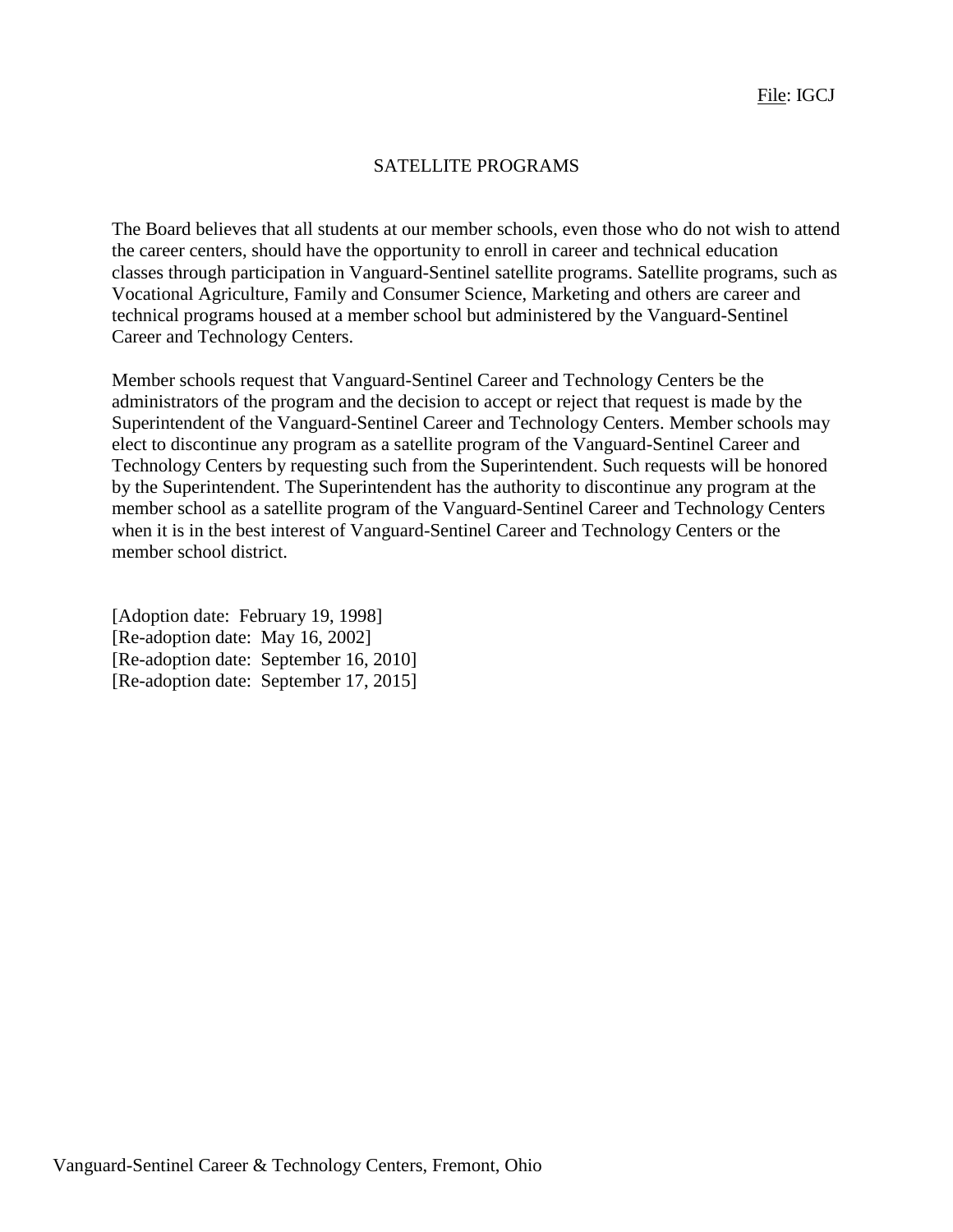## SATELLITE PROGRAMS

#### Excess Cost and Guidelines

- 1. 50%/50% excess cost charges for satellite programs with 10 or more Full-Time Equivalents (FTEs). Vanguard-Sentinel Career and Technology Centers pays 50% ofthe excess costs and member school districts pay 50%. Programs with less than 10 FTEs, member districts will be responsible for making up the difference in costs to fulfill 10 FTEs.
- 2. June 1 shall be the deadline for turning over satellite programs to Vanguard-Sentinel Career and Technology Centers by the member school districts.
- 3. Member school district's request to take back satellite programs from Vanguard-Sentinel Career and Technology Centers will be honored. June 1 shall be thedeadline for taking back satellite programs from member school districts.
- 4. It is at the discretion of the Superintendent whether or not to accept satellite programs and/or teachers of that program from the member school districts. The collective bargaining agreement gives present staff first priority for all vacancies or additional programs.
- 5. The Board will delegate to the Treasurer the responsibility of meeting with the treasurers/business managers of all member school districts participating in the "excess cost" program, upon request, to explain as a group and/or as individuals the shared cost program and billing process.
- 6. Excess costs shall be billed to memberschool districts on a quarterlybasis with final adjustments made on the last quarter's billing as follows:

| Sept. 1<br>Sept. 30 | <b>Bill</b> sent<br>Payment due | fixed amount    |
|---------------------|---------------------------------|-----------------|
| Dec. 1<br>Dec. 30   | Bill sent<br>Payment due        | fixed amount    |
| March 1<br>March 30 | Bill sent<br>Payment due        | fixed amount    |
| June 20<br>July 20  | <b>Bill</b> sent<br>Payment due | adjusted amount |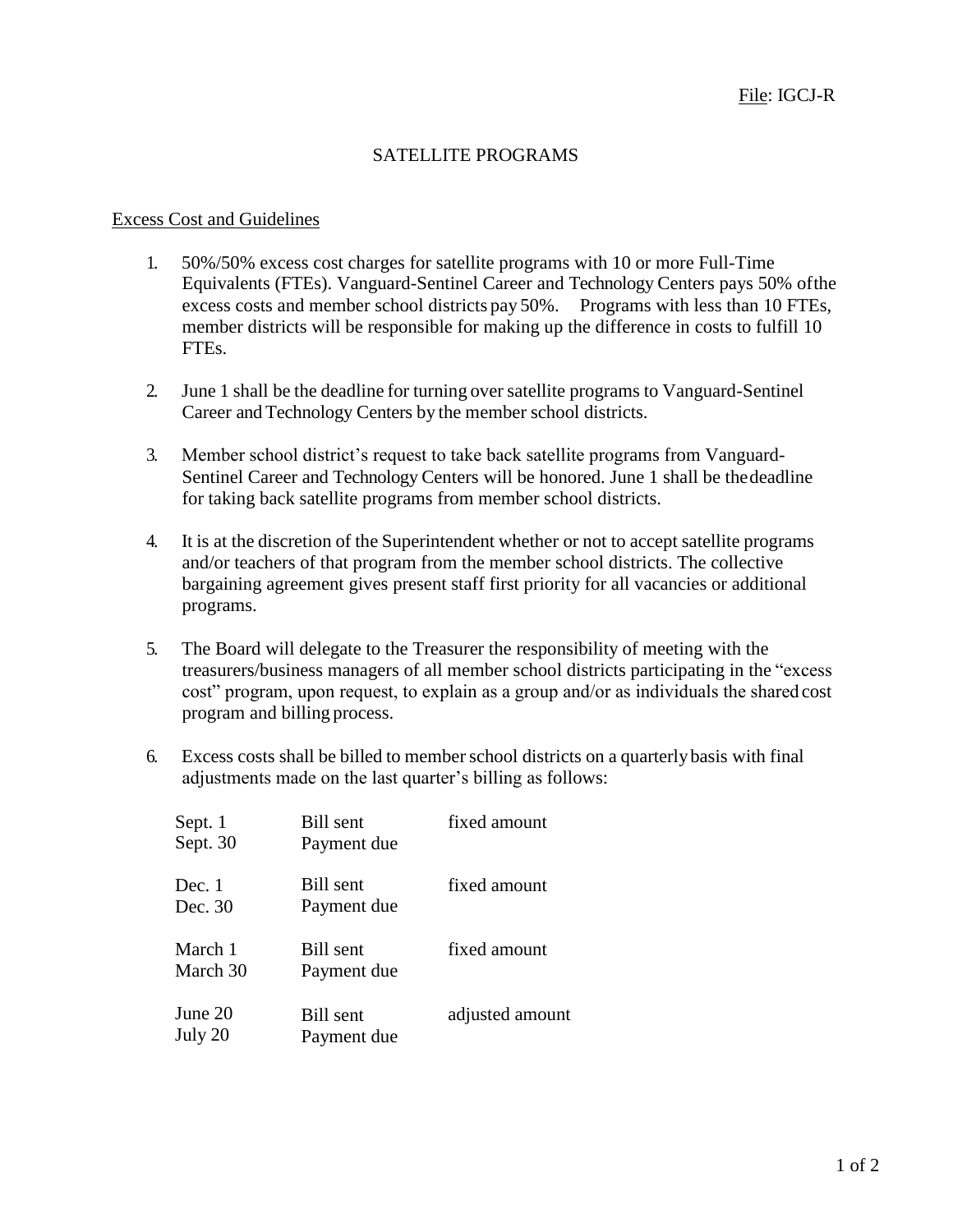- 7. Matching Fund Equipment monies shall be used if monies are available after priorities have been established by the Superintendent on recommendations from the directors and supervisor. All equipment requisitions for satellite programs shall have prior approval of the member school district's superintendents before purchases are considered.
- 8. The Supervisor of Satellite Programs shall be the only "administration" cost tomember school districts and shall be paid as determined by the amount of time spent by the supervisor at each satellite program.
- 9. Any program with a combined FTE of 10 or less shall be given a warning of possible discontinuation of the program. The second consecutive year of low enrollment of 10 FTE or less may result in discontinuation of the program. Underfunded programs due to low enrollment shall be assessed by the Vanguard-Sentinel Supervisor of Satellite Programs, the Superintendent and the member school district superintendent on whether or not to continue the program, reduce the program to meet funding amounts or continue the program underfunded.
- 10. If revenue exceeds expenditures on a program-by-program basis, the excess costs for both Vanguard-Sentinel Career and Technology Centers and the member school district shall be \$0.00.
- 11. Contracts for satellite program services shall be sent to the member school district's superintendent in March and returned by May 31 if member school districts wish to contract for services. Contracts not returned shall indicate that services are no longer required and the program shall be returned to the memberschool district by June 1.

[Approval date: February 19, 1998] [Re-approval date: May 16, 2002] [Re-approval date: March 15, 2007] [Re-approval date: March 20, 2014] [Re-approval date: September 17, 2015]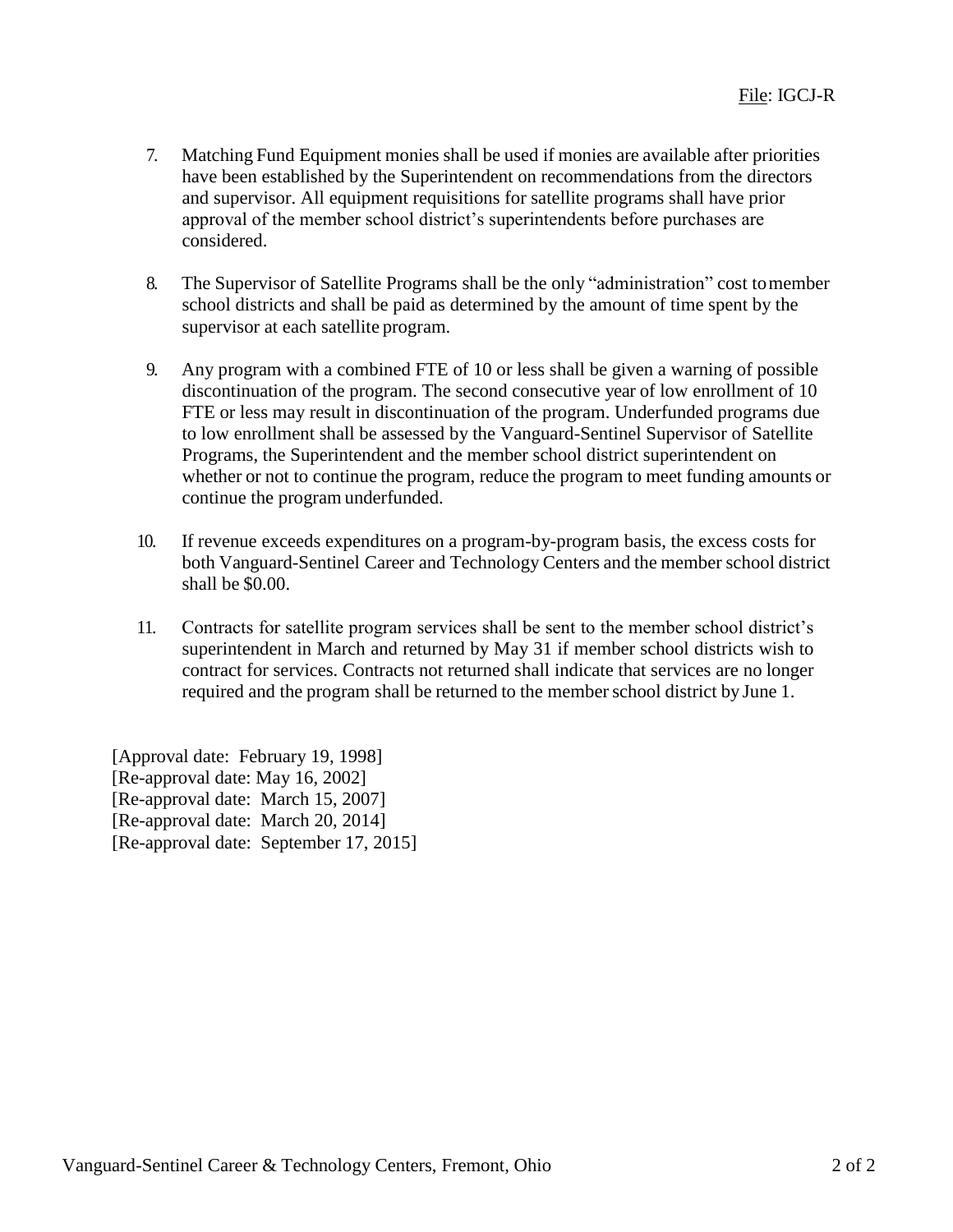## COCURRICULAR AND EXTRACURRICULAR ACTIVITIES

The Board believes that student activities at school are a vital part of the total educational program and should be used as a means for developing wholesome attitudes and good human relations, as well as knowledge and skills. The Board further believes that participation in any club activity should be on a voluntary basis and that student activity funds should be used for purposes which benefit the student body of the school.

The Board has established the criteria for cocurricular and extracurricular activities consistent with its philosophy of, and goals for, education. All student activity programs must:

- **1.** have educational value forstudents**;**
- **2.** be in balancewith other curricular offerings in the schools and be supportive of, and never in competition with, the academic programand
- **3.** be managed in a professional manner.

The Board may require that students pay reasonable fees to participate in cocurricular and extracurricular activities.

The following guidelines will govern the student activity programs.

- 1. Student activities arethoseschool-sponsored activitiesthat are voluntarily engaged in by students, have the approval of the school administration and do not carry credit toward promotion or graduation.
- 2. Each school, underthedirection ofthedirector and certificated staff, will have a student activity program designed to stimulate student growth and development by supplementing and enriching the curricular activities. All receipts and expenditures will be accounted for through the activity account.
- 3. Each activityshould bedesigned to contributedirectlyto the educational, civic, social and ethical development of the studentsinvolved.
- 4. The student activity program will receive the same attention in terms of philosophy, objectives, social setting, organization and evaluation which is given the regular school curriculum.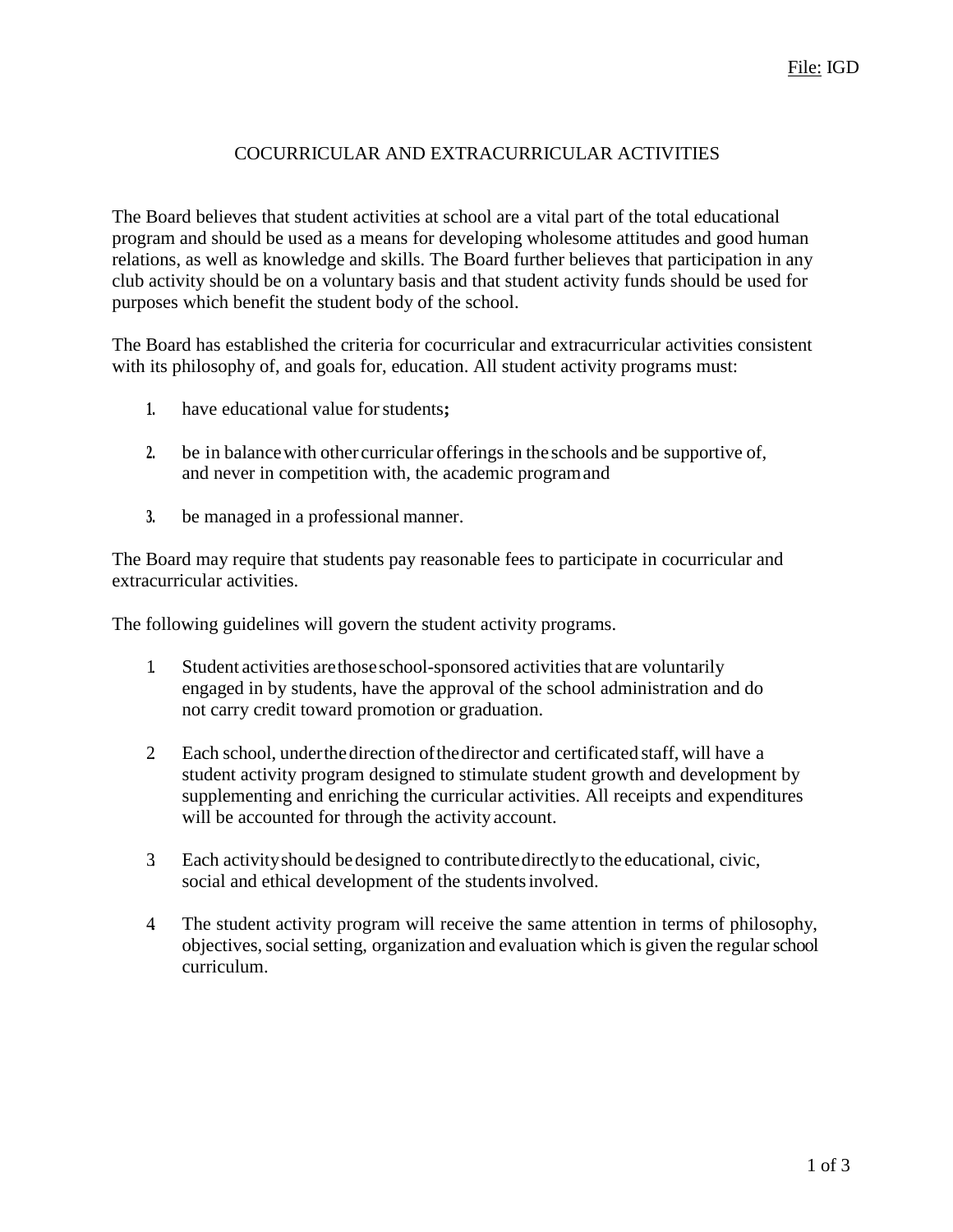- 5. The directors of the Vanguard-Sentinel Career and Technology Centers in joint effort with the Treasurer will develop written guidelines and procedures regulating the creation, organization, administration and dissolution of student activity programs.
- 6. The expenses involved in participating in any school activity and in the total program for a school year should be set so that a majority of the students may participate without financial strain. Special consideration may be given in cases in which the expense of participating would result in exclusion.
- 7. Activities must be open to all students, regardless of race, color, religion, sex, or national origin, ancestry, citizenship status, economic status, age, disability or military status.
- 8. Activities must not place undue burdens upon students, teachers orschools.
- 9. Activitiesshould notinterferewith regularlyscheduled classes; thislimitation will often require conductingsuch activities beyond the regularschool day, ifpossible.
- 10. Activities at anylevel should beunique,not duplications ofothers alreadyin operation.
- 11. Studentsparticipating in cocurricular and extracurricular activities areexpected to demonstrate responsible behavior and good conduct.
- 12. Students suspended from school are banned from extracurricular activities. Students absent from school are not permitted to participate in extracurricular activities on that date.
- 13. Annually, the Board directs the Superintendent/designee to identify supplemental contract positions that supervise or direct a student activity program that involves athletic, routine/regular physical activity or health and safety considerations. Upon the identification of the position, the individual must complete the requirements established by the Ohio Department of Education, State law and the Ohio AdministrativeCode.
- 14. Students may be expelled for up to one year for firearm-related or knife-related incidents occurring off school property while at an interscholastic competition, extracurricular event or other school-sponsored activity.
- 15. Students may be removed from extracurricular activities when their presence poses a continuing danger to persons or property or an ongoing threat of disruption. If a student is removed from extracurricular activities, such removal may include all extracurricular activities in which the student is involved.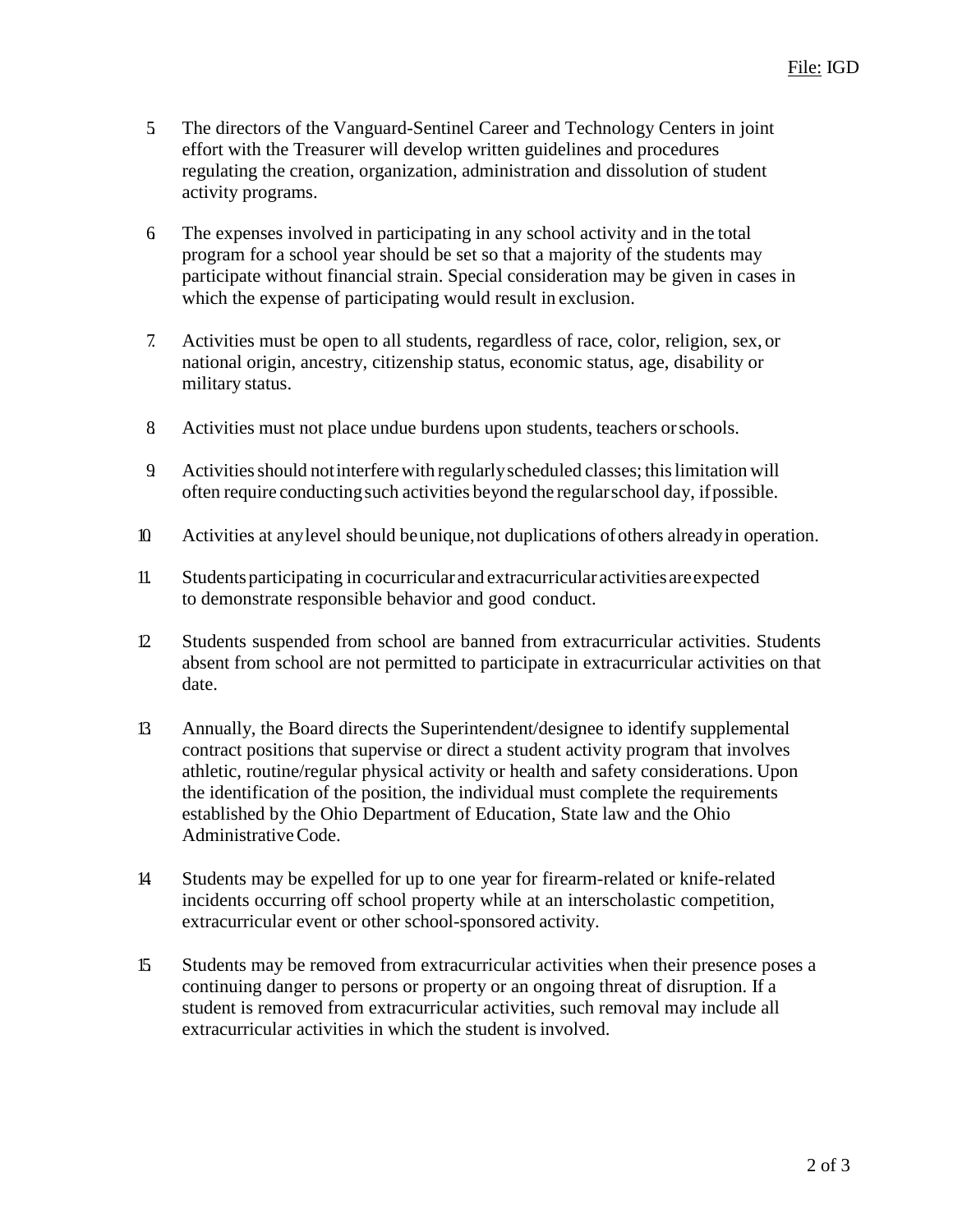[Adoption date: August 20, 1992] [Re-adoption date: May 16, 2002] [Re-adoption date: September 16, 2010] [Re-adoption date: September 17, 2015] [Re-adoption date: January 17, 2019]

LEGAL REFS.: ORC 3313.537; 3313.58; 3313.59; 3313.664 3315.062 3319.16 Chapter 4112 OAC 3301-27-01 3301-35-06

CROSS REFS.: AFI, Evaluation of Educational Resources IGDF, Student Fundraising Activities IGDG, Student Activities Funds Management JED, Student Absences and Excuses JFCJ, Weapons in the schools JGD, Student Suspension JGDA, Emergency Removal of Student JGE, Student Expulsion JL, Student Gifts and Solicitations JN, Student Fees, Fines and Charges KGB, Public Conduct on District Property KK, Visitors to the Schools Student Handbooks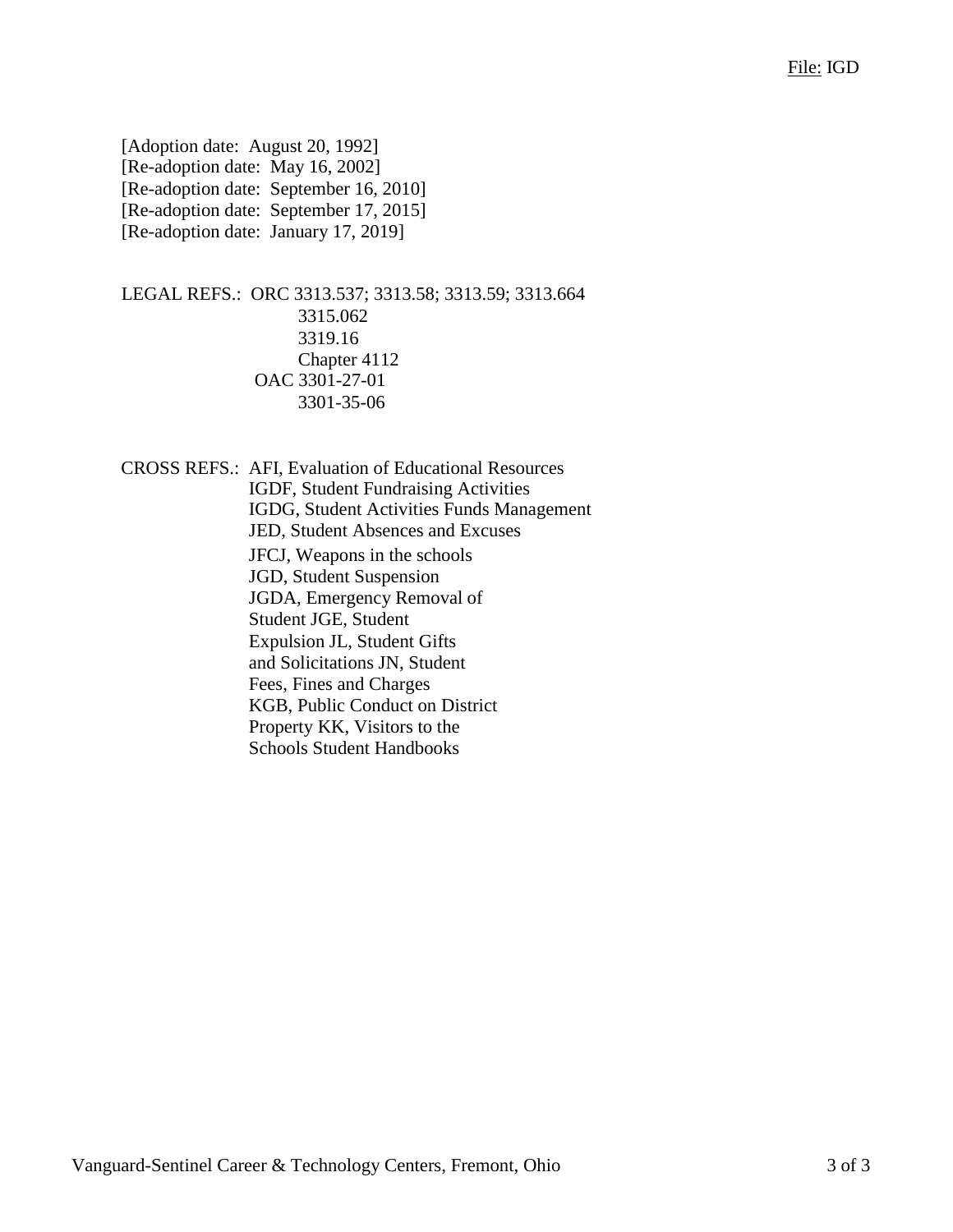#### STUDENT FUNDRAISING ACTIVITIES/FUNDS MANAGEMENT

The Board recognizes there is a need for students to raise funds to conduct necessary school activities. All such related activities must be:

- 1. conductedbya recognized student group forthe purposeof contributing to educational objectives;
- 2. activities in which schools may appropriatelyengage;
- 3. conducted under the supervision of teachers or administrators;
- 4. conducted in such amannerand atsuch times as not to encroach upon instructional time orinterferewith regularly scheduledschool classes and activities;
- 5. scheduledso as not to be undulydemanding on teacher and administrator timeorwork;
- 6. evaluated annually by teachers, administrators andstudents;
- 7. limited in numberso as not to become aburden or nuisance to the community and
- 8 sensitive to direct competition with fundraising efforts sponsored by recognized groups and organizations within the community.

The application of the above criteria for student sales and activities i**s** supervised by the building director with the approval of the Superintendent. Each director submits to the Superintendent a list of the proposed sales or fund drives that the school plans to conduct during the school year and the purpose for which the funds are going to be used. The Superintendent then indicates his/her approval or disapproval within the limitations of the above criteria.

Funds derived from approved student fundraising activities are handled by the Treasurer's office in accordance with the Auditor of State's requirements.

To safeguard and provide for the efficient financial operation of student activities, the funds of these activities will be managed as follows.

1. TheTreasurer will be authorized to receive and disbursestudent fundsin support ofthe entire school activity program. The Treasurer will be directly responsible for the proper accounting of student activities funds.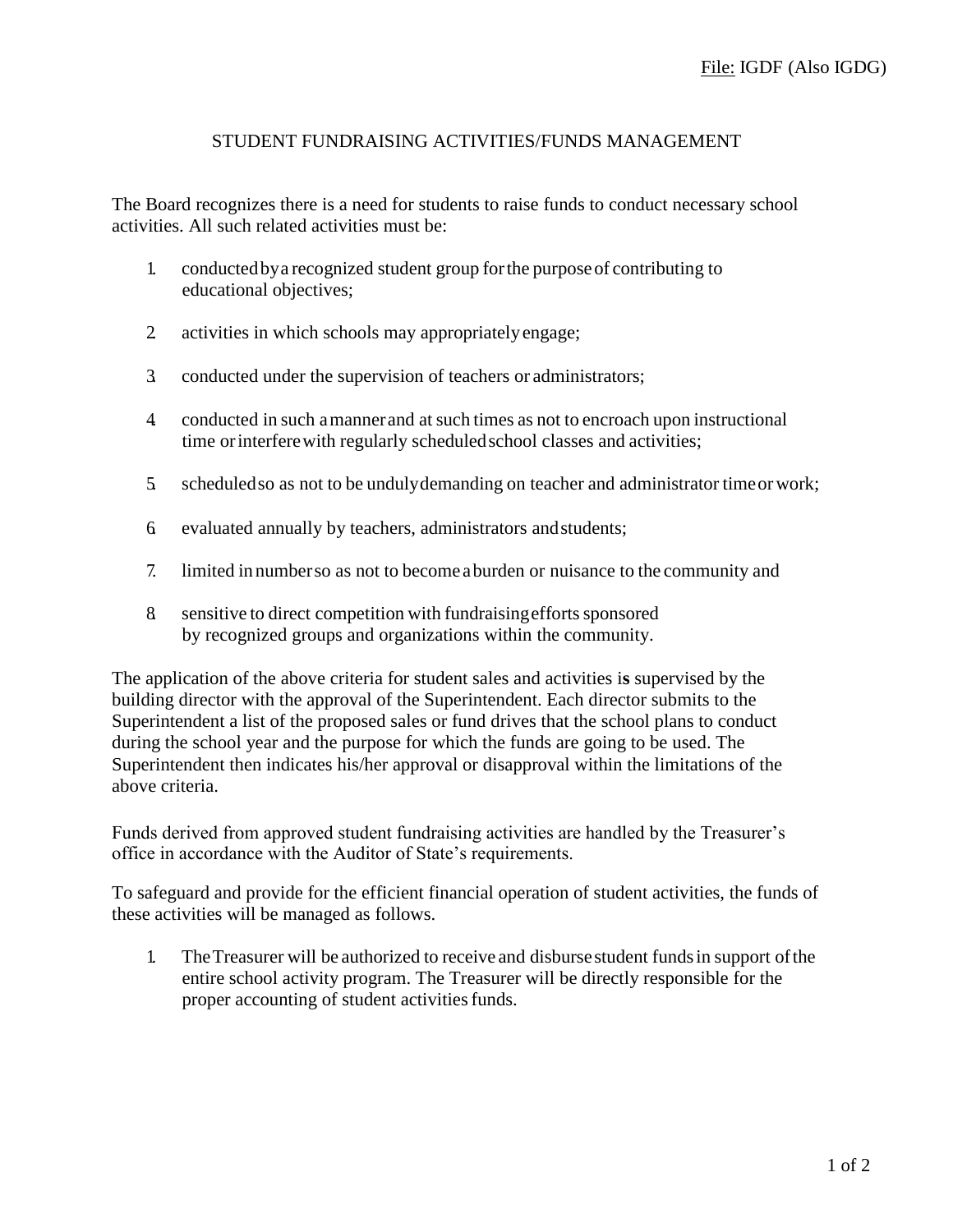- 2. Requests for purchases from student activities funds can be made only by faculty advisors, assigned to an activity. These requests must be approved in writing bythe director. Funds must be available before such purchases may be authorized. Expenses will be subject to Board approval.
- 3. An accounting of all student funds will be made monthly, and a report of allaccounts will be made by the Treasurer. The accounting system will comply with the regulations of the Ohio Auditor. The system will separate and verify eachtransaction and show the sources from which the fundsrevenueis received, the amount collected, source, and the amount expected for eachpurpose.
- 4. When an unexpended balance remainsin the account of a graduatingclass (Fund 200), the class should specifically indicate its intent to the Treasurer for the disposal of such funds. If the intent is not indicated, the balance will be transferred to the respective upcoming senior activity organization.
- 5. Procedures will bedevelopedbythe directors ofthe Vanguard-Sentinel Career and Technology Centers in joint effort with theTreasurer.

| [Adoption date: August 20, 1992]     |                                        |
|--------------------------------------|----------------------------------------|
| [Re-adoption date: May 16, 2002]     |                                        |
|                                      | [Re-adoption date: September 16, 2010] |
|                                      | [Re-adoption date: September 17, 2015] |
| [Re-adoption date: January 17, 2019] |                                        |

LEGAL REFS.: ORC 3313.51; 3313.53; 3313.811 3315.062 5705.41; 5705.412

CROSS REFS.: IGD, Cocurricular and Extracurricular Activities IGDG, Student Activities Funds Management IICA, Field Trips JL, Student Gifts and Solicitations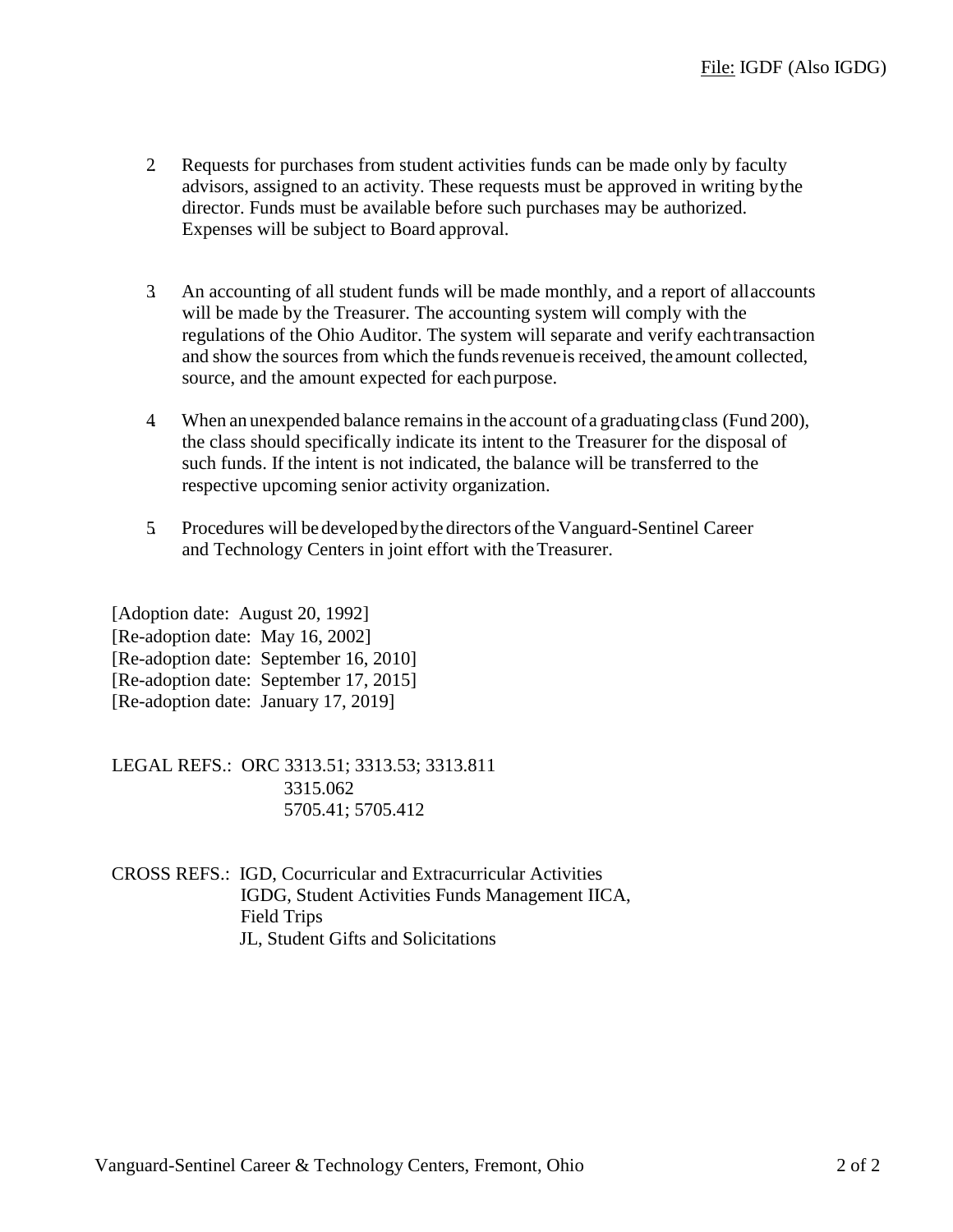## STUDENT FUNDRAISING ACTIVITIES/FUNDS MANAGEMENT

The Board shall approve and adopt rules and regulations governing activity funds of the District. The policies governing activity funds have been drawn up by using the circular received from the Auditor of State, "A System of Accounting for the Use of Student Activity Programs in Ohio."

During the first six weeks of the school year each club shall submit a budget to the director's office. The budget shall include the following:

- 1. the objectives;
- 2. the means of financing and
- 3. proposed expenditures.

When requesting monies to be expended from the approved budget, such requests must list the line item of the approved budget. The following types of expenditures must be included in all budgets:

- 1. approved field trips;
- 2. social activities approved by the director and sanctioned by the school;
- 3. charitable projects;
- 4. expenses to state and national club activities (participants only);
- 5. supplies and assessments that would be necessary for a related schoolapproved activity;
- 6. jackets or uniforms (when such garments are to be used bymembers of the youth organization);
- 7. honorariums, gifts for speakers;
- 8. flowers for illness or death in the immediate family of a Vanguard-Sentinel staff member;
- 9. death or illness of a student or a member of his/her immediate family and
- 10. expenditures for banquets and meetings directly contributing to the planning and development of educational programs and/or awardbanquets.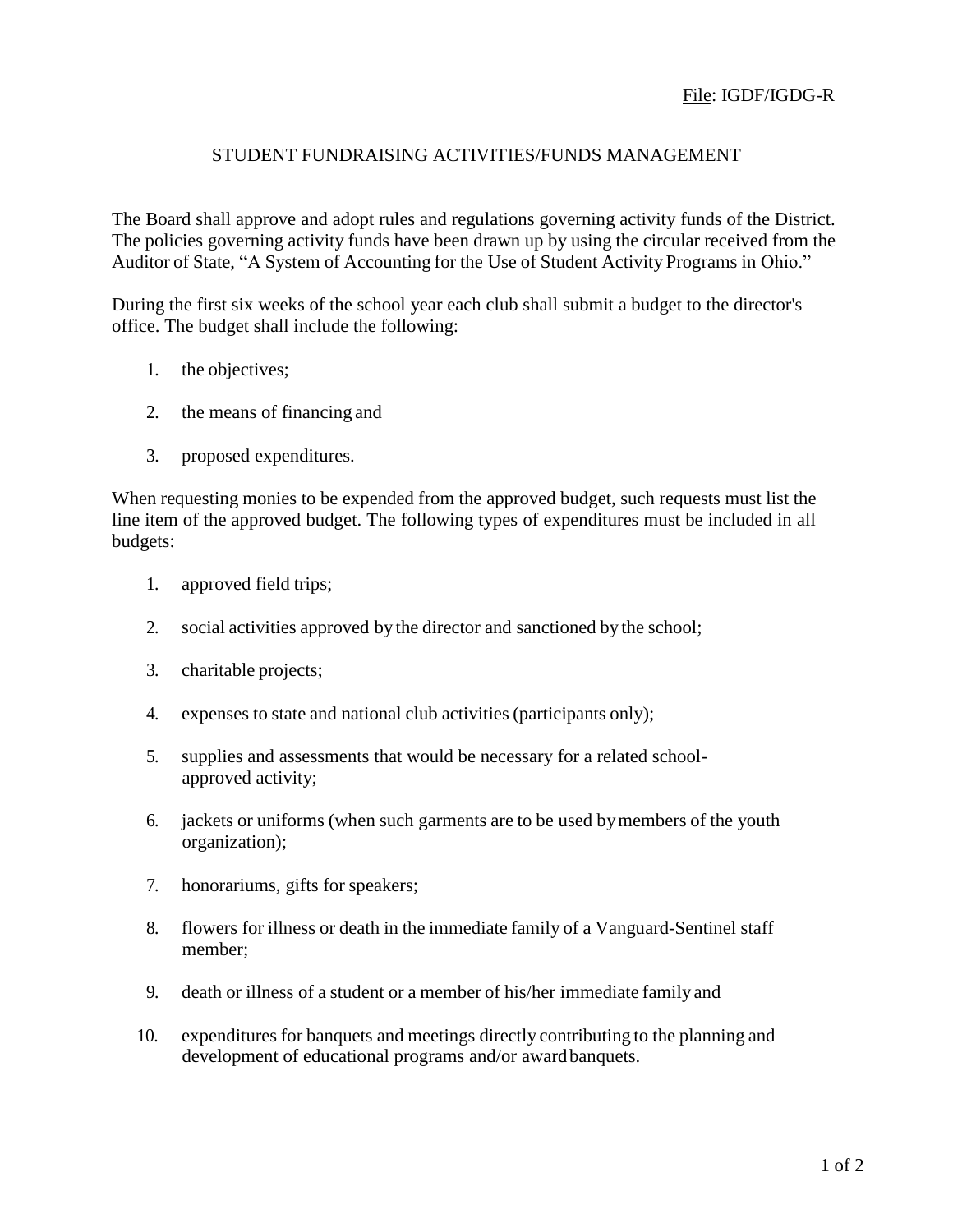All expenditures from any club fund must follow the same procedure as outlined in the requisition procedures.

When a sales promotion is used as a source of acquiring funds, a sales projects intent form must be completed and submitted to the building director prior to initiating the fund-raising activity.

All monies collected from such activities must be deposited with the school cashier on a daily basis. No monies shall be withheld by an instructor for any reason.

[Approval date: August 20, 1992] [Re-approval date: May 16, 2002] [Re-approval date: September 16, 2010] [Re-approval date: September 17, 2015]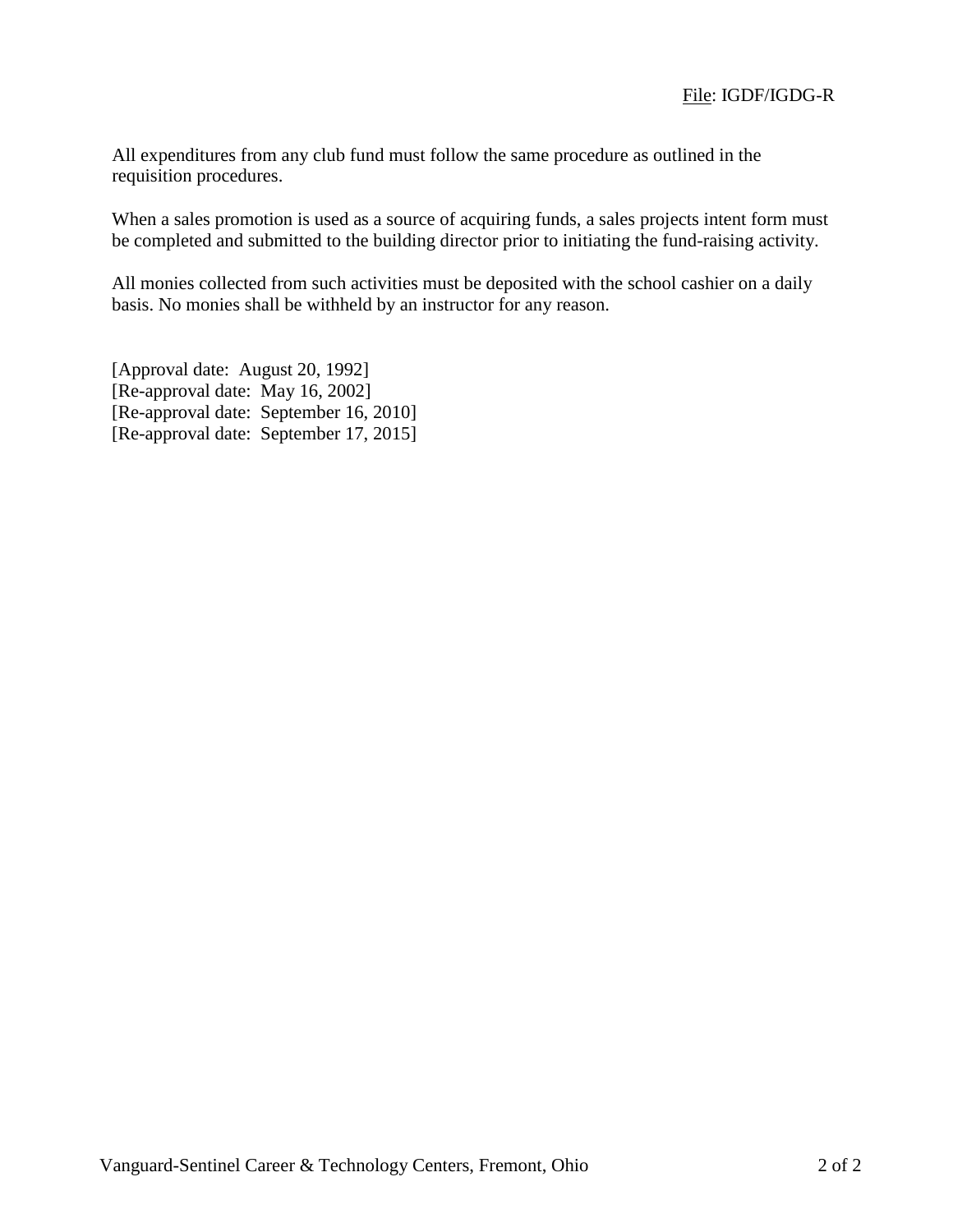## STUDENT FUNDRAISING ACTIVITIES/FUNDS MANAGEMENT

The Board recognizes there is a need for students to raise funds to conduct necessary school activities. All such related activities must be:

- 1. conductedbya recognized student group forthe purposeof contributing to educational objectives;
- 2. activities in which schools may appropriatelyengage;
- 3. conducted under the supervision of teachers or administrators;
- 4. conducted in such amannerand atsuch times as not to encroach upon instructional time orinterferewith regularly scheduledschool classes and activities;
- 5. scheduledso as not to be undulydemanding on teacher and administrator timeorwork;
- 6. evaluated annually by teachers, administrators and students;
- 7. limited in numberso as not to become aburden or nuisance to the community and
- 8. in no direct competition with fundraisingefforts sponsored by recognized groups and organizations within the community.

The application of the above criteria for student sales and activities i**s** supervised by the director with the approval of the Superintendent. Each director submits to the Superintendent a list of the proposed sales or fund drives that the school plans to conduct during the school year and the purpose for which the funds are going to be used. The Superintendent then indicates his/her approval or disapproval within the limitations of the above criteria.

Funds derived from approved student fundraising activities are handled by the Treasurer's office in accordance with the Auditor of State's requirements.

To safeguard and provide for the efficient financial operation of student activities, the funds of these activities will be managed as follows.

1. TheTreasurer will be authorized to receive and disbursestudent fundsin support ofthe entire school activity program. The Treasurer will be directly responsible for the proper accounting of student activities funds.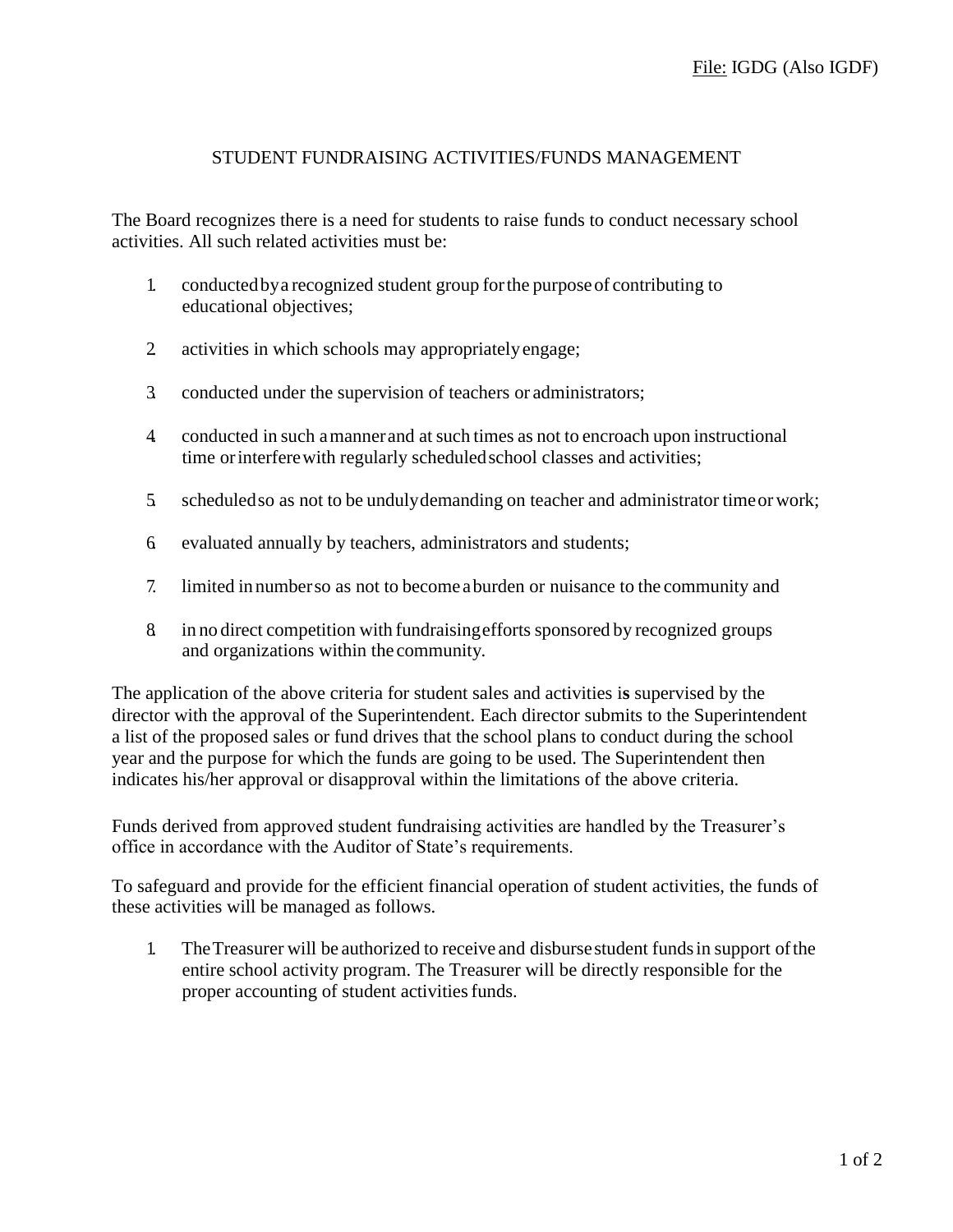- 2. Requests for purchases from student activities funds can be made only by faculty advisors, assigned to an activity. These requests must be approved in writing bythe director. Funds must be available before such purchases may be authorized. Expenses will be subject to Board approval.
- 3. An accounting of all student funds will be made monthly, and a report of allaccounts will be made by the Treasurer. The accounting system will comply with the regulations of the Ohio Auditor. The system will separate and verify eachtransaction and show the sources from which the funds revenue is received, the amount collected, source, and the amount expected for each purpose.
- 4. When an unexpended balance remainsin the account of a graduatingclass (Fund 200), the class should specifically indicate its intent to the Treasurer for the disposal of such funds. If the intent is not indicated, the balance will be transferred to the respective upcoming senior activity organization.
- 5. Procedures will bedeveloped by the directors ofthe Vanguard-Sentinel Career and Technology Centers in joint effort with theTreasurer.

[Adoption date: August 20, 1992] [Re-adoption date: May 16, 2002] [Re-adoption date: September 16, 2010]

- [Re-adoption date: September 17, 2015]
- [Re-adoption date: January 17, 2019]

LEGAL REFS.: ORC 3313.51; 3313.53; 3313.811 3315.062 5705.41; 5705.412

CROSS REFS.: IGD, Cocurricular and Extracurricular Activities IGDG, Student Activities Funds Management IICA, Field Trips JL, Student Gifts and Solicitations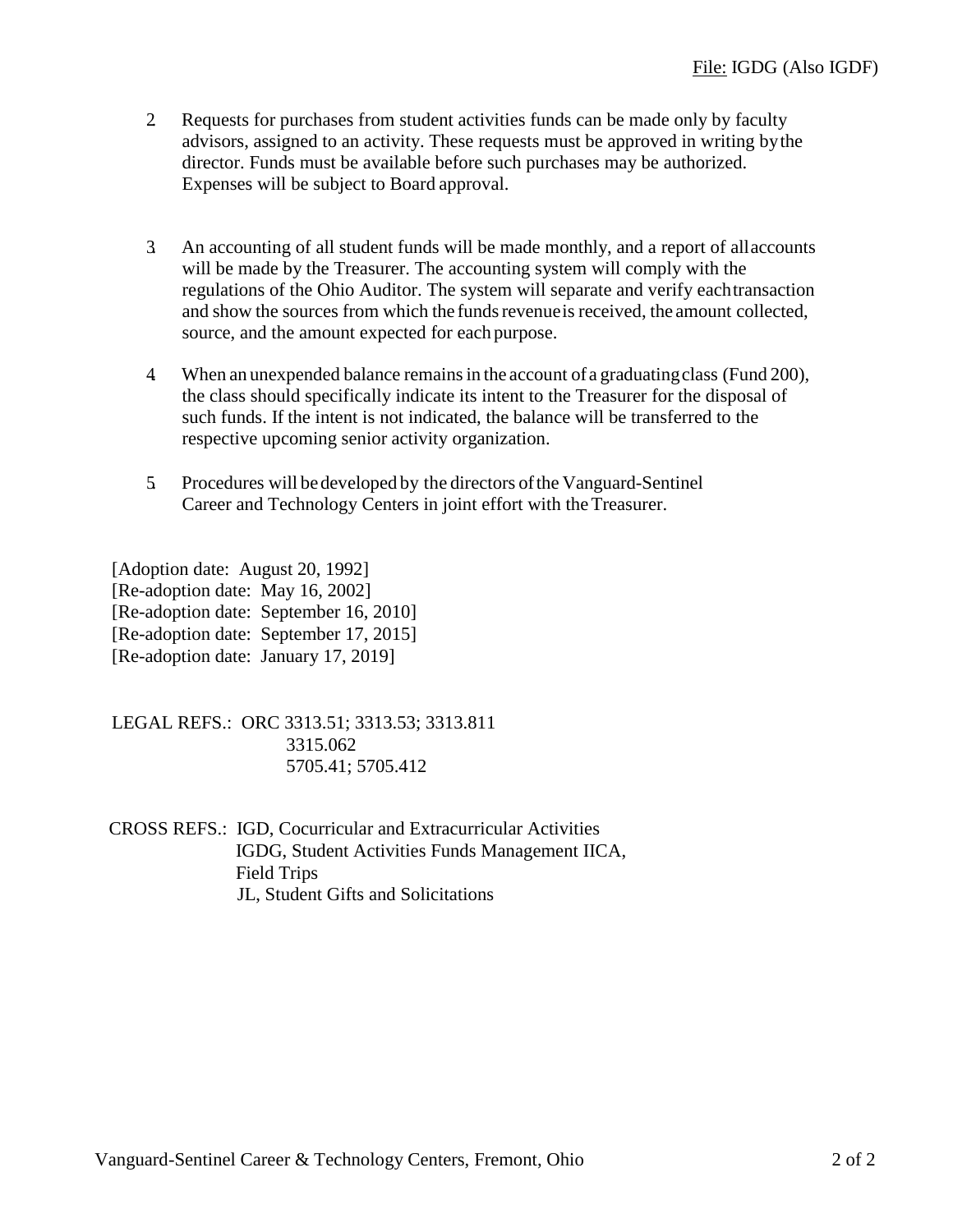## CONTESTS FOR STUDENTS

Well-organized and properly sponsored contests for students are encouraged; however, involvement of students in contests will be limited to those that are in accordance with the Ohio Board of Education Resolution Endorsing and Encouraging Youth Organizations in Career-Technical Education and must be approved by the administrator responsible for that activity.

[Adoption date: August 20, 1992] [Re-adoption date: May 16, 2002] [Re-adoption date: September 16, 2010] [Re-adoption date: September 17, 2015]

LEGAL REF.: ORC 3313.20

CROSS REF.: IGD, Cocurricular and Extracurricular Activities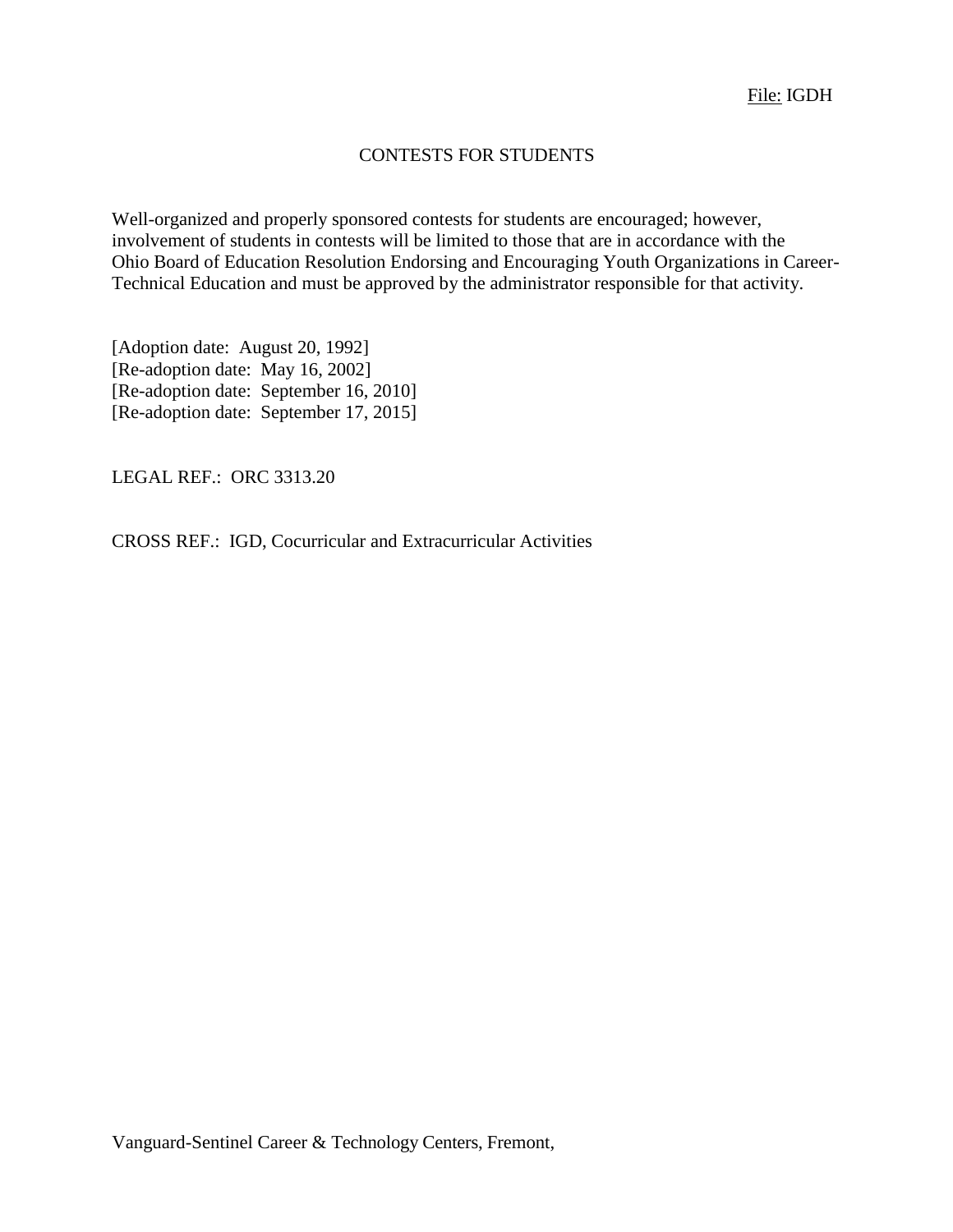#### ADULT EDUCATION PROGRAMS (Tuition Waivers)

A tuition waiver will be presented, upon request, from the Director of Adult and Community Education to any employee of a Vanguard-Sentinel employee. The tuition waiver covers the cost of the published tuition only; the cost of laboratory fees and books must be borne by the employee.

A tuition waiver may also be issued to community service and charitable organizations who may use the waiver in auctions or other fundraising activities that further the purpose of the given organization and who use the waiver in such a manner as to inform and promote to the public the mission and goals of the Vanguard-Sentinel Career and Technology Centers.

Waivers will only be issued for participation in short-term supplemental classes, and will not be granted for full-time labor market-specific adult career-technical programs.

[Adoption date: August 20, 1992] [Re-adoption date: May 16, 2002] [Re-adoption date: September 16, 2010] [Re-adoption date: September 17, 2015]

LEGAL REFS.: ORC 3313.52; 3313.53; 3313.531; 3313.532; 3313.54; 3313.58; 3313.641; 3313.644 OAC 3301-35-05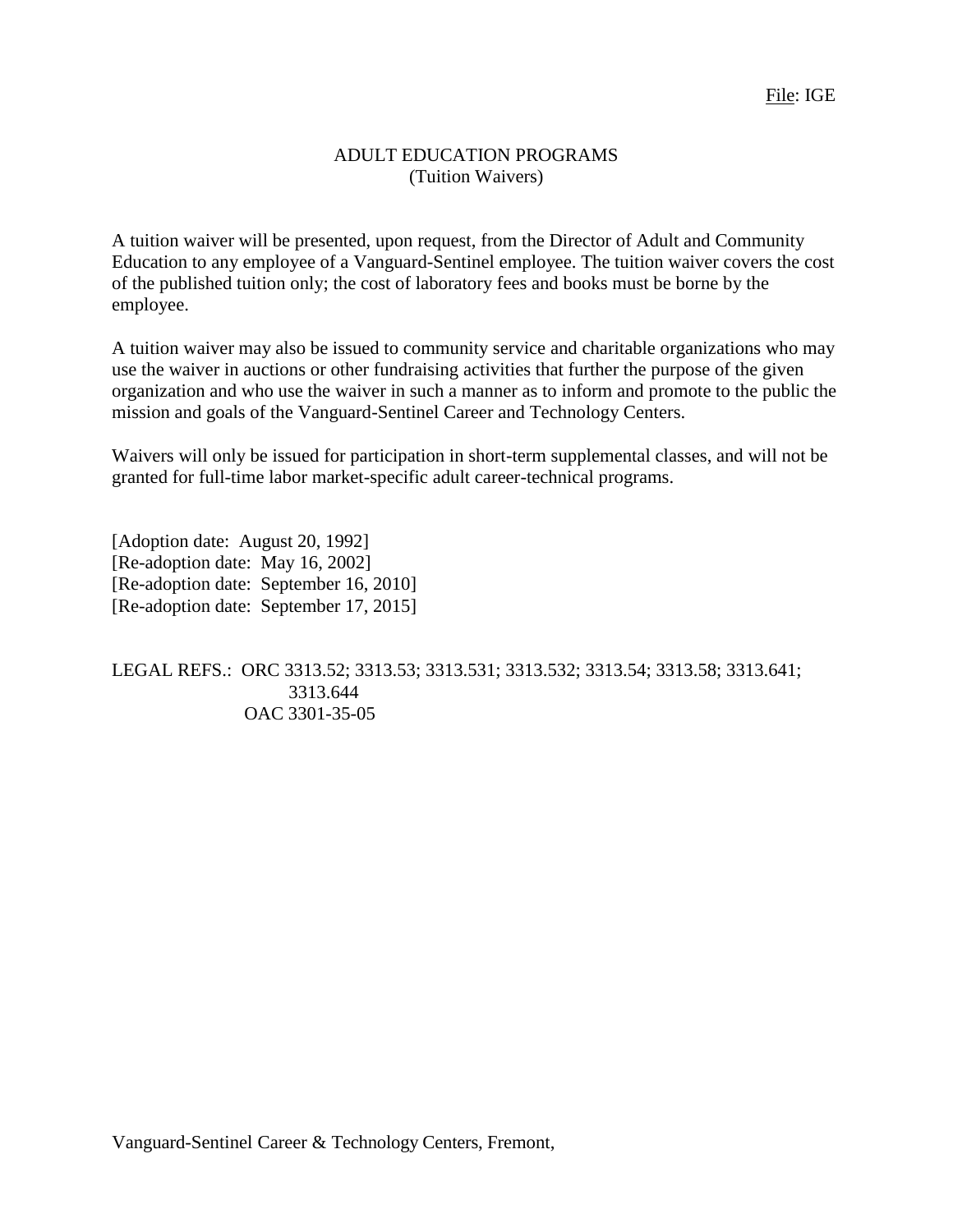## ADULT EDUCATION WAIVER OF FEES FOR PUBLIC SAFETY SERVICES

The Board has determined that it is appropriate for members of the Vanguard-Sentinel Career and Technology Centers' Adult Education instructional staff, who teach through the Public Safety Services program, to have the option of seeking a waiver of fees for their department, a business or a community organization.

The instructor who elects to teach a program at their department, a business or a community organization and also elects not to receive payment for their teaching time may submit the appropriate paperwork to request fees be waived for that training. However, fees are assessed to the organization for the use of the Public Safety Services' educational equipment (i.e., CPR manikins) or supplies (i.e., disposable masks/gloves), as used by and for the students under the direction of the instructor.

All requests for a waiver are submitted on the Program Initiation Request/Agreement form and approved by the Director of Adult Education or his/her designee.

[Adoption date: December 21, 2006] [Re-adoption date: September 16, 2010] [Re-adoption date: September 17, 2015]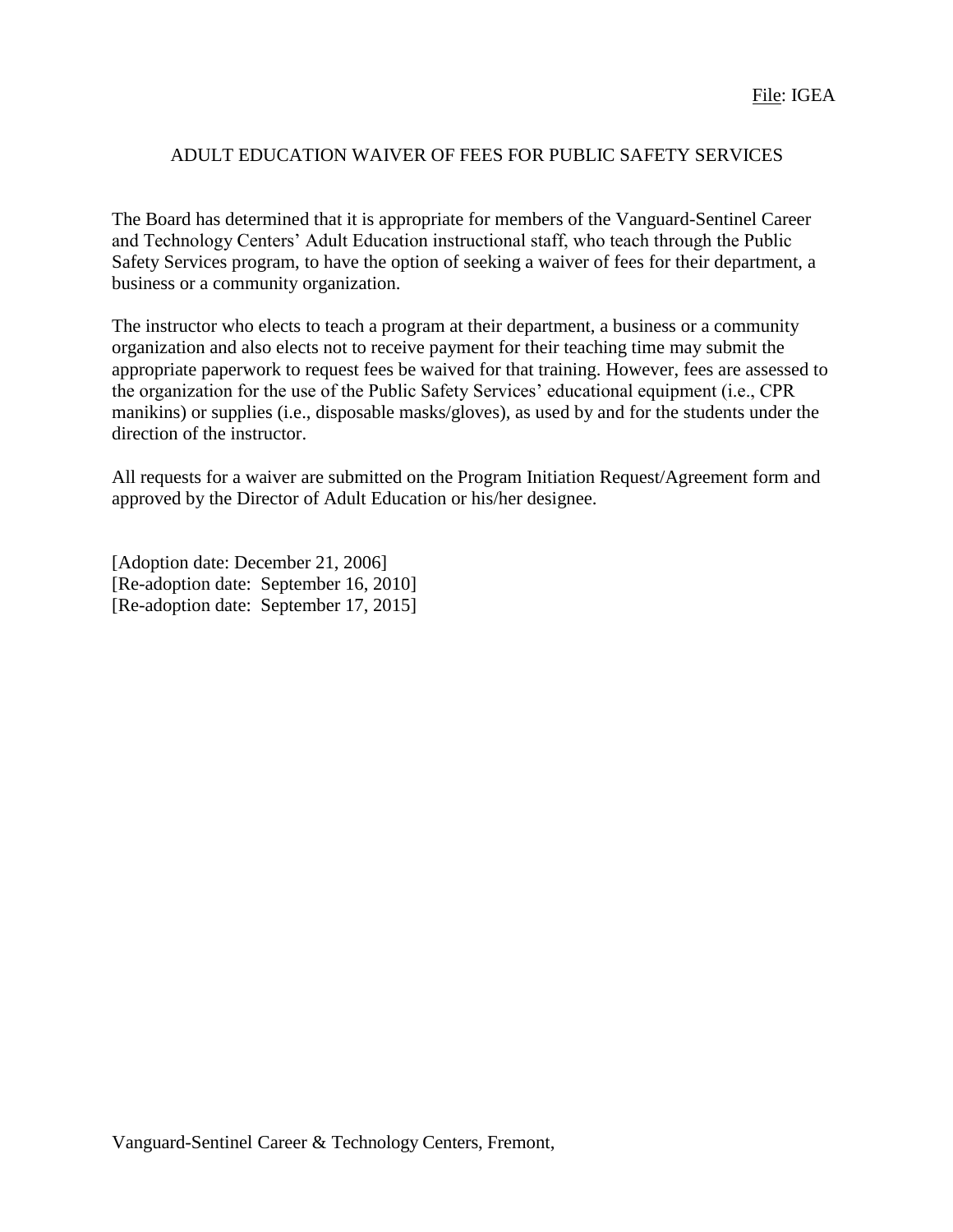## INSTRUCTIONAL MATERIALS

As the governing body of the District, the Board is legally responsible for the selection of instructional materials. Since the Board is a policy-making body, it delegates to the administrative and teaching staff of the District authority to recommend instructional and supplemental materials.

Materials for school classrooms are recommended by the appropriate certificated staff in consultation with the Superintendent and other sources as needed. Final decision relative to purchase rests with the Superintendent, subject to official adoption by the Board in the case of textbooks.

The Board believes that it is the responsibility of the District to provide:

- 1. materials that enrich and support the curriculum, taking into consideration the varied interests, abilities and maturitylevels of the students served;
- 2. materials that stimulate growth in factual knowledge, literary appreciation, aesthetic values and ethical standards;
- 3. a background of information that enables students to make intelligent judgments in their daily lives;
- 4. diverse viewpoints so that young citizens maydevelop, under guidance, the practice of analytical reading and thinkingand
- 5. materials representative of the many religions and ethnic and cultural groups, showing their contributions to our Americanheritage.

The above principles serve as guides in the selection of all instructional materials including, but not limited to, textbooks, supplementary books, library books, computer software, Internet access sites, filmstrips, films, video and audio recordings.

Parents are provided the opportunity to review the selection of textbooks and reading lists, instructional materials and academic curriculum used by the District. In addition, parents have the right to inspect any instructional materials used as part of the educational curriculum for their student. Instructional materials means instructional content, regardless of format, that is provided to the student, including printed or representational materials, audio-visual materials and materials available in electronic or digital formats (such as materials accessible through the Internet). Instructional material does not include academic tests or academic assessments.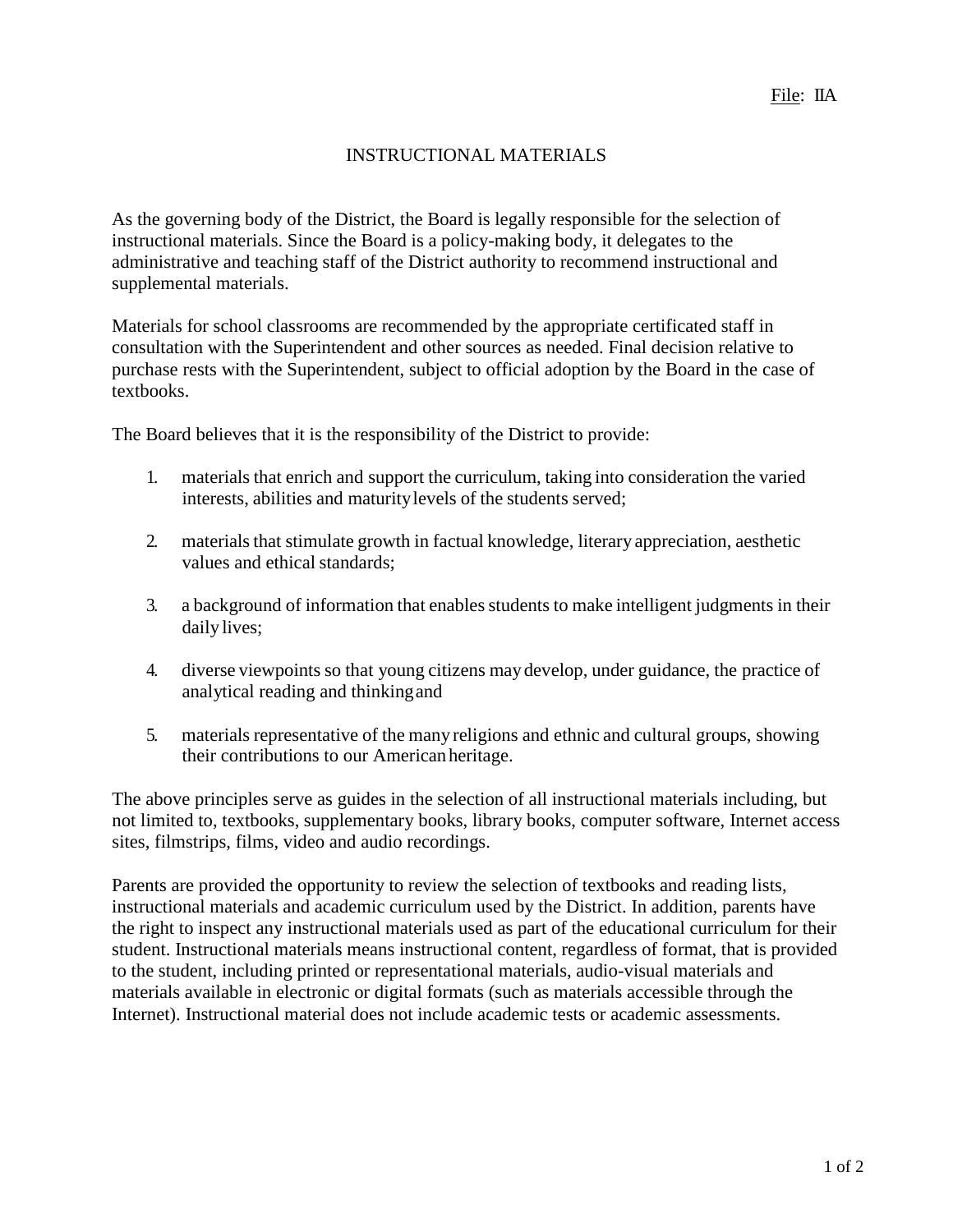#### File: IIA

| [Adoption date: August 20, 1992]    |                                        |
|-------------------------------------|----------------------------------------|
| [Re-adoption date: May 16, 2002]    |                                        |
| [Re-adoption date: August 16, 2007] |                                        |
|                                     | [Re-adoption date: September 16, 2010] |
|                                     | [Re-adoption date: September 17, 2015] |

## LEGAL REFS.: Family Educational Rights and Privacy Act; 20 USC Section 1232h ORC 3313.21; 3313.212 3313.642 3329.06; 3329.07; 3329.08 OAC 3301-35-04; 3301-35-06

CROSS REFS.: EDE, Computer/Online Services (Acceptable Use and Internet Safety) IIAA, Textbook Selection and Adoption KLB, Public Complaints About the Curriculum or Instructional Materials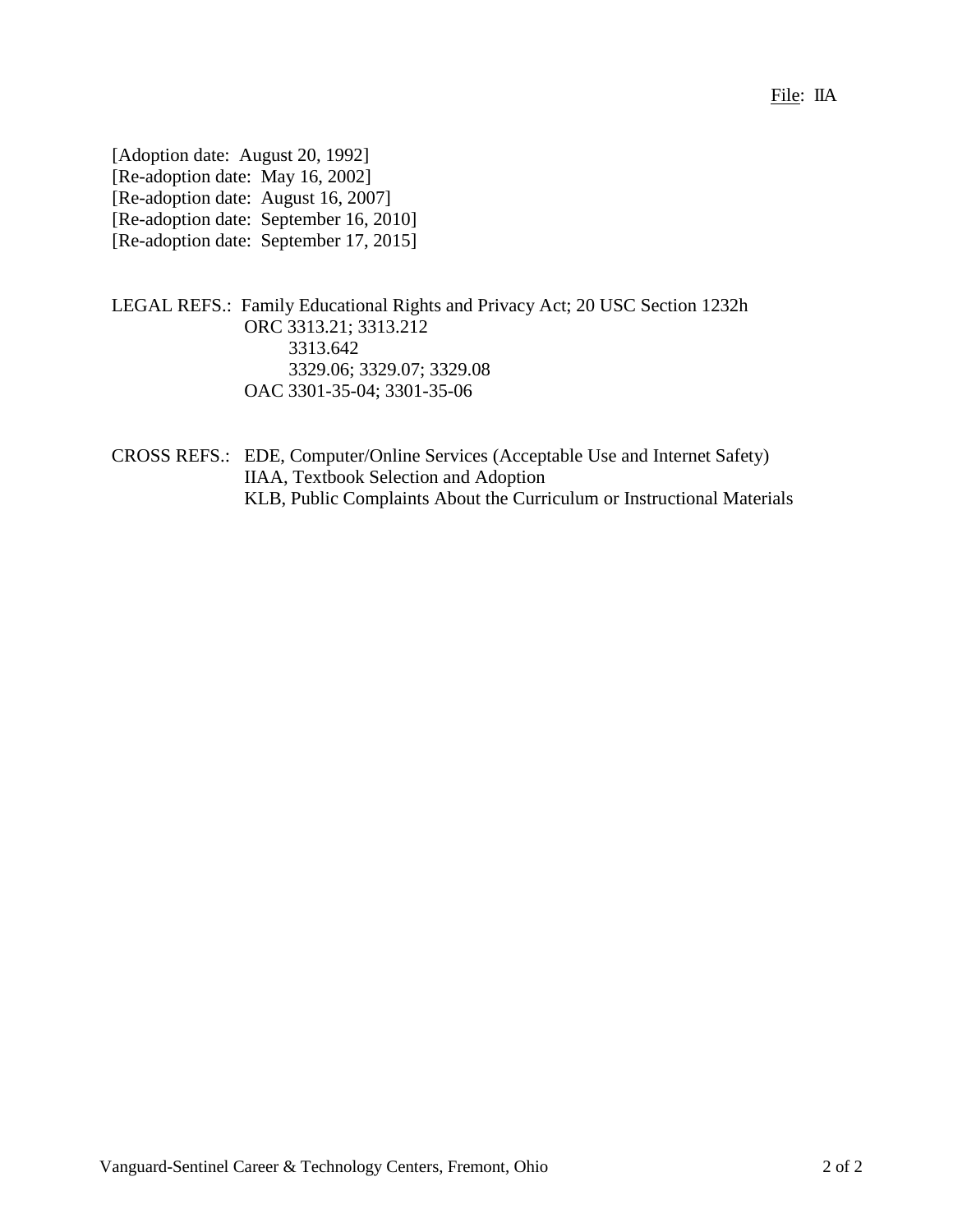#### TEXTBOOK SELECTION AND ADOPTION

In selecting textbooks for use in the District, the Board carefully considers the rights, freedoms and responsibilities of students, parents and teachers. Efforts are made to:

- 1. preserve each student's right to learn in an atmosphere of academic freedom;
- 2. support each teacher's responsibility to exercise professional judgments in his/her work and at the same time supply teachers with an awareness of their responsibility to meet the District's educational goals and objectives and
- 3. recognize the right of parents to influence the education of their children. The Board does not, however, allow the wishes of an individual parent to infringe upon the rights of other students in anyclass.

The director establishes textbook and/or curriculum committees that include representation of teachers who use the texts, other administrators and staff members. Students and parents may also be asked to serve on these committees. Parents are provided the opportunity to review the selection of textbooks and reading lists, instructional materials and academic curriculum used by the District. The director will report the committee's recommendation to the Superintendent.

The final decision on the selection of textbooks will rest with the Superintendent, subject to official adoption by the Board.

[Adoption date: August 20, 1992] [Re-adoption date: May 16, 2002] [Re-adoption date: September 16, 2010] [Re-adoption date: September 17, 2015]

LEGAL REFS.: ORC 3313.21; 3313.212 3313.642 3329.01; 3329.06; 3329.07; 3329.08 OAC 3301-35-04; 3301-35-06

CROSS REFS.: IIA, Instructional Materials KLB, Public Complaints About the Curriculum or Instructional Materials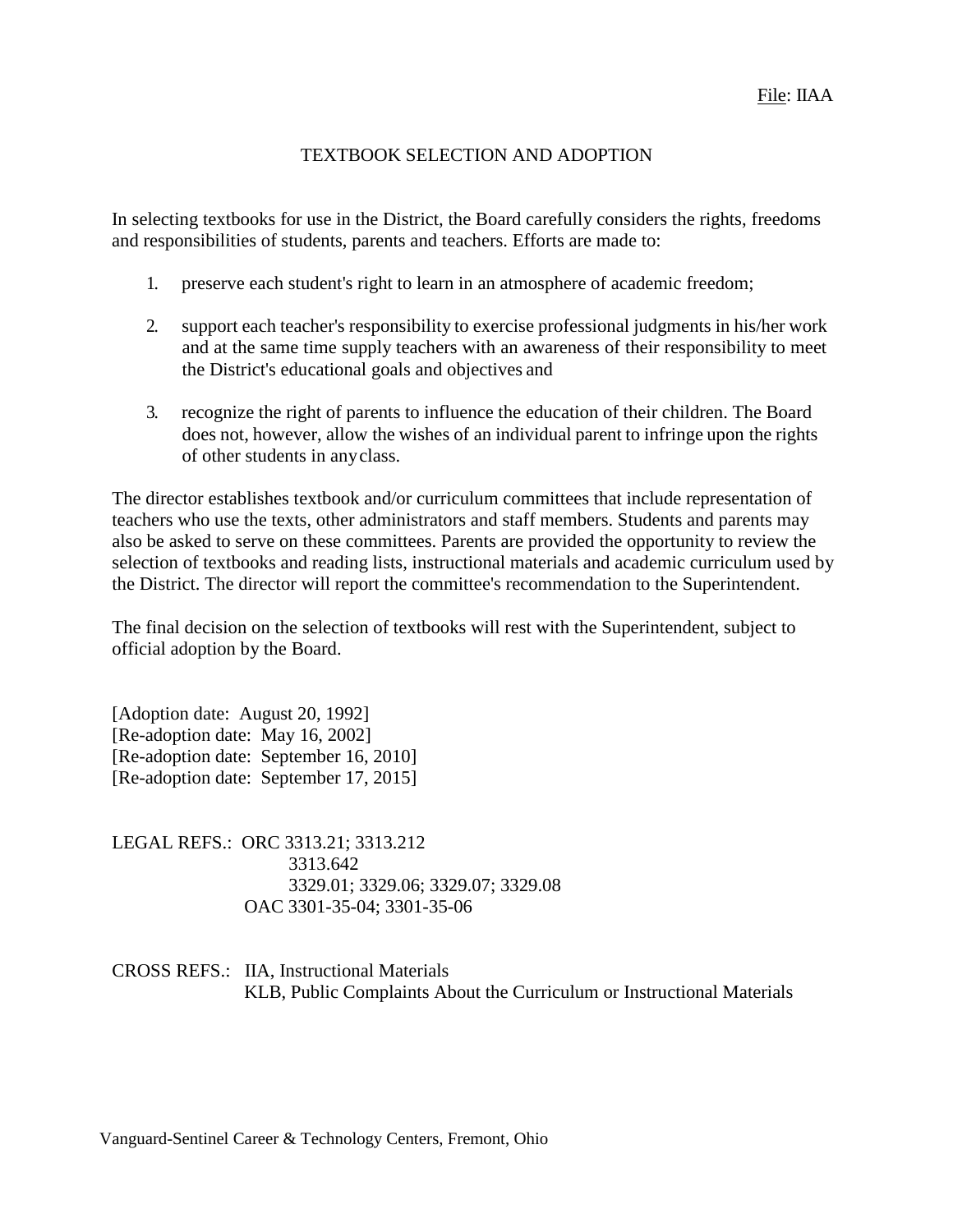#### COMMUNITY INSTRUCTIONAL RESOURCES (Customer Services)

Helping each student develop to his/her full potential and to become a citizen contributing to the welfare of this community is an important objective of this District's educational program. The Board encourages administrative and instructional personnel to rely on the community as one of its educational resources. The administration directs community instructional resources designed to involve the citizens, institutions and environment of our community in the education of its young people.

One of the major purposes of a career-technical school is to provide the youth of the District the opportunity to learn job entry-level skills in any one of many possible careers. For students to fully develop these skills they need practical experience; thus, to the extent that it provides needed practical learning experiences, the District will permit students to do customer service work at a minimal shop fee under conditions prescribed by the Superintendent and staff.

[Adoption date: August 20, 1992] [Re-adoption date: May 16, 2002] [Re-adoption date: September 16, 2010] [Re-adoption date: September 17, 2015]

LEGAL REFS.: ORC 3315.07 OAC 3301-35-02; 3301-35-04; 3301-35-06

CROSS REFS.: DFG, Income From School Shop Sales and Services GBQ, Criminal Records Check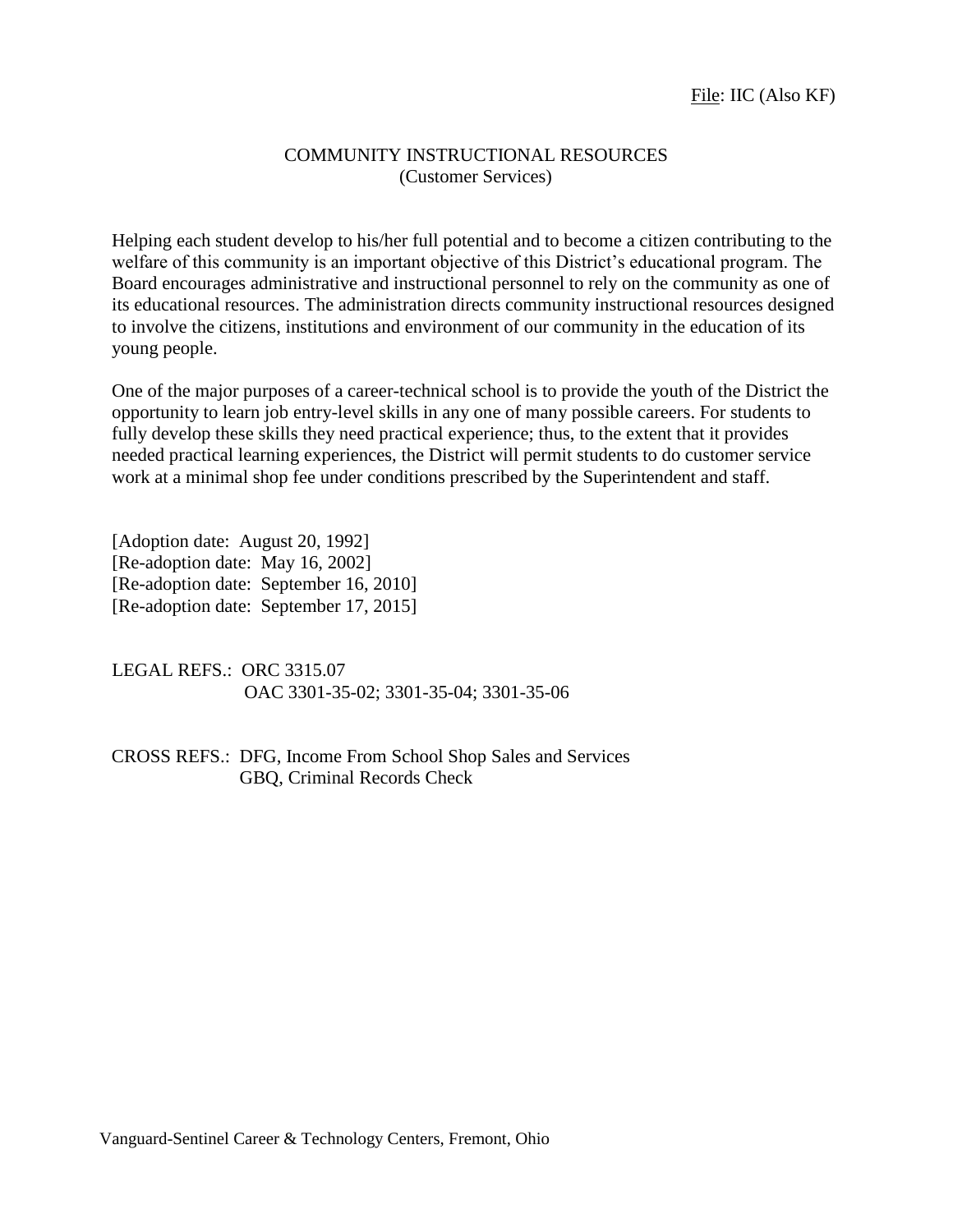## FIELD TRIPS

The Board recognizes that there is a vast quantity and variety of learning resources outside school walls and is aware of the potential our communityhas for improving the quality and depth of educational experiences. Whatever students can experience firsthand is often more meaningful to them than that which is onlydiscussed or read about.

Field trips – properly planned, supervised and integrated into the instructional program – are not to be considered "outings" or days off from school, but rather extensions of the curriculum.

All field trips sponsored by the schools are educational in nature and are directly related to the subject matter and the course objectives of instruction. Field trips are lessons and are to be planned as such, with objectives determined in advance. Appropriate instruction should precede and follow each field trip. All field trips must be approved by the Board or its designee.

To the extent feasible, community resource persons and organizations are involved in planning and conducting field trips, so that students derive the greatest educational benefit from the trip.

#### Nonschool-Sponsored Field Trips

Nonschool-sponsored field trips organized by employees acting as independent contractors/agents involving students on a volunteer, self-supporting basis are not approved by the Board and are not considered a part of the curriculum. Responsibility for privately planned field trips or tours rests with the individuals and agency sponsoring them. The Board assumes no legal or financial responsibilities for nonschool-sponsored field trips.

If recruitment of students for a field trip is sought through the schools, the recruitment request shall be made with approval of the Superintendent. Recruitment efforts shall not occur during class time or the employee's workday.

#### Travel Vendor Compensation

Any compensation paid by a private travel vendor to a District official or employee, after the official or employee has participated in selecting the vendor to provide a field trip, is considered "public money" and must be returned to the District.

All travel arrangements must be in compliance with District field trip regulations and approved by the Superintendent/designee.

[Adoption date: September 16, 2010] [Re-adoption date: September 17, 2015]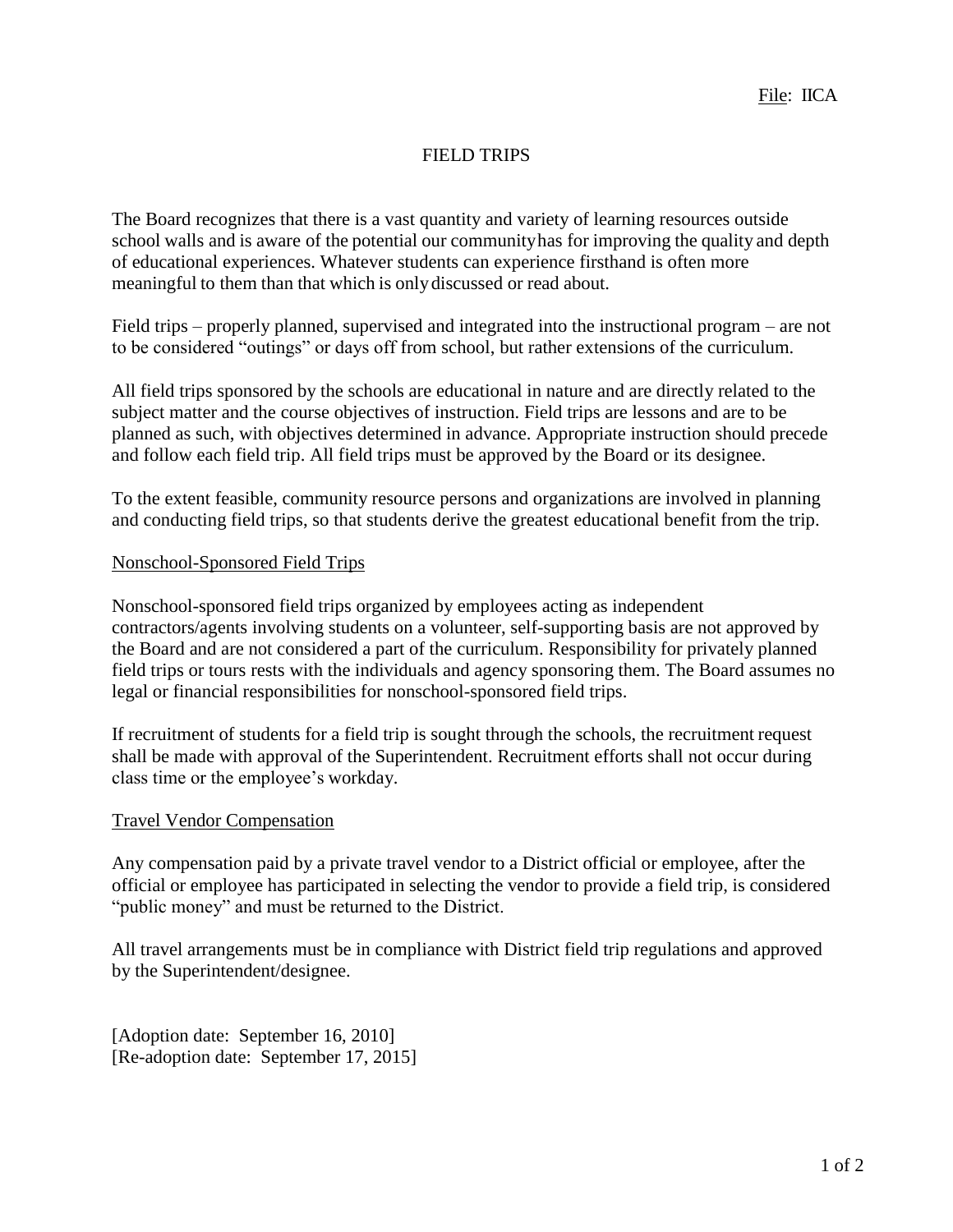LEGAL REFS.: ORC 3327.15 OAC 3301-35-01; 3301-35-06

CROSS REFS.: IGDF, Student Fundraising Activities IGDG, Student Activity Funds Management JL, Student Gifts and Solicitations JN, Student Fees, Fines and Charges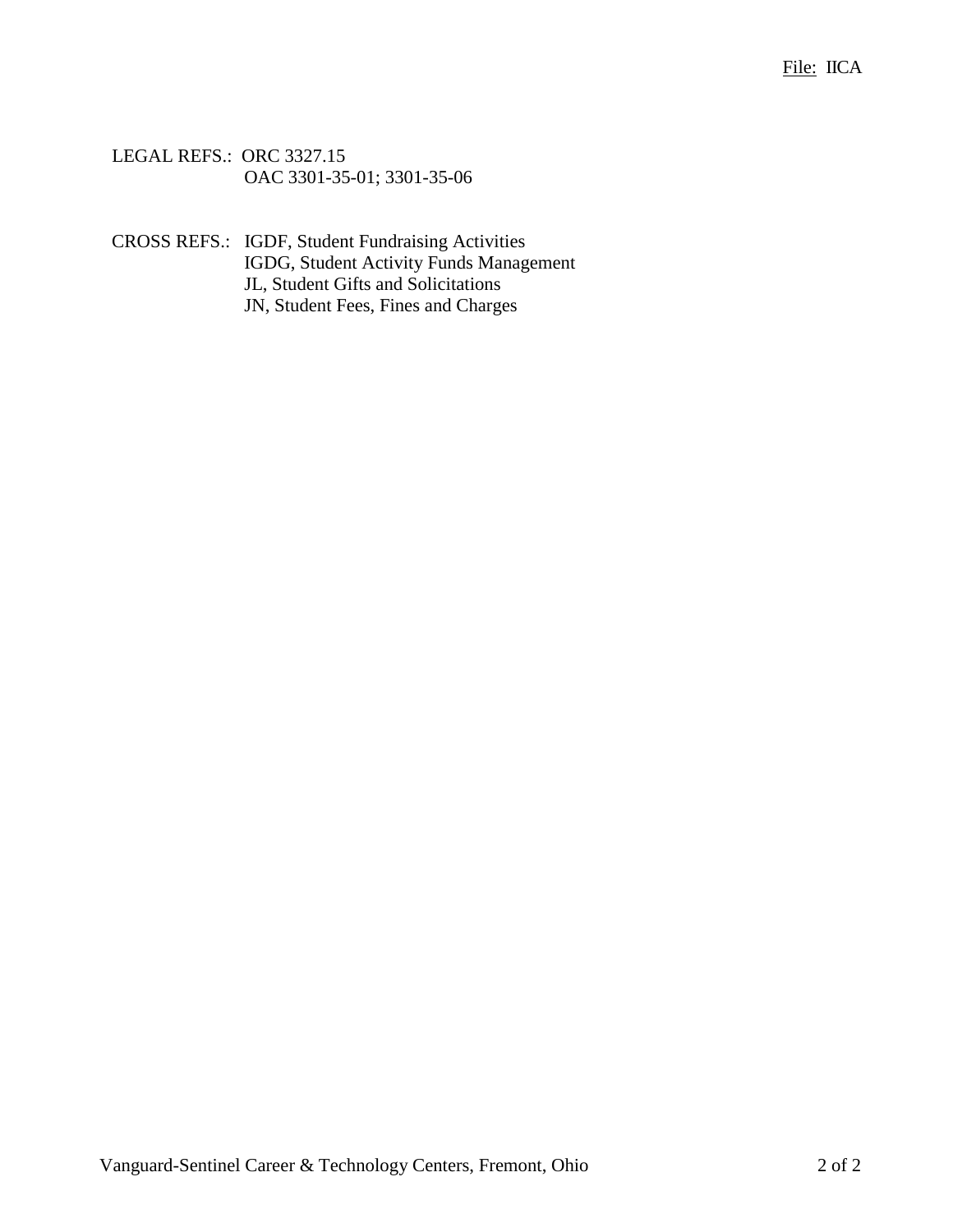## GUIDANCE PROGRAM

The Board views guidance as helping students understand themselves relative to their abilities, aptitudes, interest, attitudes, strengths and limitations. This process is meant to assist students in the development of their potential and their decisions relating to personal, educational and career matters.

Guidance is based upon these broad fundamental principles.

- 1. Individuals are different from one another in their capabilities, aptitudes, interests, needs, goals, desires and values.
- 2. Conditions are improvable. Equality of educational opportunity benefits theindividual and society.
- 3. Guidance is a continual and developmental process.
- 4. Guidance does not propose to program an individual's course of action but rather tries to assist the individual in arriving at his/her own satisfactorysolutions.
- 5. Guidance should assist the individual to understand his/her circumstances and opportunities and to plan his/her life in a satisfactorymanner to serve himself/herself as well as society.

The District's guidance services include a wide variety of testing programs and interpretation of results to students, parents and staff. Programs will assist students in developing good study habits and personal guidance that is in keeping with the principles of human dignity and equality.

A written guidance plan is developed to provide systematic aid to students regarding educational, career, civic, personal and social concerns including the harmful effects of drugs, alcohol and tobacco. This plan provides for appraisal of students' academic abilities, a variety of counseling opportunities and approaches, educational and career planning, and, when necessary, appropriate referral. The plan is evaluated and submitted to the Board for adoption.

[Adoption date: August 20, 1992] [Re-adoption date: May 16, 2002] [Re-adoption date: September 16, 2010] [Re-adoption date: September 17, 2015]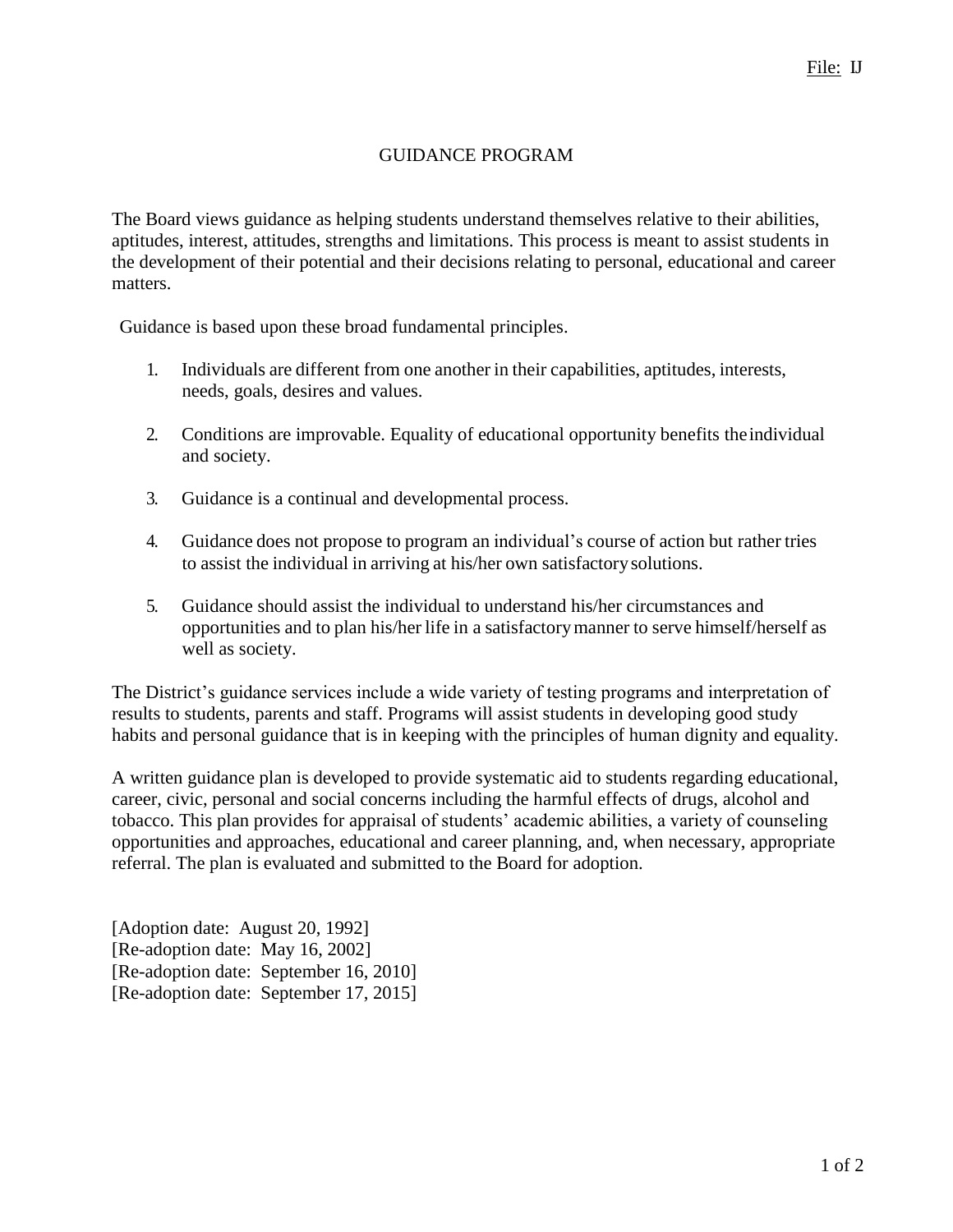LEGAL REFS.: OAC 3301-35-04; 3301-35-05; 3301-35-06

CROSS REFS.: AFI, Evaluation of Educational Resources IL, Testing Programs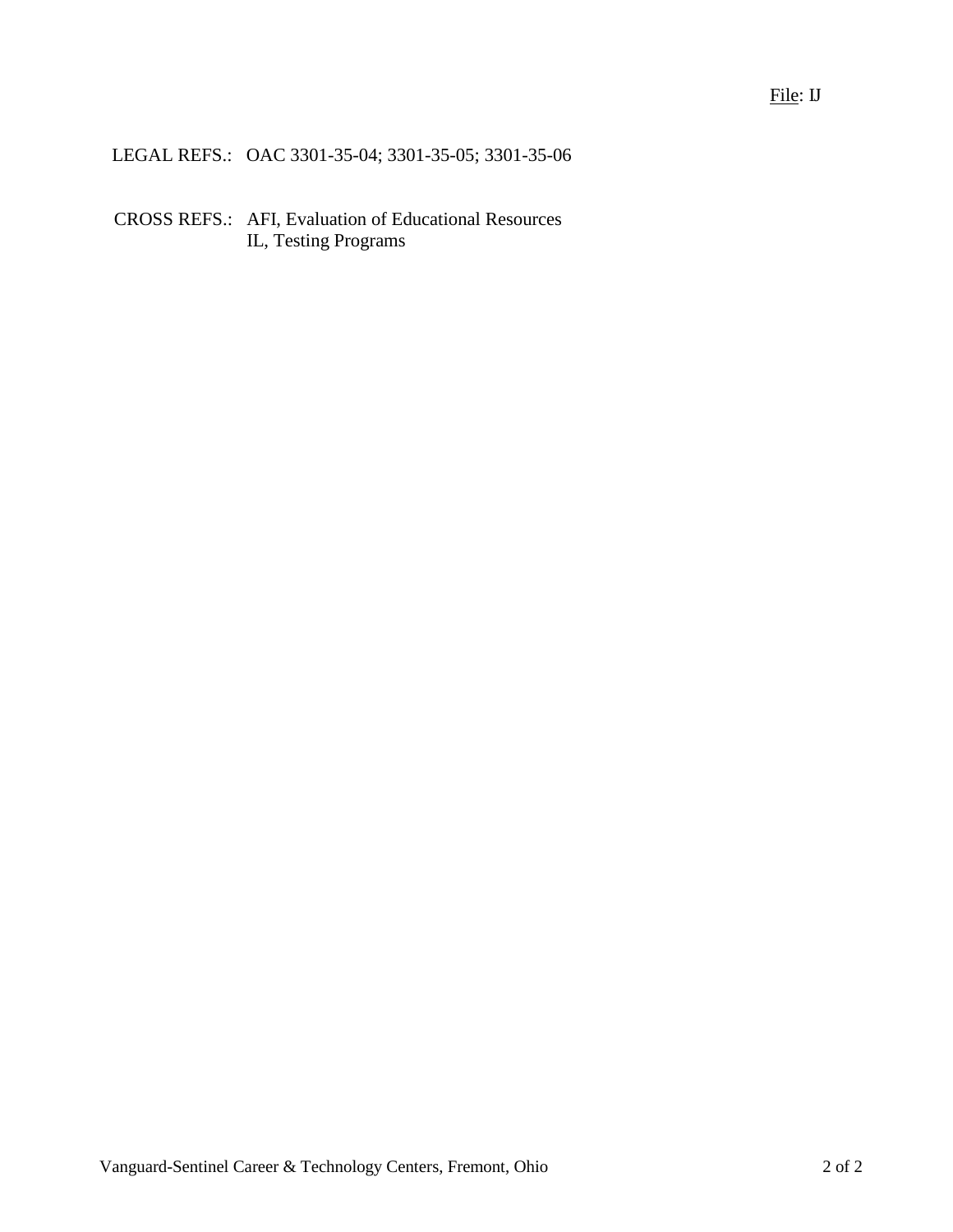## CAREER ADVISING

The Board views career advising as helping students understand themselves relative to their abilities, aptitudes, interests, attitudes, strengths and limitations. This process is meant to assist students in the development of their potential and their decisions relating to educational and career matters.

This policy is reviewed biennially and made available to students, parents,guardians/custodians, local postsecondary institutions and residents of the District. This policy is posted in a prominent location on the District website.

The District will do all of the following.

- 1. Provide students with grade-level examples linking schoolwork to one or morecareer field(s) through use of the State Board adopted career connections.
- 2. Create a plan to provide career advising to students in grades six through 12.
- 3. Provide additional interventions and career advising for students who are identifiedas at risk of dropping out of school using both research- and locally-based methods developed with input from classroom teachers and guidance counselors.
- 4. Train employees on advising students on career pathways, including the use of online tools.
- 5. Develop multiple, clear academic pathways students can use to earn a high school diploma.
- 6. Identify and publicize courses in which students can earn both traditional academic and career-technical credit.
- 7. Document career advising provided to each student.
- 8. Prepare students for their transition from high school to theirpostsecondary destinations.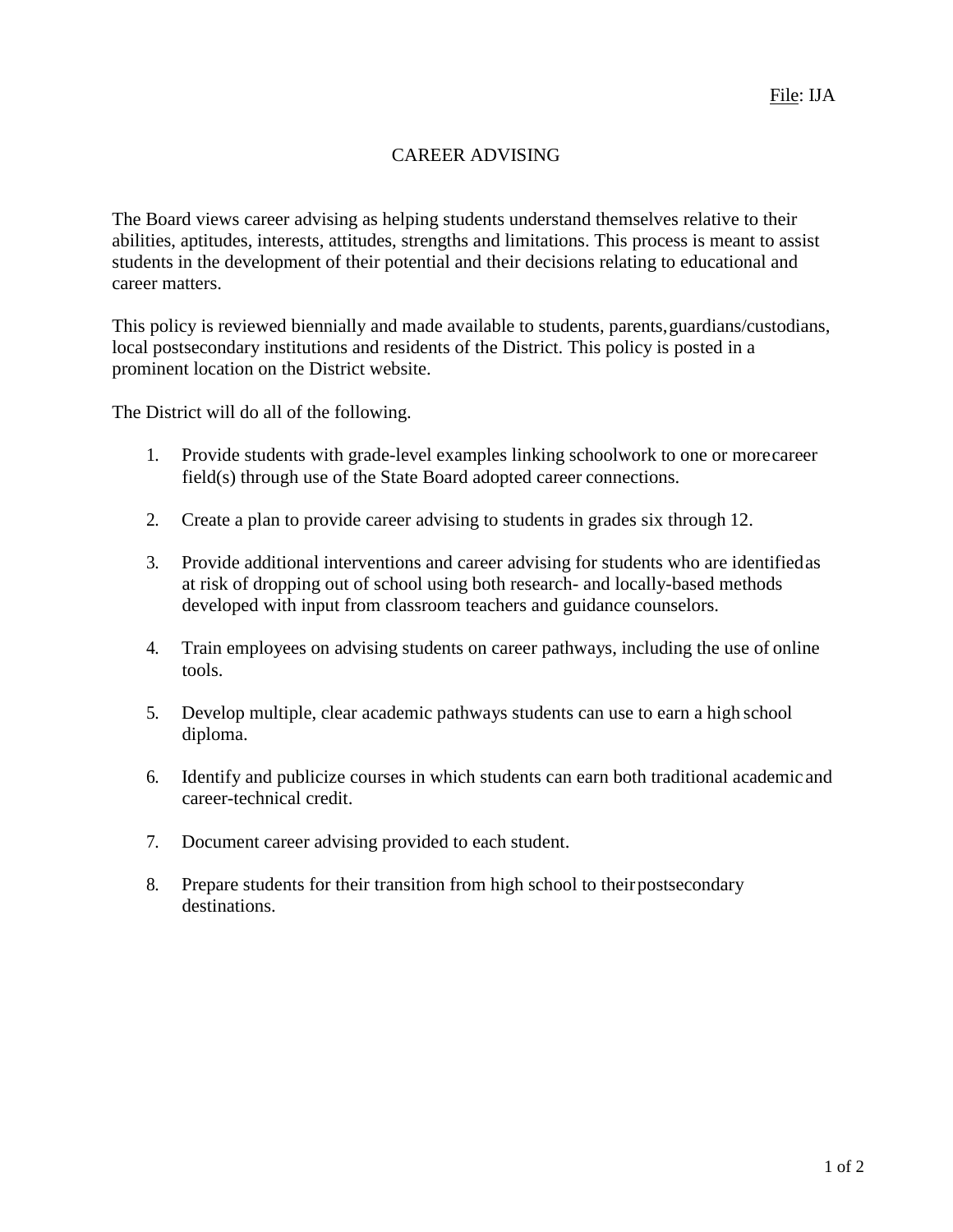Student success plans (SSPs) are developed for students identified as at risk of dropping out of school. A SSP identifies the student's chosen academic pathway to graduation and the role of career-technical and competency-based education and experiential learning, as appropriate in that chosen pathway. The student's parents, guardians or custodians are invited to assist in the development of the SSP. A copy of the SSP, a statement regarding the importance of a high school diploma and the academic pathways available to the student for successful graduation is provided to parents, guardians or custodians who do not participate in development of the student's SSP. Following SSP development, the District provides career advising aligned with the student's individual plan and the District's plan for career advising.

[Adoption date: September 17, 2015]

LEGAL REF.: ORC 3313.6020

 CROSS REFS.: AFI, Evaluation of Educational Resources IJ, Guidance Program IL, Testing Programs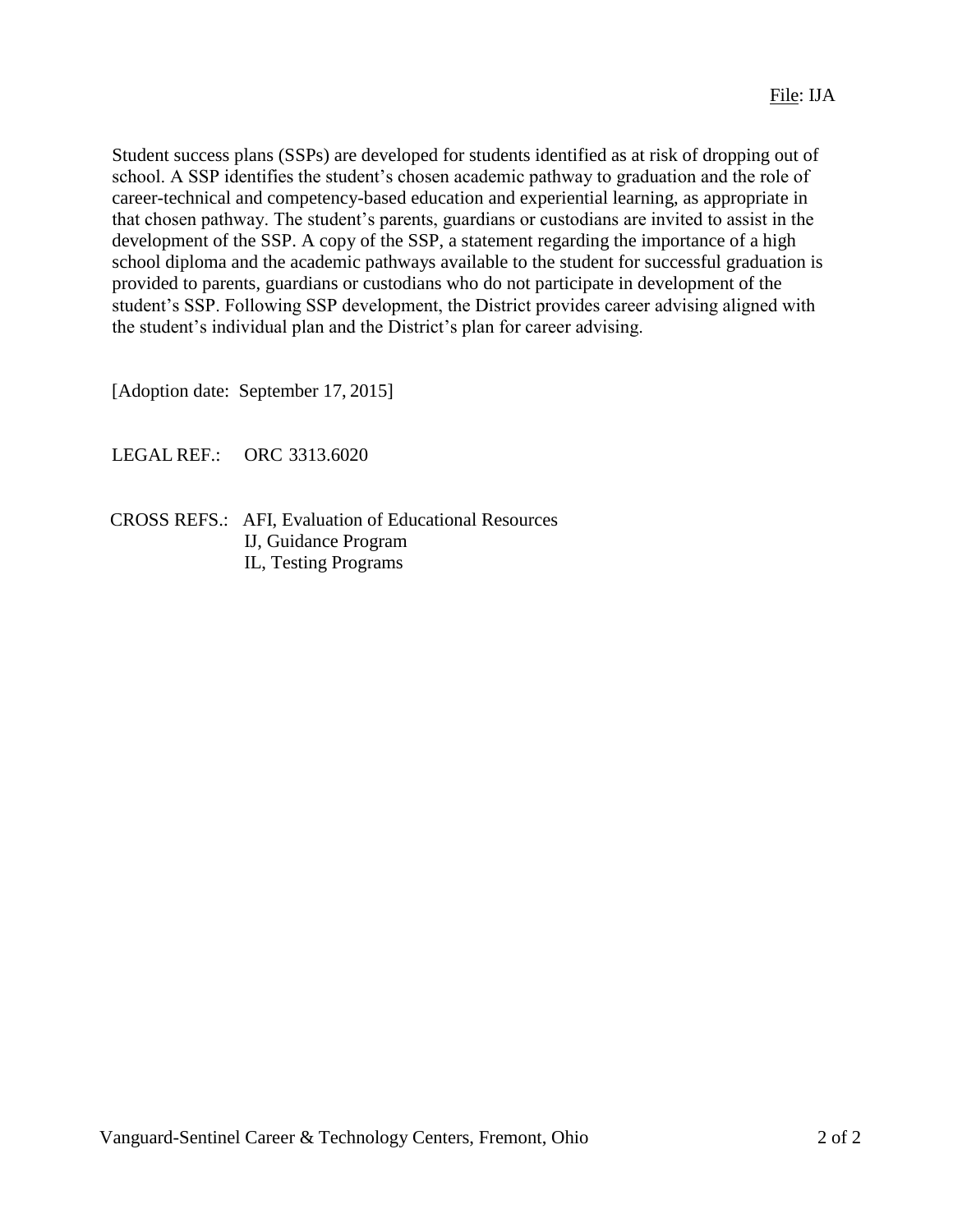## ACADEMIC ACHIEVEMENT

The philosophies of the Board concerning academic achievement and students' social growth and development are based on the premise that students have diverse capabilities and individual patterns of growth and learning.

Therefore, the Board believes that it is important that teachers have extensive and accurate knowledge of each student in order to assess his/her needs and his/her growth and to be competent to make appropriate instructional plans for him/her; thus, a sharing of information among parent, teacher and student is essential.

The Board supports staff efforts to find better ways to measure and report student progress. It will require that:

- 1. parents will be informed regularly, at least four times a year, about the progress their children are making in school;
- 2. parents will be alerted and conferred with as soon as possible when a student's performance or attitude becomes unsatisfactory or shows marked or sudden deterioration;
- 3. insofar as possible, distinctions will be made between a student's attitude and his/her academic performance;
- 4. at comparable levels, the school system seeks consistencyin grading and reporting except when such procedure is inappropriate for certain classes or certain students;
- 5. when no grades are given and the student is evaluated informally in terms of his/her own progress, the school staff will provide a realistic appraisal of the student's standing in relation to his/her peers when requested by parents to do so and
- 6. when grades are given, the school's staff will take particular care to explain the meaning of marks and symbols to parents.

[Adoption date: August 20, 1992] [Re-adoption date: May 16, 2002] [Re-adoption date: September 16, 2010] [Re-adoption date: September 17, 2015]

LEGAL REFS.: OAC 3301-35-02; 3301-35-03; 3301-35-04; 3301-35-06

CROSS REFS.: AFI, Evaluation of Educational Resources IKA, Grading Systems IKAB, Student Progress Reports to Parents

Vanguard-Sentinel Career & Technology Centers, Fremont, Ohio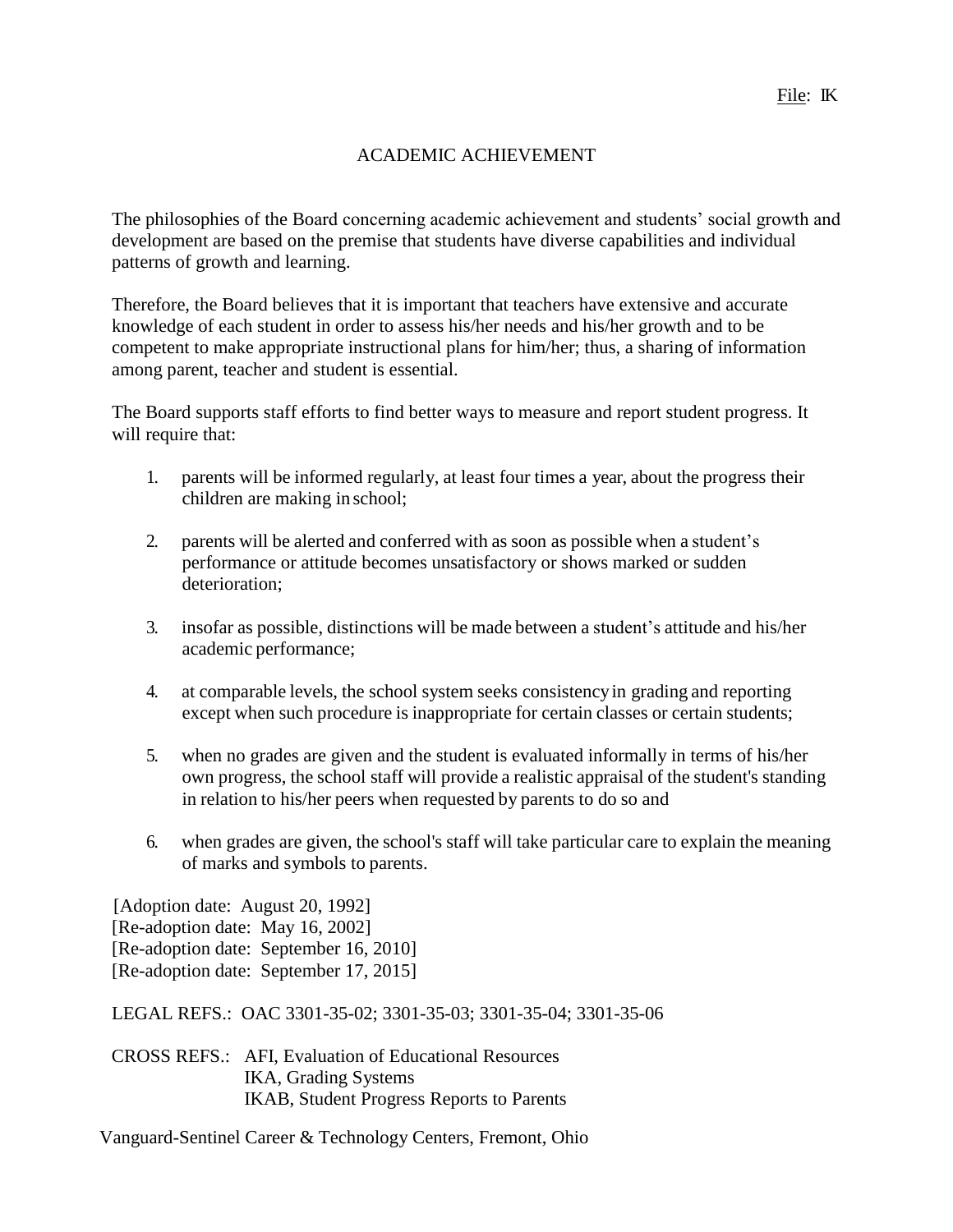## GRADING SYSTEMS

Grading is a system of measuring and recording student progress and achievement that enables students, parents and teachers to assess strengths and weaknesses; plan an educational future for students in the areas of the greatest potential for success; and know where remedial work is required.

The Board believes students respond more positively to the opportunity for success than to the threat of failure. Therefore, the District seeks in its instructional program to make achievement both recognizable and possible for students. It emphasizes achievement in its processes of evaluating student performance.

The Board recognizes that a system of grading student achievement can help students, teachers and parents to better assess progress toward personal educational goals and assist the students in implementing that progress.

The administration and certificated staff devise grading systems for evaluating and recording student progress. The records and reports of individual students are kept in a form that is understandable to parents as well as teachers.

The Board approves the grading and reporting systems as developed by the faculty, upon recommendation of the Superintendent.

The Board recognizes that any grading system, however effective, is subjective in nature; therefore, there are fundamental principles that must guide all instructors in the assignment of marks and achievement.

- 1. The achievement mark in any subject should represent the most objective measurement by the teacher of the achievement of the individual. A variety of evaluation measures will be used and accurate records are kept to substantiate the gradegiven.
- 2. An individual should not receive a failing grade unless he/she has not met stated minimum requirements.
- 3. Grades are a factor used to motivate students. Poor or failing grades should trigger a variety of instructional and intervention activities to assist the student in achieving better grades by the next grading period, if possible.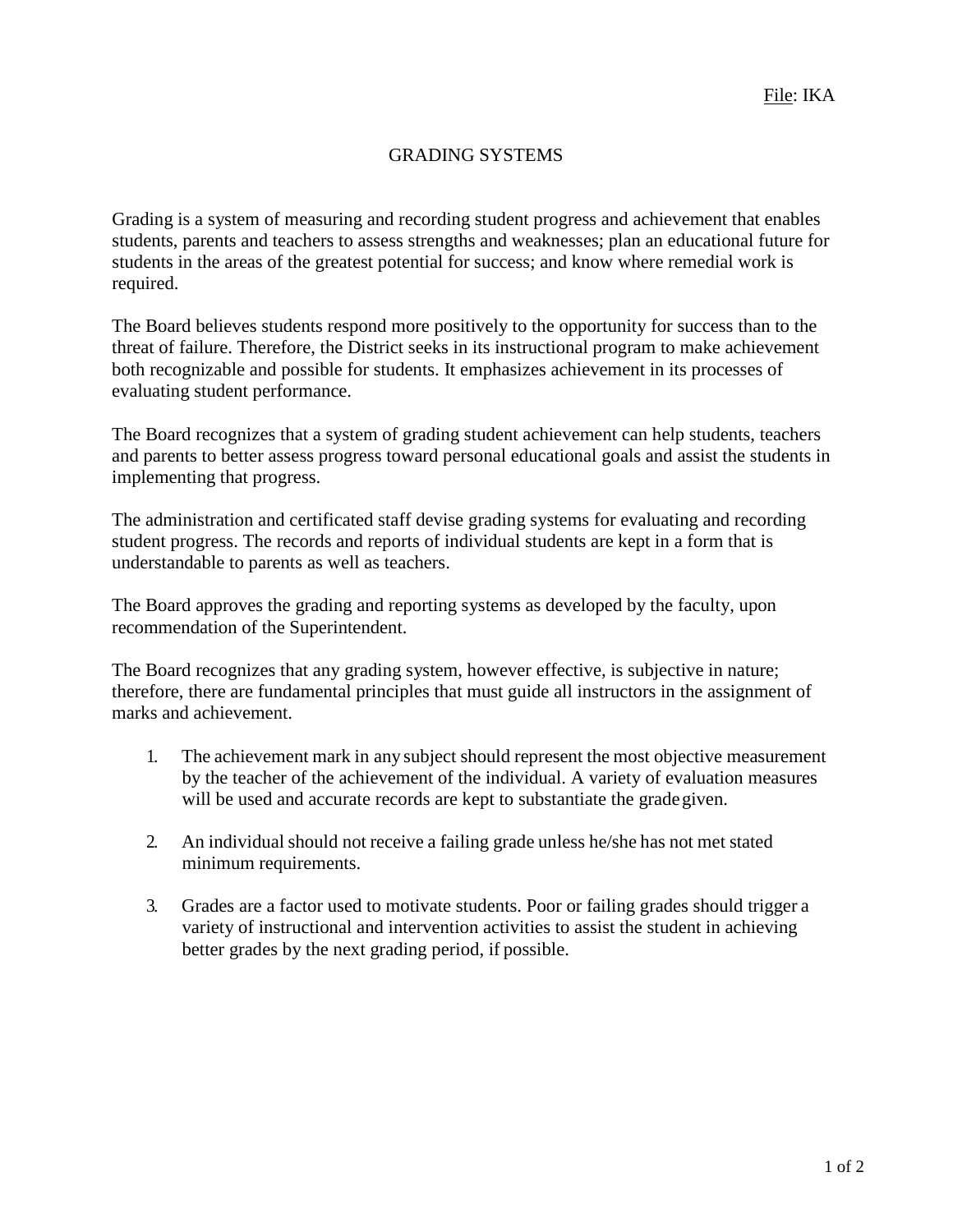File: IKA

[Adoption date: August 20, 1992] [Re-adoption date: May 16, 2002] [Re-adoption date: September 16, 2010] [Re-adoption date: September 17, 2015]

LEGAL REFS.: OAC 3301-35-04; 3301-35-06

CROSS REFS.: IK, Academic Achievement IKAB, Student Progress Reports to Parents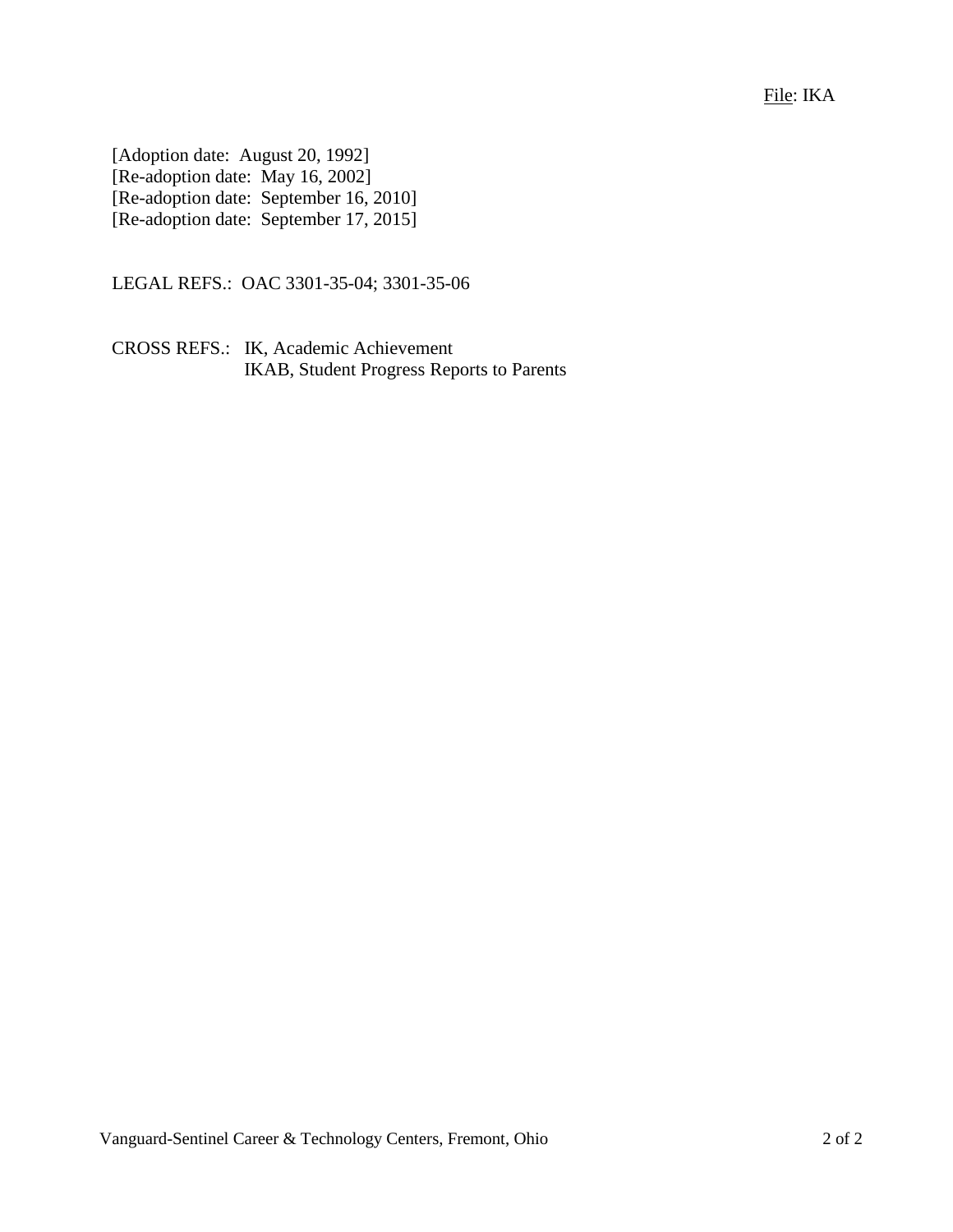## STUDENT PROGRESS REPORTS TO PARENTS

The Board believes that the cooperation of school and home is a vital ingredient to the growth and education of the whole student. It recognizes its responsibility to keep parents informed of student welfare and progress in school.

The Board directs the establishment of a system of reporting student progress which includes written reports and parent conferences and requires all appropriate staff members to comply with such a system as part of their teaching responsibility.

The Superintendent, in conjunction with appropriate teaching staff members, develops and maintains guidelines for reporting student progress to parents.

[Adoption date: August 20, 1992] [Re-adoption date: May 16, 2002] [Re-adoption date: September 16, 2010] [Re-adoption date: September 17, 2015]

LEGAL REF.: OAC 3301-35-06

CROSS REF.: IK, Academic Achievement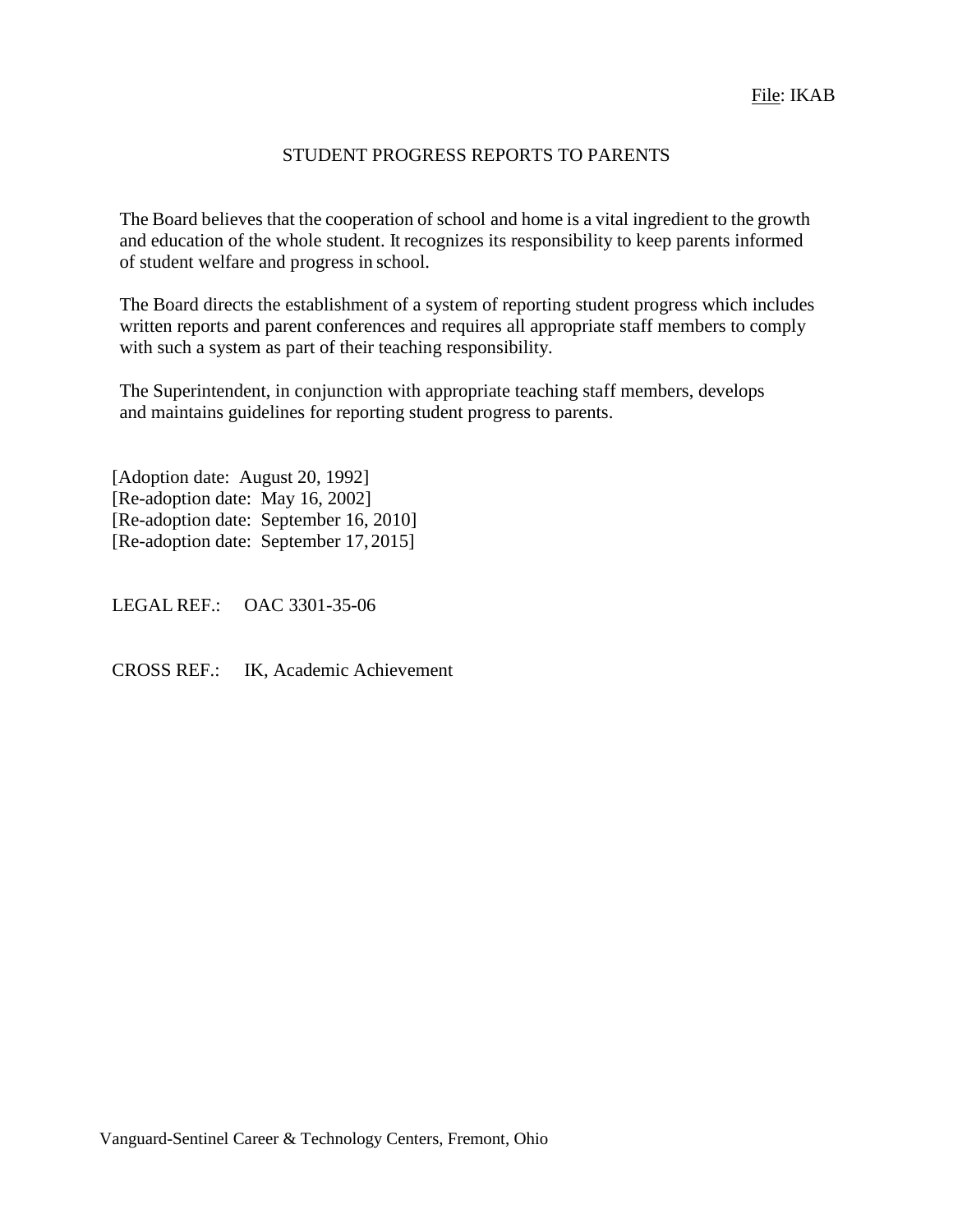#### HONOR ROLLS

Students attending Vanguard-Sentinel Career and Technology Centers are eligible to be included on their home school honor roll. Vanguard-Sentinel Career and Technology Centers will submit to the home schools the names of students eligible to be on the honor roll. The home school will handle any publication of names in the local newspapers.

[Adoption date: August 20, 1992] [Re-adoption date: May 16, 2002] [Re-adoption date: September 16, 2010] [Re-adoption date: September 17, 2015]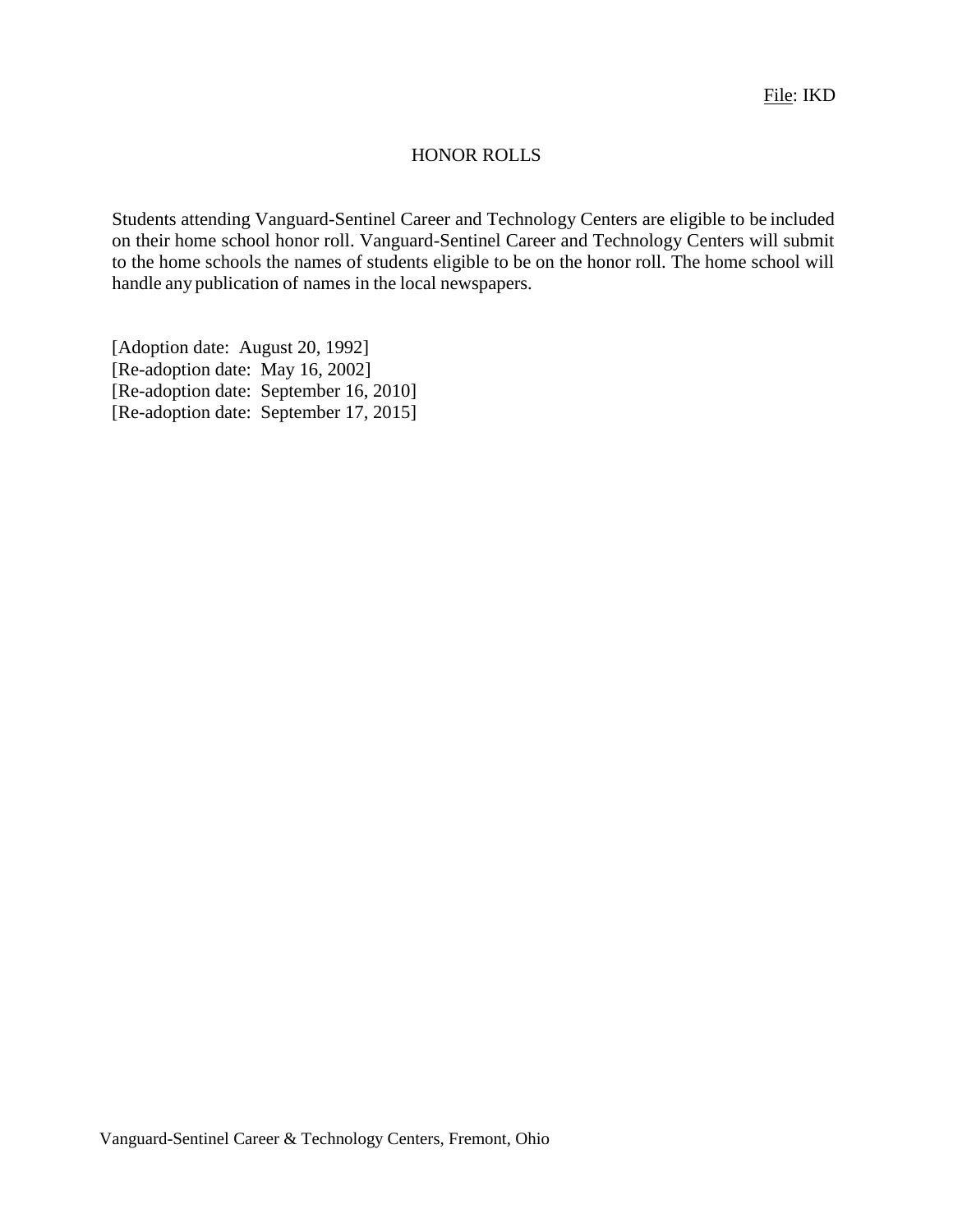#### PROMOTION AND RETENTION OF STUDENTS

The Board agrees that the promotion of students rests with each student's home school; however, the administration and counselors of the District cooperate with the home school to make this an orderly procedure.

It is the desire of the Board to provide each student with successful learning experiences. The administration and faculty are directed to follow the philosophy that each student can and will be successful. When a student is unsuccessful, every effort will be made to remediate the identified deficiency.

[Adoption date: August 20, 1992] [Re-adoption date: May 16, 2002] [Re-adoption date: September 16, 2010] [Re-adoption date: September 17, 2015]

LEGAL REFS.: ORC 3301.07; 3301.0710; 3301.0711; 3301.0712; 3301.0715; 3313.608; 3313.609; 3313.6010; 3313.6012 3314.03 OAC 3301-35-04; 3301-35-06

CROSS REFS.: AFI, Evaluation of Educational Resources IGBE, Remedial Instruction (Intervention Services)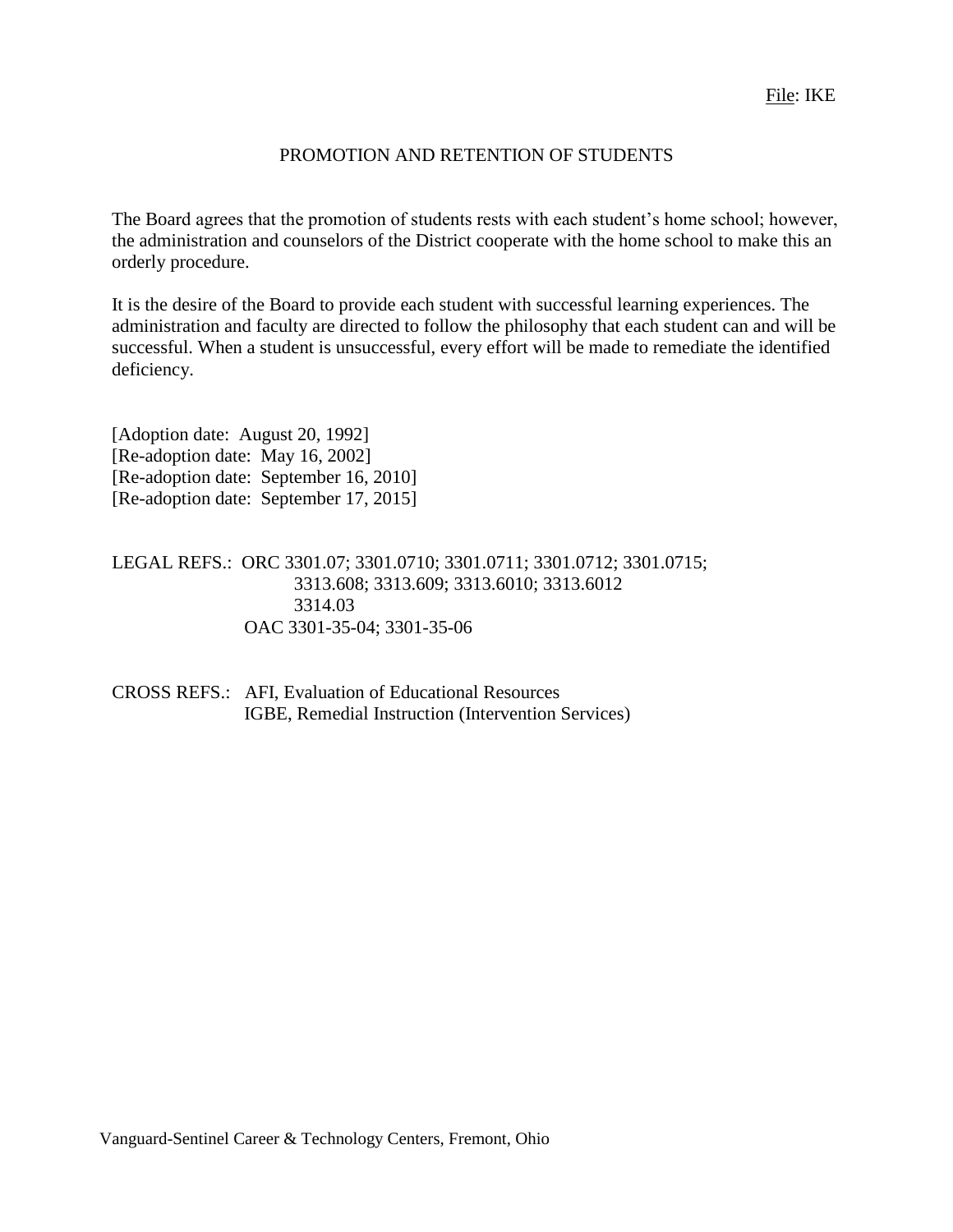## GRADUATION REQUIREMENTS

Students will graduate from their home schools; thus, they must meet home school requirements. Each student must, therefore, accept the responsibility of working with his/her home school counselor to be certain he/she meets home school graduation requirements. Vanguard-Sentinel Career and Technology Centers counselors will assist in this effort.

[Adoption date: August 20, 1992] [Re-adoption date: May 16, 2002] [Re-adoption date: September 16, 2010] [Re-adoption date: September 17, 2015]

LEGAL REFS.: ORC 3313.60; 3313.603; 3313.605; 3313.61 OAC 3301-35-04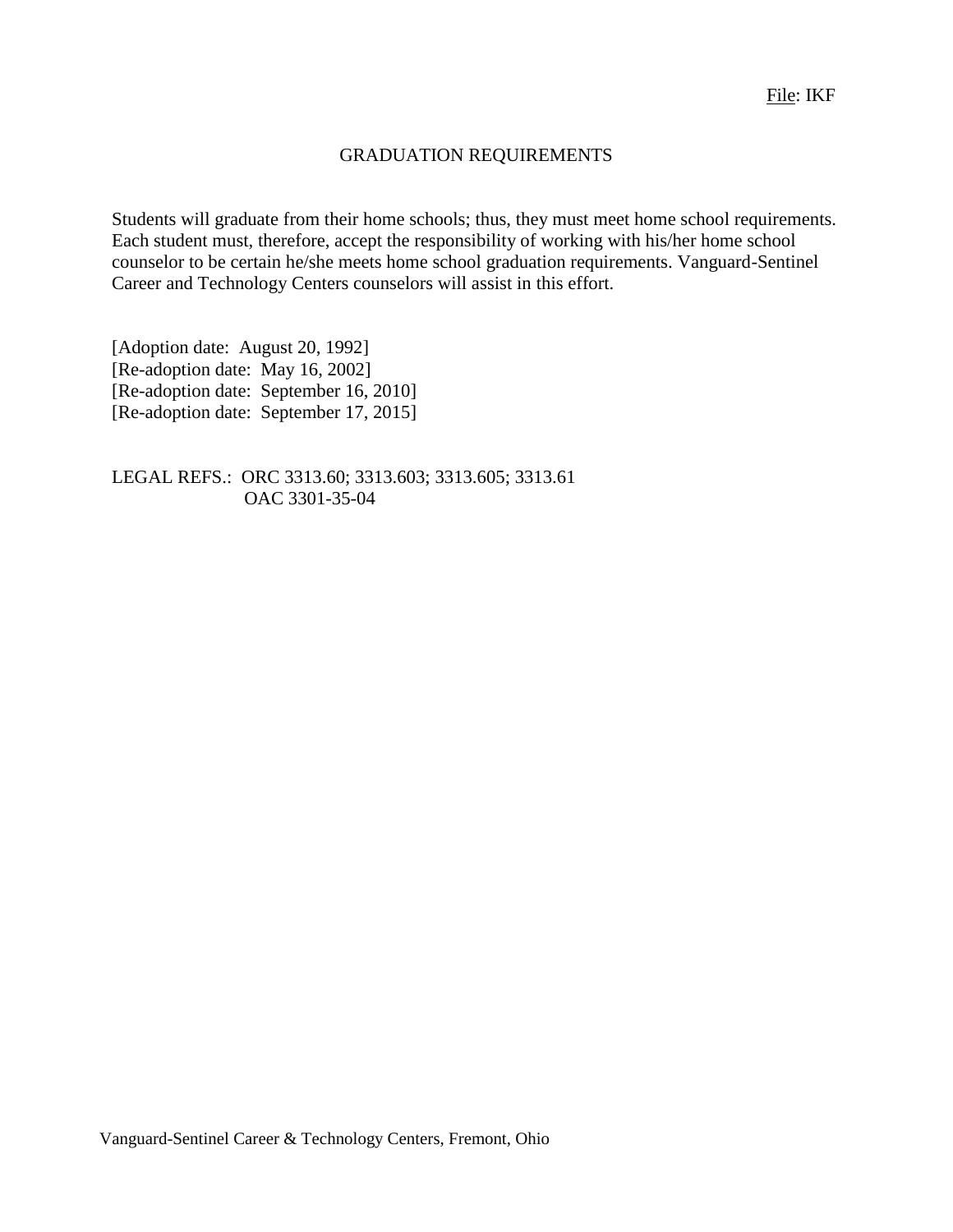#### TESTING PROGRAMS

The Vanguard-Sentinel Career and Technology Centers Board cooperates with the member school districts in meeting the requirements of the State's testing program.

The administration has developed guidelines for the secure storing of testing instruments.

[Adoption date: August 20, 1992] [Re-adoption date: May 16, 2002] [Re-adoption date: September 16, 2010] [Re-adoption date: September 17, 2015]

LEGAL REFS.: ORC 3301.0710 through 0713; 3301.0715; 3301.0717 3319.32; 3319.321 OAC 3301-35-02; 3301-35-03; 3301-35-04

CROSS REFS.: AFE, Evaluation of Instructional Programs (Also IM) IGBA, Programs for Students with Disabilities JO, Student Records Staff Handbooks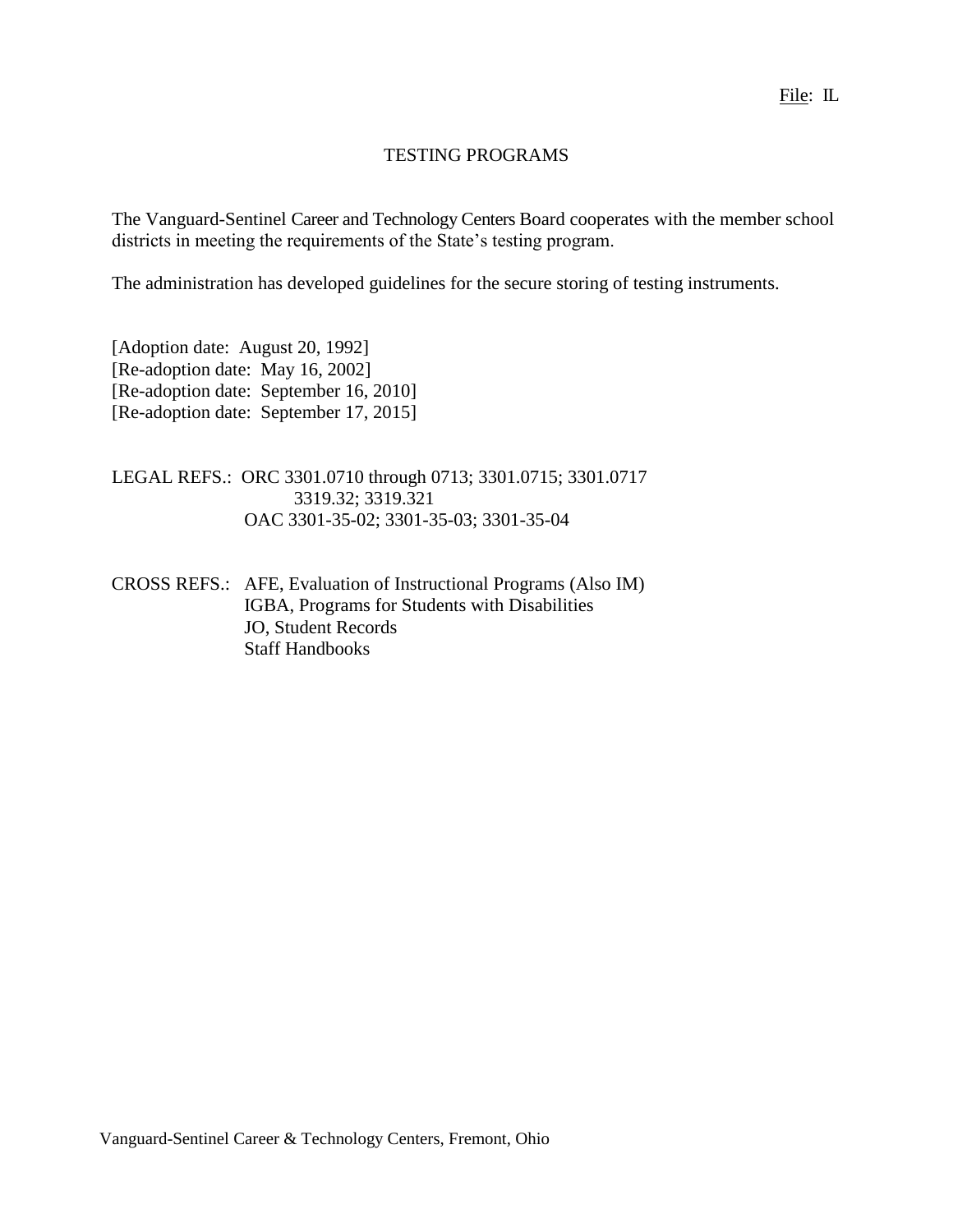## TESTING PROGRAMS

In accordance with State law, the District's plan for testing security must:

- 1. be in writing;
- 2. identify, by name and title, every person authorized to be present in theassessment room or to have access to secure assessment materials;
- 3. specify the procedure for handling, tracking and maintaining the security ofassessment materials from the time they are received by the District or school to the time they are taken to the District's central collection location and shipped to a third-party scoring contractor;
- 4. specify the procedure for handling, tracking and maintaining secure testing materials on-site before, during and after assessment administration, including the accountingfor and storing of all assessment materials;
- 5. specify the procedure for handling, tracking and maintaining secure testingmaterials after administration of the final assessment and final makeup assessment;
- 6. specify the appropriate procedure for investigating any alleged security violations or unethical practices, including, but not limited to, cheating by a student or any person assisting a student in cheating;
- 7. specify the procedure for determining whether to invalidate a student'sassessment score;
- 8. specify that within 10 days after an investigation determining that an assessment security violation has occurred, the District will notify the director of the assessment or his/her designee in the Ohio Department of Education of such finding and
- 9. specify how each procedure established in accordance with the Ohio Administrative Code shall be communicated in writing and discussed every school year with all employees, students and any other persons authorized to be present during assessments or having access to secure assessment materials.

[Approval date: May 16, 2002] [Re-approval date: June 16, 2005] [Re-approval date: September 16, 2010] [Re-approval date: September 17, 2015]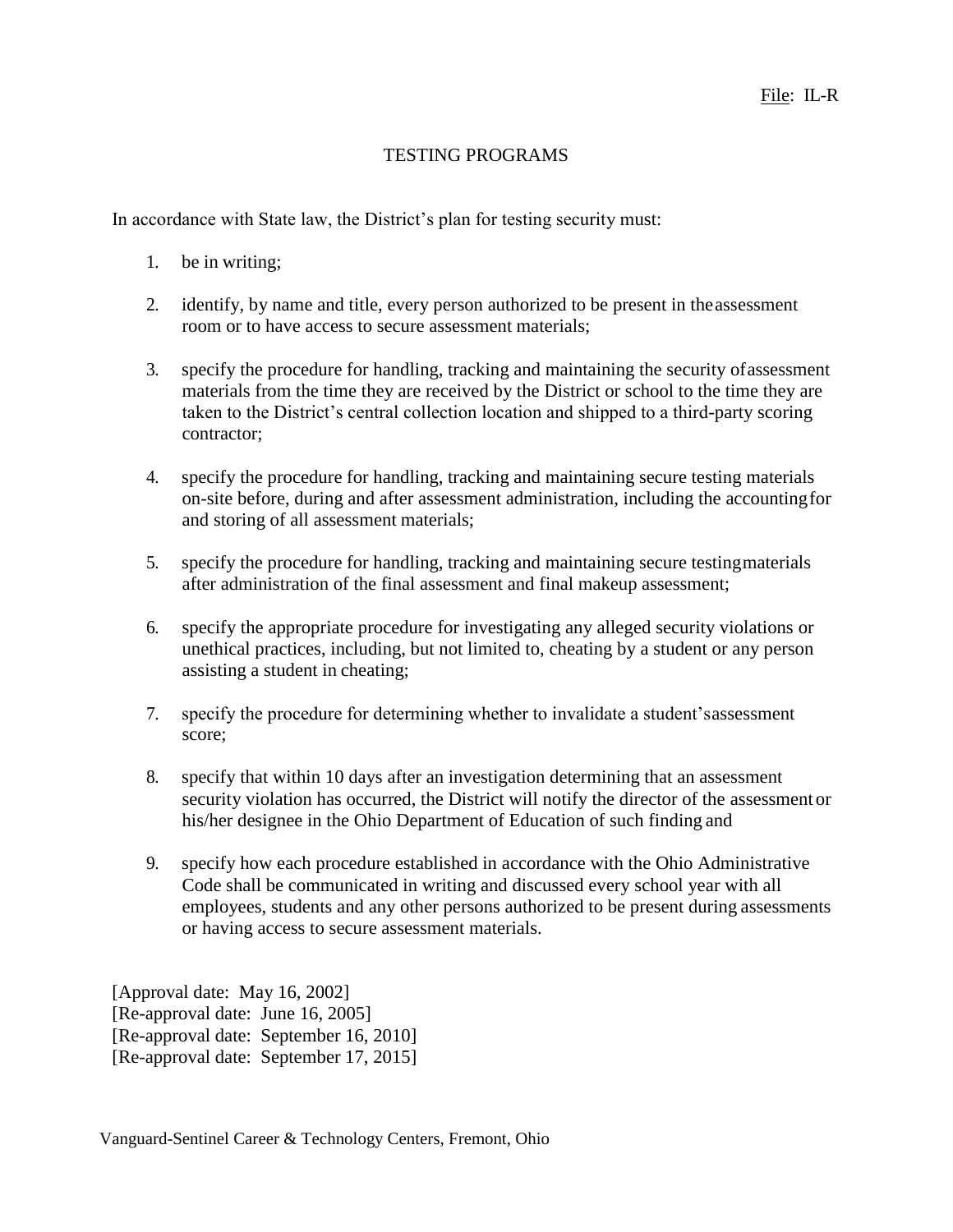## EVALUATION OF INSTRUCTIONAL PROGRAMS

The Board believes that accountability for student performance and progress is a shared responsibility of teachers, administrators, parents and the Board. Individual student progress and the instructional efforts of the District are evaluated systematically. It is the responsibility of the Superintendent and the instructional staff to report periodically to the Board on the progress the District is making towards the attainment of it instructional goals.

The Board directs the Superintendent to develop and implement a systematic plan for the continuous evaluation of the instructional program against the goals established by the Board. The Superintendent/designee employs such tests and methods as may be deemed appropriate in the Superintendent's/designee's sound professional judgment. The assessment program follows the evaluation procedures set forth in the courses of study and curriculum guides.

The purposes of the evaluation process are to:

- 1. monitor the progress of individual students;
- 2. identifystrengths and weakness of existing instructional programs;
- 3. provide data for decision-making regarding additions to, modification of or deletions from the existing instructionalprograms;
- 4. report to the public the relationship between the stated instructional goals of the District and student achievement and
- 5. all other relevant data which the Superintendent deems necessary.

The Superintendent is instructed to remain informed relative to current research and successful practices and to employ the best and most reliable methods and measures in the evaluative process. The results of the testing programs are used as a part of the evaluation.

[Adoption date: September 16, 2010] [Re-adoption date: September 17, 2015]

LEGAL REFS.: OAC 3301-35-03; 3301-35-04; 3301-35-06; 3301-35-07

CROSS REFS.: IA, Instructional Goals IL, Testing Programs

Vanguard-Sentinel Career & Technology Centers, Fremont, Ohio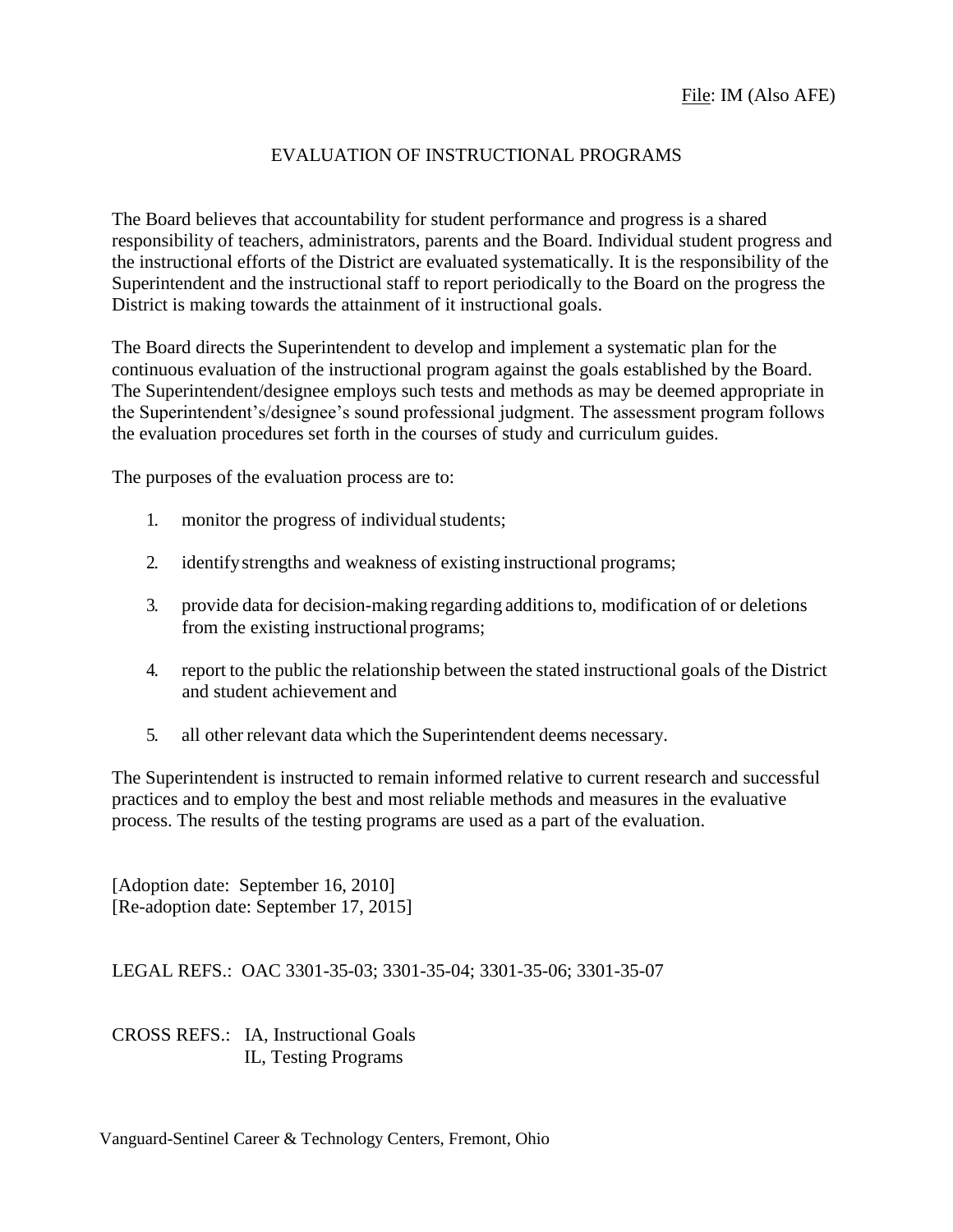#### SCHOOL CEREMONIES AND OBSERVANCES/PATRIOTIC EXERCISES

The Board believes that special recognition should be given to national holidays. The building director should encourage a discreet observance of these holidays that have become a part of the American heritage. These observances may, in some instances, be in the form of a school assembly while in other instances they will be a part of the classroom work.

The Board directs the administration to develop specific activities within each building to convey the meaning and significance of Veterans Day. The observance must be at least one hour long, except in buildings that schedule class periods of less than an hour. In those buildings, the observance must be at least one standard class period in length.

#### Religious Holidays and Observances

The following guidelines will govern the observance of, and teaching about, religious holidays in the schools:

1. The public schools must be neutral in matters of religion. The schools must show no preference for one religion over another. They must refrain from the promotion of any religion or all religions; consequently, no religious celebrations may be conducted by the publicschools.

"Religious celebration" is defined as:

- A. a formal observance, including worship or religious services of any kind, whether or not conducted by a clergyman. Religious observances cannot be justified by the fact that the majority of students or individuals in a given community happen to approve of the practice or by the fact that individual students may absent themselves upon parentalrequest;
- B. the displayof religious objects or symbols, except those that are integral parts of a short-term study in the curriculum, such as art, history, etc.,or
- C. the presentation of religious music, except to the extent that such music is presented for its musical rather than its religious content. Songs or music programs which have significance for a particular religion should not be sung or performed in the school during the period which coincides with the community celebration of the events portrayed in the music; however, festive songs that cannot be associated with a religious celebration will be permitted.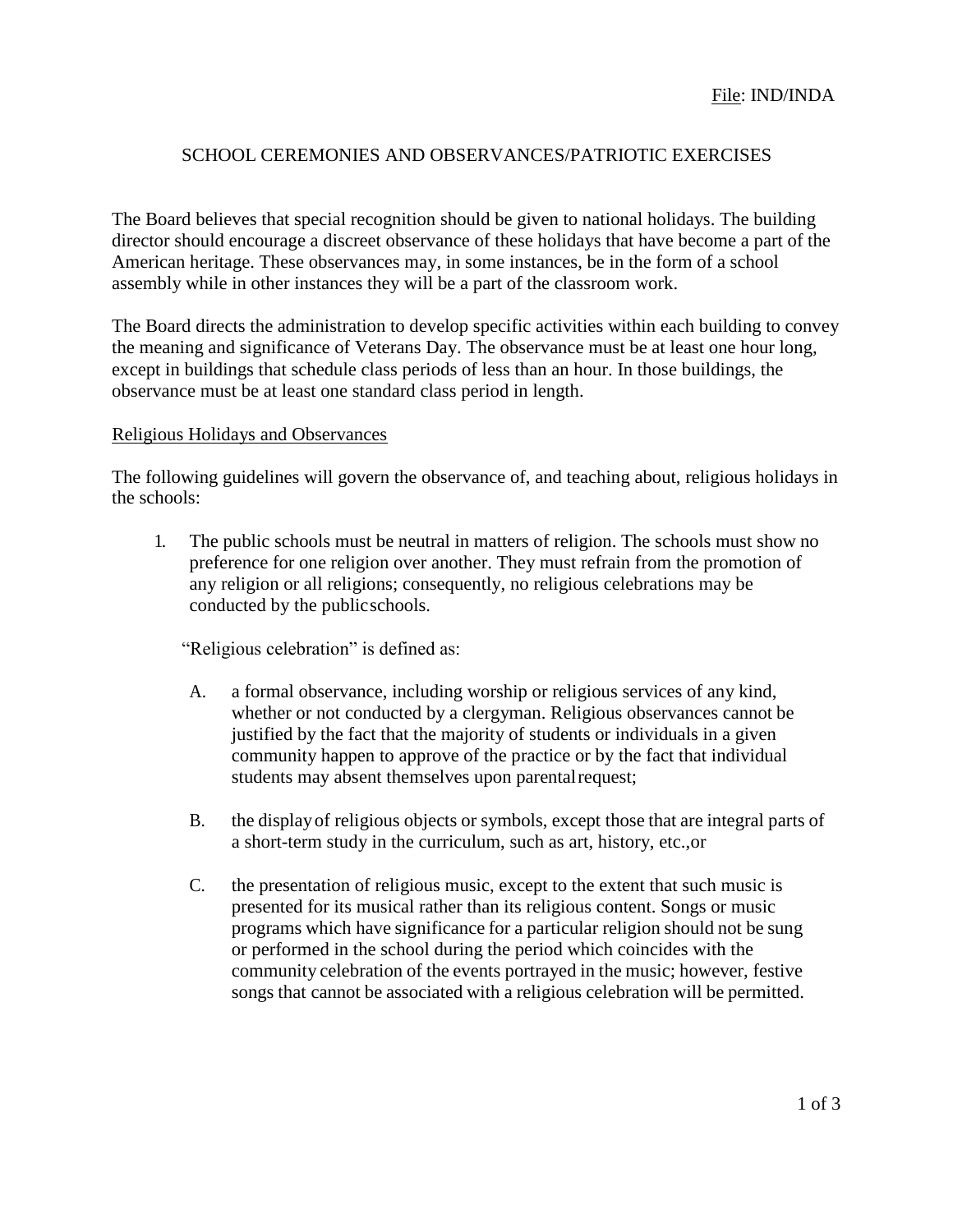- 2. A program or observance related to a religious holiday in theme or timing should be evaluated as to its purpose and effect. If either the purpose or the effect is judged to be religious rather than secular, the activityshould not be undertaken.
- 3. The school should avoid any activity, displayor exhibit that promotes or gives its approval to religious matters.

#### Patriotic Exercises

The Board believes one's appreciation of country is promoted by the ceremonies and observances held in the schools and that the United States flag is a symbol of our democratic heritage, ideals and freedom.

The Board encourages reciting of the Pledge of Allegiance to the flag on a regular scheduled basis as determined by the Superintendent. The District is prohibited from preventing a teacher from having students recite the Pledge of Allegiance in the teacher's classroom.

In addition, District administrators, staff and students are prohibited from altering the wording of the Pledge of Allegiance.

The Board recognizes the beliefs of some persons prohibit participation in the Pledge of Allegiance to the flag, the salute to the flag or other opening exercise, and therefore are excused.

The Board prohibits the intimidation of any student by other students or staff aimed at coercing participation in reciting the pledge.

#### School Prayer

The Board certifies that it does not have, nor will it adopt any policies that deny or prevent participation in constitutionally protected school prayer. This certification is submitted annually to the Ohio Department of Education by October 1.

#### Moment of Silence

The Board may provide for a moment of silence with participation of students for prayer, reflection or meditation upon a moral, philosophical or patriotic theme.

The Board, administrators or any District employee shall not require a student to participate in a moment of silence.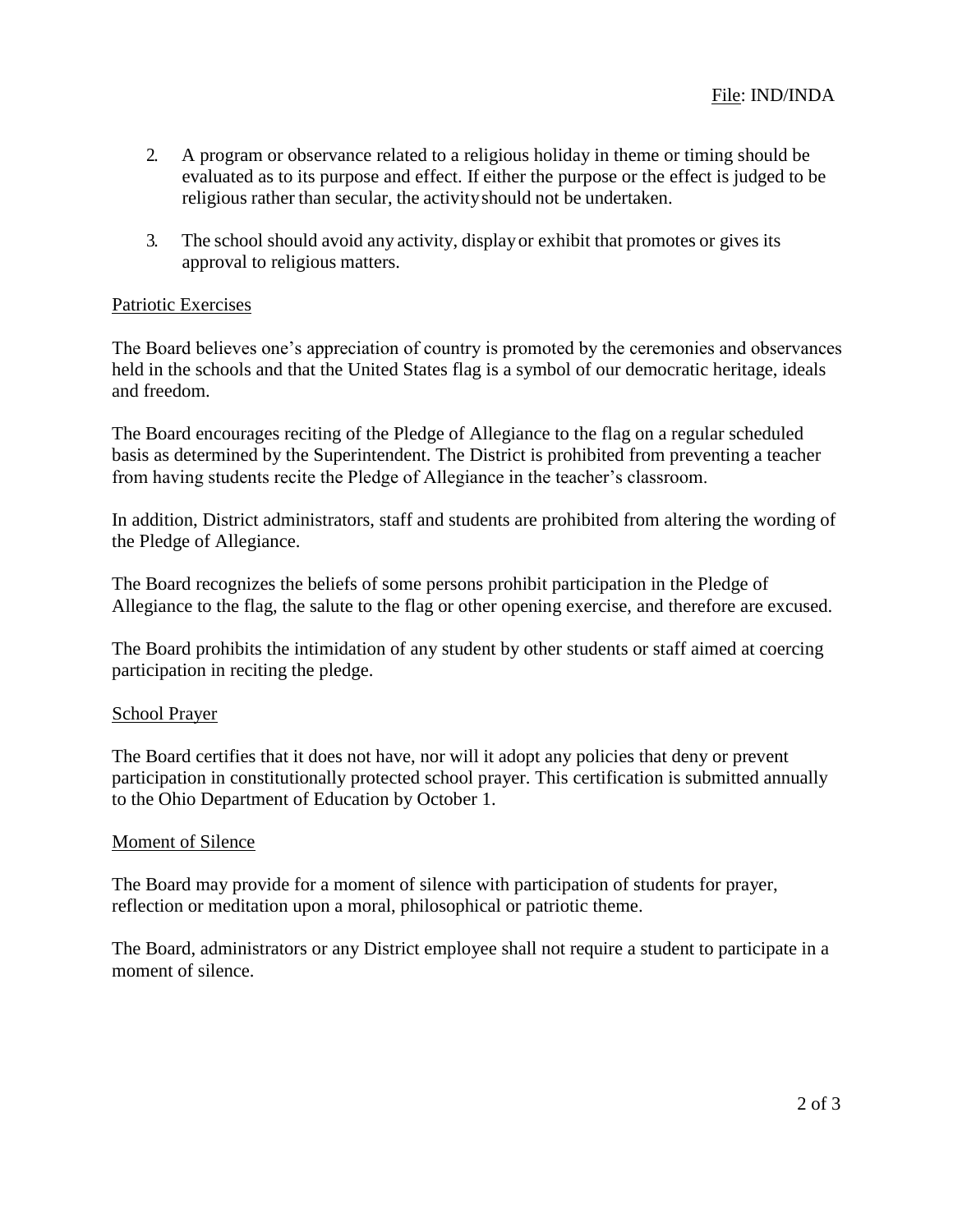#### Constitution Day

On September 17 of each year, the District may participate in the celebration of Constitution Day by reciting the Preamble of the Constitution at 2:00 p.m. EST. When the 17th falls on a weekend, the day of celebration will be announced.

[Adoption date: August 20, 1992] [Re-adoption date: May 16, 2002] [Re-adoption date: June 16, 2005] [Re-adoption date: September 16, 2010] [Re-adoption date: September 17, 2015]

LEGAL REFS.: U.S. Const. Amend. I, Establishment Cl. The Elementary and Secondary Education Act; 20 USC 1221 et seq. ORC 5.23 3313.601; 3313.602; 3313.63; 3313.80 OAC 3301-35-04